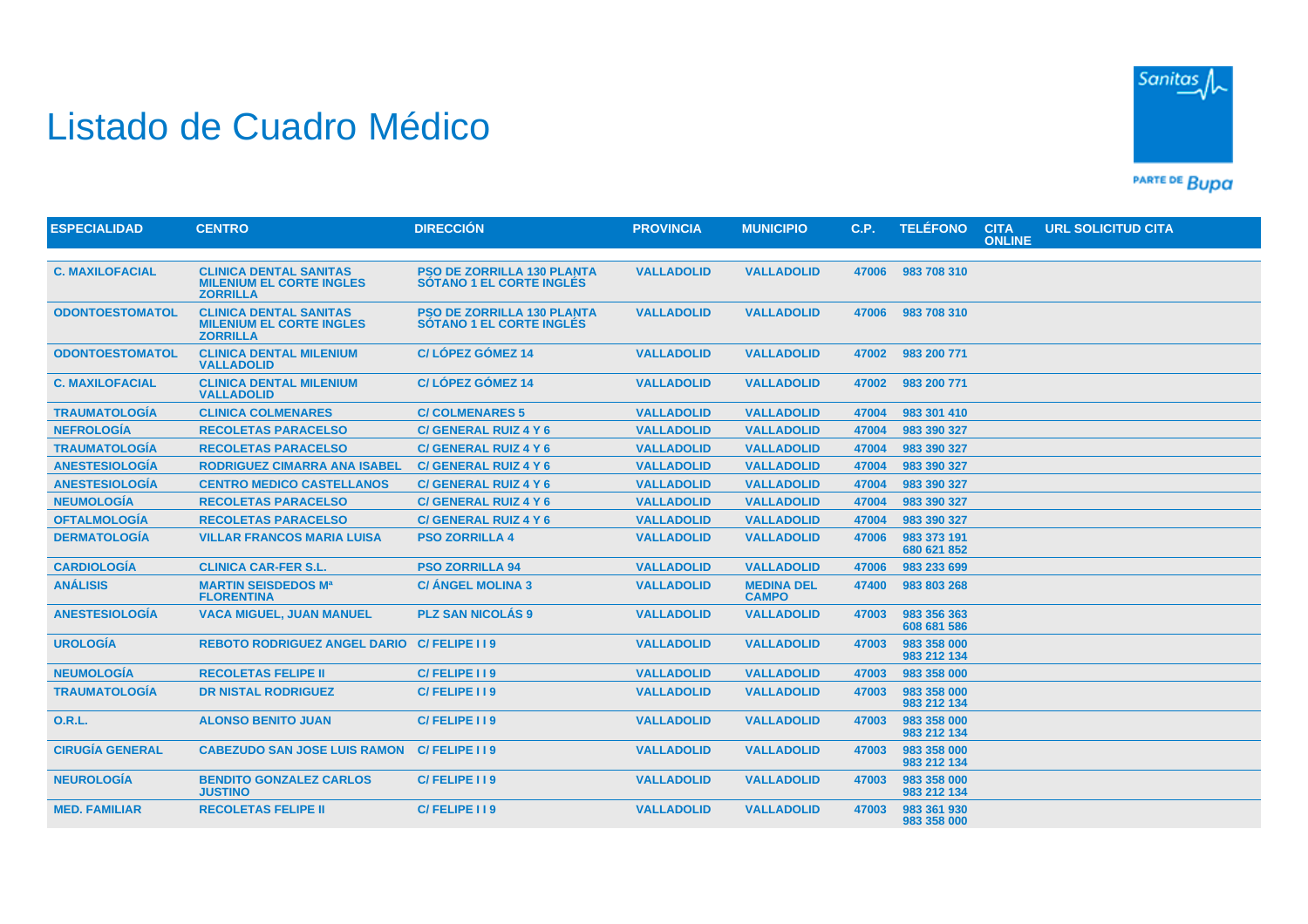| <b>ANESTESIOLOGIA</b>  | <b>SANTOS SORIA EDUARDO</b>                                                           | C/FELIPE II9                | <b>VALLADOLID</b> | <b>VALLADOLID</b> | 47003 | 983 358 000<br>983 212 134 |
|------------------------|---------------------------------------------------------------------------------------|-----------------------------|-------------------|-------------------|-------|----------------------------|
| <b>CARDIOLOGÍA</b>     | <b>TORRES ROMERO JUSTO</b>                                                            | C/FELIPE 119                | <b>VALLADOLID</b> | <b>VALLADOLID</b> | 47003 | 983 358 000<br>983 212 134 |
| 0.R.L.                 | <b>RECOLETAS FELIPE II</b>                                                            | C/FELIPE II9                | <b>VALLADOLID</b> | <b>VALLADOLID</b> | 47003 | 983 358 000                |
| <b>GINECOLOGÍA</b>     | <b>SANCHEZ DEL RIO MANUEL</b>                                                         | C/FELIPE I I 9              | <b>VALLADOLID</b> | <b>VALLADOLID</b> | 47003 | 983 358 000<br>983 212 134 |
| <b>CIRUGIA GENERAL</b> | <b>RECOLETAS FELIPE II</b>                                                            | C/FELIPE II9                | <b>VALLADOLID</b> | <b>VALLADOLID</b> | 47003 | 983 358 000                |
| <b>AREAS PEDIÁTRI.</b> | <b>RECOLETAS FELIPE II</b>                                                            | C/FELIPE 119                | <b>VALLADOLID</b> | <b>VALLADOLID</b> | 47003 | 983 361 930<br>983 358 000 |
| <b>ANESTESIOLOGÍA</b>  | <b>VELASCO VILLANUEVA DAVID</b>                                                       | C/FELIPE I I 9              | <b>VALLADOLID</b> | <b>VALLADOLID</b> | 47003 | 616 754 383                |
| <b>CIRUGIA GENERAL</b> | <b>LOPEZ DE CENARRUZABEITIA</b><br><b>INIGO</b>                                       | C/FELIPE II9                | <b>VALLADOLID</b> | <b>VALLADOLID</b> | 47003 | 983 358 000<br>983 212 134 |
| <b>GINECOLOGÍA</b>     | <b>EMMA PUERTAS RUIZ</b>                                                              | C/FELIPE I I 9              | <b>VALLADOLID</b> | <b>VALLADOLID</b> | 47003 | 983 358 000                |
| <b>CIRUGÍA GENERAL</b> | <b>GONZALEZ PEREA JESUS GABRIEL</b>                                                   | C/FELIPE 119                | <b>VALLADOLID</b> | <b>VALLADOLID</b> | 47003 | 983 358 000<br>983 212 134 |
| <b>PSIQUIATRÍA</b>     | <b>CENTRO HOSPITALARIO BENITO</b><br><b>MENNI</b>                                     | <b>PSO JUAN CARLOS I 10</b> | <b>VALLADOLID</b> | <b>VALLADOLID</b> | 47008 | 983 272 600<br>983 272 604 |
| <b>OFTALMOLOGIA</b>    | <b>GONZALEZ CAMELL ISABEL MARIA</b>                                                   | <b>C/FIDEL RECIO 1</b>      | <b>VALLADOLID</b> | <b>VALLADOLID</b> | 47002 | 983 299 000                |
| <b>AREAS PEDIATRI.</b> | <b>VALLADOLID SALUD (CLINICA)</b><br><b>GARCIA MORATO)</b>                            | <b>C/FIDEL RECIO 1</b>      | <b>VALLADOLID</b> | <b>VALLADOLID</b> | 47002 | 983 299 000                |
| <b>DERMATOLOGÍA</b>    | <b>CLINICA SUR</b>                                                                    | <b>C/FIDEL RECIO 1</b>      | <b>VALLADOLID</b> | <b>VALLADOLID</b> | 47002 | 983 299 000                |
| <b>CIRUGÍA GENERAL</b> | <b>CABEZUDO SAN JOSE LUIS RAMON</b>                                                   | <b>C/FIDEL RECIO 1</b>      | <b>VALLADOLID</b> | <b>VALLADOLID</b> | 47002 | 983 299 000<br>647 764 991 |
| <b>ENDOCRINOLOGIA</b>  | <b>CLINICA SUR</b>                                                                    | <b>C/FIDEL RECIO1</b>       | <b>VALLADOLID</b> | <b>VALLADOLID</b> | 47002 | 983 299 000                |
| <b>TRAUMATOLOGIA</b>   | <b>ESCUDERO MARCOS ROBERTO</b>                                                        | <b>C/FIDEL RECIO 1</b>      | <b>VALLADOLID</b> | <b>VALLADOLID</b> | 47002 | 983 176 831<br>636 589 076 |
| <b>CARDIOLOGIA</b>     | <b>GUTIERREZ GARCIA HIPOLITO</b>                                                      | <b>C/FIDEL RECIO1</b>       | <b>VALLADOLID</b> | <b>VALLADOLID</b> | 47002 | 983 299 000                |
| <b>C. VASCULAR</b>     | <b>GUTIERREZ ALONSO VICENTE</b>                                                       | <b>C/FIDEL RECIO1</b>       | <b>VALLADOLID</b> | <b>VALLADOLID</b> | 47002 |                            |
| <b>UROLOGÍA</b>        | <b>REBOTO RODRIGUEZ ANGEL DARIO</b>                                                   | <b>C/FIDEL RECIO 1</b>      | <b>VALLADOLID</b> | <b>VALLADOLID</b> | 47002 | 983 299 000                |
| <b>ANESTESIOLOGÍA</b>  | <b>ARD DOLOR</b>                                                                      | <b>C/FIDEL RECIO1</b>       | <b>VALLADOLID</b> | <b>VALLADOLID</b> | 47002 |                            |
| <b>OFTALMOLOGIA</b>    | <b>CENTRO DE ESPECIALIDADES</b><br><b>OFTALMOLOGICAS DE CASTILLA Y</b><br><b>LEON</b> | <b>C/FIDEL RECIO 1</b>      | <b>VALLADOLID</b> | <b>VALLADOLID</b> | 47002 | 983 299 000                |
| <b>NEUROLOGIA</b>      | <b>CENTRO MEDICO SAN PABLO</b>                                                        | <b>C/FIDEL RECIO1</b>       | <b>VALLADOLID</b> | <b>VALLADOLID</b> | 47002 | 983 299 000                |
| <b>DIGESTIVO</b>       | <b>GIL SIMON PAULA</b>                                                                | <b>C/FIDEL RECIO1</b>       | <b>VALLADOLID</b> | <b>VALLADOLID</b> | 47002 | 983 299 000                |
| <b>ANESTESIOLOGIA</b>  | <b>ANESTESIOLOGIA LORENZO</b>                                                         | <b>C/FIDEL RECIO1</b>       | <b>VALLADOLID</b> | <b>VALLADOLID</b> | 47002 |                            |
| <b>C. REPARADORA</b>   | DR. ALONSO Y DR. R. MATEOS.<br><b>CIRUJANOS PLASTICOS</b>                             | <b>C/FIDEL RECIO 1</b>      | <b>VALLADOLID</b> | <b>VALLADOLID</b> | 47002 | 983 299 000                |
| <b>PODOLOGÍA</b>       | <b>CENTRO MEDICO SAN PABLO</b>                                                        | <b>C/FIDEL RECIO1</b>       | <b>VALLADOLID</b> | <b>VALLADOLID</b> | 47002 |                            |
| <b>UROLOGÍA</b>        | <b>MARTINEZ RODRIGUEZ ROBERTO</b>                                                     | <b>C/FIDEL RECIO 1</b>      | <b>VALLADOLID</b> | <b>VALLADOLID</b> | 47002 | 691 522 372<br>983 208 400 |
| <b>HOSP. GENERAL</b>   | <b>HOSPITAL SAGRADO CORAZON DE</b><br><b>JESUS</b>                                    | <b>C/FIDEL RECIO 1</b>      | <b>VALLADOLID</b> | <b>VALLADOLID</b> | 47002 | 983 299 000                |
| <b>CIRUGÍA GENERAL</b> | <b>GONZALEZ PEREA JESUS GABRIEL</b>                                                   | <b>C/FIDEL RECIO 1</b>      | <b>VALLADOLID</b> | <b>VALLADOLID</b> | 47002 | 983 299 000<br>647 764 991 |
| <b>URGENCIAS</b>       | <b>HOSPITAL SAGRADO CORAZON DE C/ FIDEL RECIO 1</b><br><b>JESUS</b>                   |                             | <b>VALLADOLID</b> | <b>VALLADOLID</b> | 47002 | 983 299 000                |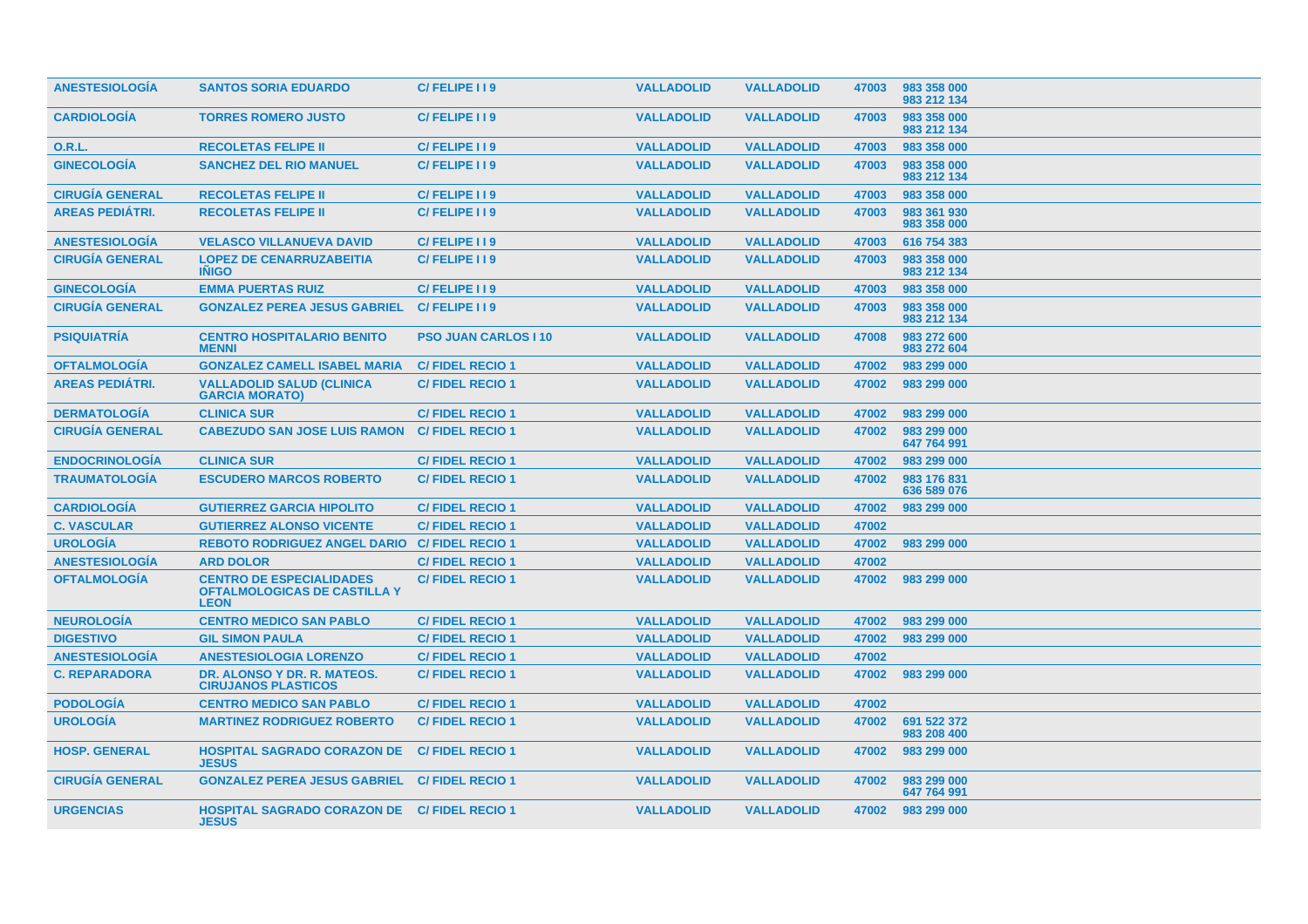| <b>DERMATOLOGÍA</b>    | <b>CENTRO MEDICO SAN PABLO</b>                            | <b>C/FIDEL RECIO1</b>       | <b>VALLADOLID</b> | <b>VALLADOLID</b> | 47002 | 983 299 000                |
|------------------------|-----------------------------------------------------------|-----------------------------|-------------------|-------------------|-------|----------------------------|
| <b>DERMATOLOGÍA</b>    | <b>CLINICA SUR</b>                                        | <b>PLZ COLÓN S/N</b>        | <b>VALLADOLID</b> | <b>VALLADOLID</b> | 47004 |                            |
| <b>MED. INTERNA</b>    | <b>POLICLINICA MEDICA HIPOCRATES</b>                      | <b>PLZ COLON S/N</b>        | <b>VALLADOLID</b> | <b>VALLADOLID</b> | 47004 | 983 216 120<br>983 302 672 |
| <b>AREAS PEDIÁTRI.</b> | <b>RECOLETAS CAMPO GRANDE</b>                             | <b>PLZ COLÓN S/N</b>        | <b>VALLADOLID</b> | <b>VALLADOLID</b> | 47004 | 983 135 555                |
| <b>CIRUGÍA GENERAL</b> | <b>RECOLETAS CAMPO GRANDE</b>                             | <b>PLZ COLON S/N</b>        | <b>VALLADOLID</b> | <b>VALLADOLID</b> | 47004 | 983 135 555                |
| <b>CARDIOLOGÍA</b>     | <b>GUTIERREZ GARCIA HIPOLITO</b>                          | <b>PLZ COLÓN S/N</b>        | <b>VALLADOLID</b> | <b>VALLADOLID</b> | 47004 | 983 216 120<br>983 302 672 |
| <b>OFTALMOLOGÍA</b>    | <b>GONZALEZ CAMELL ISABEL MARIA</b>                       | <b>PLZ COLON S/N</b>        | <b>VALLADOLID</b> | <b>VALLADOLID</b> | 47004 | 983 216 120<br>983 302 672 |
| <b>NEUMOLOGÍA</b>      | <b>RECOLETAS CAMPO GRANDE</b>                             | <b>PLZ COLON S/N</b>        | <b>VALLADOLID</b> | <b>VALLADOLID</b> | 47004 | 983 135 555                |
| <b>AREAS PEDIÁTRI.</b> | <b>VALLADOLID SALUD (CLINICA</b><br><b>GARCIA MORATO)</b> | <b>PLZ COLON S/N</b>        | <b>VALLADOLID</b> | <b>VALLADOLID</b> | 47004 | 983 299 000<br>982 299 000 |
| <b>ANESTESIOLOGÍA</b>  | <b>ANESTESIOLOGIA LORENZO</b>                             | <b>PLZ COLON S/N</b>        | <b>VALLADOLID</b> | <b>VALLADOLID</b> | 47004 | 983 216 120<br>983 302 672 |
| <b>DIGESTIVO</b>       | <b>RECOLETAS PARACELSO</b>                                | <b>PLZ COLÓN S/N</b>        | <b>VALLADOLID</b> | <b>VALLADOLID</b> | 47004 | 983 216 120<br>983 302 672 |
| <b>TRAUMATOLOGIA</b>   | <b>DR NISTAL RODRIGUEZ</b>                                | <b>PLZ COLON S/N</b>        | <b>VALLADOLID</b> | <b>VALLADOLID</b> | 47004 | 983 216 120<br>983 302 672 |
| <b>ANATOMOPATOLO.</b>  | <b>RECOLETAS CAMPO GRANDE</b>                             | <b>PLZ COLON S/N</b>        | <b>VALLADOLID</b> | <b>VALLADOLID</b> | 47004 | 983 135 555                |
| <b>DIGESTIVO</b>       | <b>POLICLINICA MEDICA HIPOCRATES</b>                      | <b>PLZ COLON S/N</b>        | <b>VALLADOLID</b> | <b>VALLADOLID</b> | 47004 | 983 216 120<br>983 302 672 |
| <b>UROLOGÍA</b>        | <b>RECOLETAS PARACELSO</b>                                | <b>PLZ COLON S/N</b>        | <b>VALLADOLID</b> | <b>VALLADOLID</b> | 47004 | 983 216 120<br>983 302 672 |
| <b>UROLOGÍA</b>        | <b>RECOLETAS MATERNIDAD Y</b><br><b>GINECOLOGIA</b>       | <b>PLZ COLON S/N</b>        | <b>VALLADOLID</b> | <b>VALLADOLID</b> | 47004 | 983 358 000<br>983 135 555 |
| <b>GINECOLOGIA</b>     | <b>SANCHEZ DEL RIO MANUEL</b>                             | <b>PLZ COLON S/N</b>        | <b>VALLADOLID</b> | <b>VALLADOLID</b> | 47004 | 983 216 120<br>983 302 672 |
| <b>TRAUMATOLOGÍA</b>   | <b>RECOLETAS CAMPO GRANDE</b>                             | <b>PLZ COLON S/N</b>        | <b>VALLADOLID</b> | <b>VALLADOLID</b> | 47004 | 983 135 555                |
| <b>TRAUMATOLOGÍA</b>   | <b>VALLADOLID SALUD (CLINICA</b><br><b>GARCIA MORATO)</b> | <b>PLZ COLON S/N</b>        | <b>VALLADOLID</b> | <b>VALLADOLID</b> | 47004 | 983 299 000<br>982 299 000 |
| <b>MED. INTERNA</b>    | <b>RECOLETAS CAMPO GRANDE</b>                             | <b>PLZ COLON S/N</b>        | <b>VALLADOLID</b> | <b>VALLADOLID</b> | 47004 | 983 135 555                |
| <b>ANESTESIOLOGÍA</b>  | <b>VAQUERO PEREZ LAURA</b>                                | <b>PLZ COLÓN S/N</b>        | <b>VALLADOLID</b> | <b>VALLADOLID</b> | 47004 | 983 135 555                |
| <b>C. VASCULAR</b>     | <b>RECOLETAS CAMPO GRANDE</b>                             | <b>PLZ COLON S/N</b>        | <b>VALLADOLID</b> | <b>VALLADOLID</b> | 47004 | 983 135 555                |
| <b>ANESTESIOLOGÍA</b>  | <b>SANTOS SORIA EDUARDO</b>                               | <b>PLZ COLON S/N</b>        | <b>VALLADOLID</b> | <b>VALLADOLID</b> | 47004 | 983 216 120<br>983 302 672 |
| <b>C. VASCULAR</b>     | <b>CLINICA VASCULAR LARRAÑAGA.</b><br>S.L.                | <b>PLZ COLON S/N</b>        | <b>VALLADOLID</b> | <b>VALLADOLID</b> | 47004 | 983 216 120<br>639 444 558 |
| <b>RADIOTERAPIA</b>    | <b>RECOLETAS CAMPO GRANDE</b>                             | <b>PLZ COLON S/N</b>        | <b>VALLADOLID</b> | <b>VALLADOLID</b> | 47004 | 983 135 555                |
| <b>O.R.L.</b>          | <b>LOPEZ AZANZA CARLOS</b>                                | <b>PLZ COLON S/N</b>        | <b>VALLADOLID</b> | <b>VALLADOLID</b> | 47004 | 983 216 120<br>983 302 672 |
| <b>C. MAXILOFACIAL</b> | PLENIDO CASTILLA Y LEON, S.L.                             | <b>PLZ COLON S/N</b>        | <b>VALLADOLID</b> | <b>VALLADOLID</b> | 47004 | 983 216 120<br>639 444 558 |
| <b>CARDIOLOGIA</b>     | <b>RECOLETAS CAMPO GRANDE</b>                             | <b>PLZ COLON S/N</b>        | <b>VALLADOLID</b> | <b>VALLADOLID</b> | 47004 | 983 135 555                |
| <b>ANÁLISIS</b>        | <b>LABORATORIO ECHEVARNE</b>                              | <b>C/ MONTERO CALVO 10</b>  | <b>VALLADOLID</b> | <b>VALLADOLID</b> | 47001 | 900 909 110                |
| <b>LOGOFONIATRÍA</b>   | <b>FONIVOZ, S.L.</b>                                      | <b>C/DOS DE MAYO 10</b>     | <b>VALLADOLID</b> | <b>VALLADOLID</b> | 47004 | 983 208 976<br>983 390 327 |
| <b>HOSP. GENERAL</b>   | <b>CENTRO HOSPITALARIO BENITO</b><br><b>MENNI</b>         | <b>PSO JUAN CARLOS I 10</b> | <b>VALLADOLID</b> | <b>VALLADOLID</b> | 47008 | 983 272 600                |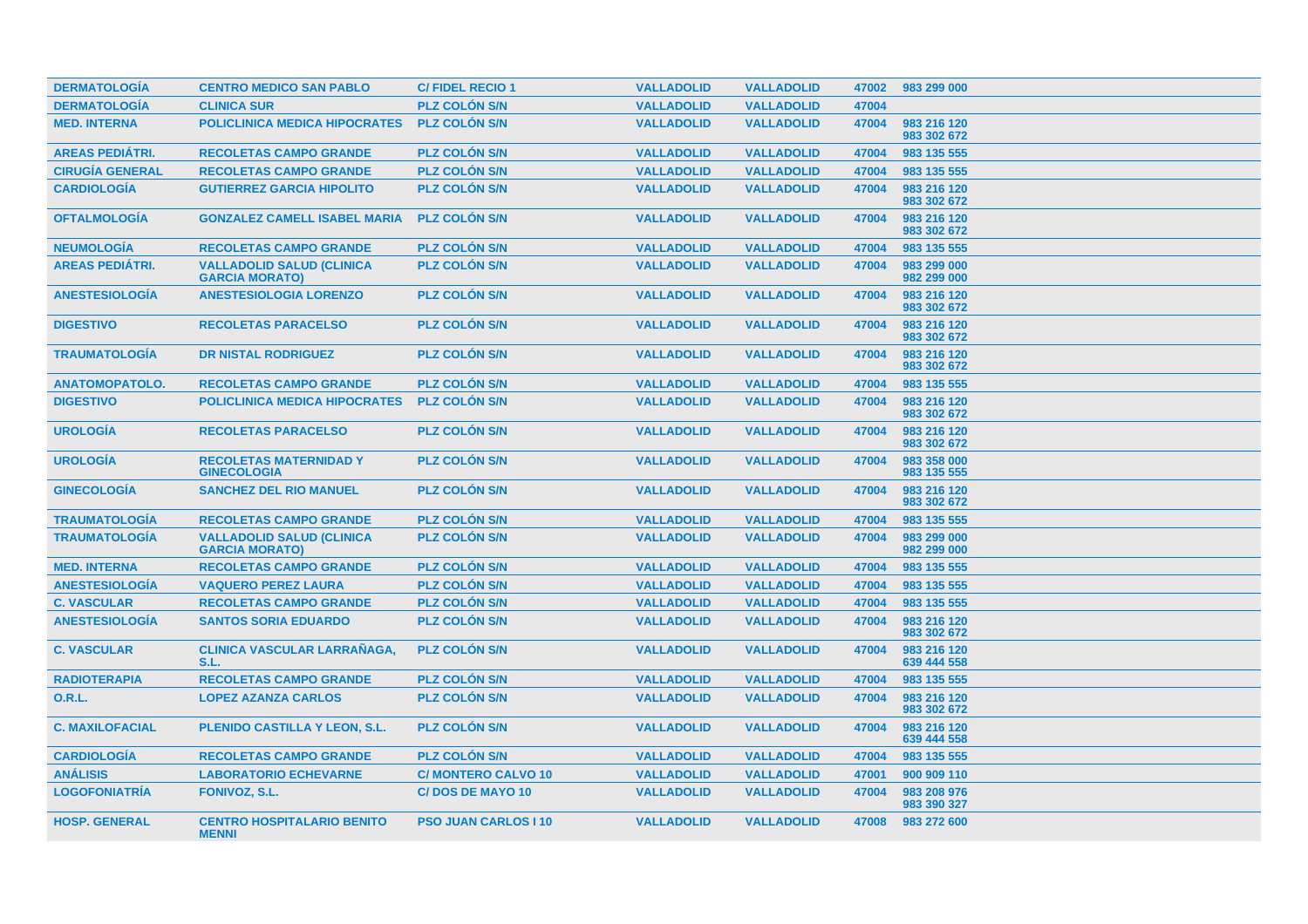| <b>OFTALMOLOGIA</b>    | <b>CENTRO DE ESPECIALIDADES</b><br><b>OFTALMOLOGICAS DE CASTILLA Y</b><br><b>LEON</b>    | <b>PZL DE TENERIAS 5</b>                                                                                                | <b>VALLADOLID</b> | <b>VALLADOLID</b>                 | 47006 | 983 336 700                |  |
|------------------------|------------------------------------------------------------------------------------------|-------------------------------------------------------------------------------------------------------------------------|-------------------|-----------------------------------|-------|----------------------------|--|
| <b>OFTALMOLOGIA</b>    | <b>CENTRO MEDICO MEDINA</b>                                                              | <b>AVD LOPE DE VEGA 37</b>                                                                                              | <b>VALLADOLID</b> | <b>MEDINA DEL</b><br><b>CAMPO</b> | 47400 | 983 810 567<br>983 811 124 |  |
| <b>PODOLOGÍA</b>       | <b>CENTRO MEDICO MEDINA</b>                                                              | <b>AVD LOPE DE VEGA 37</b>                                                                                              | <b>VALLADOLID</b> | <b>MEDINA DEL</b><br><b>CAMPO</b> | 47400 | 983 811 124                |  |
| <b>MED. FAMILIAR</b>   | <b>CENTRO MEDICO MEDINA</b>                                                              | <b>AVD LOPE DE VEGA 37</b>                                                                                              | <b>VALLADOLID</b> | <b>MEDINA DEL</b><br><b>CAMPO</b> | 47400 | 983 811 124                |  |
| <b>OFTALMOLOGIA</b>    | <b>CENTRO DE ESPECIALIDADES</b><br><b>OFTALMOLOGICAS DE CASTILLA Y</b><br><b>LEON</b>    | <b>C/ JUAN MARTINEZ VILLERGAS 6</b>                                                                                     | <b>VALLADOLID</b> | <b>VALLADOLID</b>                 | 47014 | 983 381 327                |  |
| <b>PSIQUIATRÍA</b>     | <b>POLICLINICA MEDICA HIPOCRATES</b>                                                     | <b>C/ RECOLETAS 7</b>                                                                                                   | <b>VALLADOLID</b> | <b>VALLADOLID</b>                 | 47006 | 983 308 265                |  |
| <b>PSICOLOGÍA</b>      | <b>POLICLINICA MEDICA HIPOCRATES</b>                                                     | <b>C/ RECOLETAS 7</b>                                                                                                   | <b>VALLADOLID</b> | <b>VALLADOLID</b>                 | 47006 | 983 308 265                |  |
| <b>MED. INTERNA</b>    | <b>POLICLINICA MEDICA HIPOCRATES</b>                                                     | <b>C/ RECOLETAS 7</b>                                                                                                   | <b>VALLADOLID</b> | <b>VALLADOLID</b>                 | 47006 | 983 308 265                |  |
| <b>ALERGOLOGIA</b>     | <b>POLICLINICA MEDICA HIPOCRATES</b>                                                     | <b>C/ RECOLETAS 7</b>                                                                                                   | <b>VALLADOLID</b> | <b>VALLADOLID</b>                 | 47006 | 983 308 265                |  |
| <b>ANÁLISIS</b>        | <b>LABORATORIO DR. DIEZ</b><br><b>VILLAFAFILA</b>                                        | <b>C/PIO DEL RIO HORTEGA 12</b>                                                                                         | <b>VALLADOLID</b> | <b>VALLADOLID</b>                 | 47014 | 983 353 556                |  |
| <b>ENFERMERÍA</b>      | <b>CENTRO MEDICO MEDINA</b>                                                              | <b>C/FAUSTO HERRERO 1</b>                                                                                               | <b>VALLADOLID</b> | <b>ISCAR</b>                      | 47420 | 983 612 636                |  |
| <b>PODOLOGÍA</b>       | <b>CENTRO MEDICO MEDINA</b>                                                              | <b>C/FAUSTO HERRERO 1</b>                                                                                               | <b>VALLADOLID</b> | <b>ISCAR</b>                      | 47420 | 983 612 636                |  |
| <b>GINECOLOGÍA</b>     | <b>CENTRO MEDICO MEDINA</b>                                                              | <b>C/FAUSTO HERRERO 1</b>                                                                                               | <b>VALLADOLID</b> | <b>ISCAR</b>                      | 47420 | 983 612 636                |  |
| <b>RADIODIAGNÓST.</b>  | <b>VALLADOLID SALUD (CLINICA</b><br><b>GARCIA MORATO)</b>                                | <b>C/ PASEO DEL HOSPITAL MILITAR</b><br><b>25 LOCAL</b>                                                                 | <b>VALLADOLID</b> | <b>VALLADOLID</b>                 | 47007 | 983 228 700                |  |
| <b>CIRUGIA GENERAL</b> | <b>VALLADOLID SALUD (DR. JAVIER</b><br><b>SANCHEZ GONZALEZ)</b>                          | <b>C/ PASEO DEL HOSPITAL MILITAR</b><br><b>25 LOCAL</b>                                                                 | <b>VALLADOLID</b> | <b>VALLADOLID</b>                 | 47007 | 983 228 700<br>983 309 100 |  |
| <b>AREAS PEDIATRI.</b> | <b>VALLADOLID SALUD (CLINICA)</b><br><b>GARCIA MORATO)</b>                               | <b>C/ PASEO DEL HOSPITAL MILITAR</b><br><b>25 LOCAL</b>                                                                 | <b>VALLADOLID</b> | <b>VALLADOLID</b>                 | 47007 | 654 599 125<br>983 228 700 |  |
| <b>DERMATOLOGIA</b>    | DRA CUADRADO DE VALLES Y DRA<br><b>SAMANIEGO PUENTE</b>                                  | <b>C/ PASEO DEL HOSPITAL MILITAR</b><br><b>25 LOCAL</b>                                                                 | <b>VALLADOLID</b> | <b>VALLADOLID</b>                 | 47007 | 983 228 700<br>983 309 100 |  |
| <b>PSIQUIATRÍA</b>     | <b>SOTO LOZA ANTONIO ALFONSO</b>                                                         | C/TERESA GIL 26 1º B                                                                                                    | <b>VALLADOLID</b> | <b>VALLADOLID</b>                 | 47002 | 983 302 983                |  |
| <b>CIRUGIA GENERAL</b> | <b>CLINICA SUR</b>                                                                       | <b>C/ PASEO DE ZORRILLA 218</b>                                                                                         | <b>VALLADOLID</b> | <b>VALLADOLID</b>                 | 47013 | 983 479 952                |  |
| <b>ANESTESIOLOGÍA</b>  | <b>IOBA. INSTITUTO UNIVERSITARIO</b><br><b>DE OFTALMOLOGIA APLICADA</b>                  | <b>C/PASEO DE BELEN 17</b>                                                                                              | <b>VALLADOLID</b> | <b>VALLADOLID</b>                 | 47011 | 983 186 380<br>983 184 760 |  |
| 0.R.L.                 | <b>LOPEZ AZANZA CARLOS</b>                                                               | <b>C/ PANADEROS 42</b>                                                                                                  | <b>VALLADOLID</b> | <b>VALLADOLID</b>                 | 47001 | 983 213 713                |  |
| <b>C. REPARADORA</b>   | <b>CPL CIRUGIA</b>                                                                       | <b>C/ PLAZA DE COLON SN HOSPITAL</b><br><b>CAMPO GRANDE</b>                                                             | <b>VALLADOLID</b> | <b>VALLADOLID</b>                 | 47006 | 983 135 555                |  |
| <b>MATRONA</b>         | <b>OLIVARES GONZALEZ CRISTINA</b>                                                        | <b>C/ PLAZA DE COLON SN HOSPITAL</b><br><b>CAMPO GRANDE</b>                                                             | <b>VALLADOLID</b> | <b>VALLADOLID</b>                 | 47006 | 657 122 705                |  |
| <b>ANATOMOPATOLO.</b>  | <b>LABORATORIO DE ANATOMIA</b><br><b>PATOLOGICA DR. ZURRO</b>                            | <b>C/ESTRECHA 9</b>                                                                                                     | <b>VALLADOLID</b> | <b>VALLADOLID</b>                 | 47003 | 983 266 270<br>980 509 106 |  |
| <b>ANESTESIOLOGIA</b>  | <b>VELASCO VILLANUEVA DAVID</b>                                                          | <b>C/FIDEL RECIO1</b>                                                                                                   | <b>VALLADOLID</b> | <b>VALLADOLID</b>                 | 47002 | 616 754 383                |  |
| <b>ANÁLISIS</b>        | <b>MEGALAB</b>                                                                           | <b>C/FIDEL RECIO1</b>                                                                                                   | <b>VALLADOLID</b> | <b>VALLADOLID</b>                 | 47002 | 983 299 000                |  |
| <b>ANESTESIOLOGIA</b>  | <b>CUENCA GARCIA ISRAEL</b>                                                              | <b>C/ CALLE DE FELIPE II 9</b><br><b>ESPECIALISTA EN</b><br><b>ANESTESIOLOGÍA; VARIOS</b><br><b>HOSPITALES PRIVADOS</b> | <b>VALLADOLID</b> | <b>VALLADOLID</b>                 | 47003 | 686 779 107                |  |
| <b>FISIOTERAPIA</b>    | <b>CENTRO DE FISIOTERAPIA Y</b><br><b>REHABILITACION PAULINA</b><br><b>HARRIET, S.L.</b> | <b>C/ PAULINA HARRIET 5</b>                                                                                             | <b>VALLADOLID</b> | <b>VALLADOLID</b>                 | 47006 | 983 337 278                |  |
| <b>ANÁLISIS</b>        | <b>MEGALAB</b>                                                                           | <b>C/FAUSTO HERRERO 1</b>                                                                                               | <b>VALLADOLID</b> | <b>ISCAR</b>                      |       | 47420 983 612 636          |  |
|                        |                                                                                          |                                                                                                                         |                   |                                   |       |                            |  |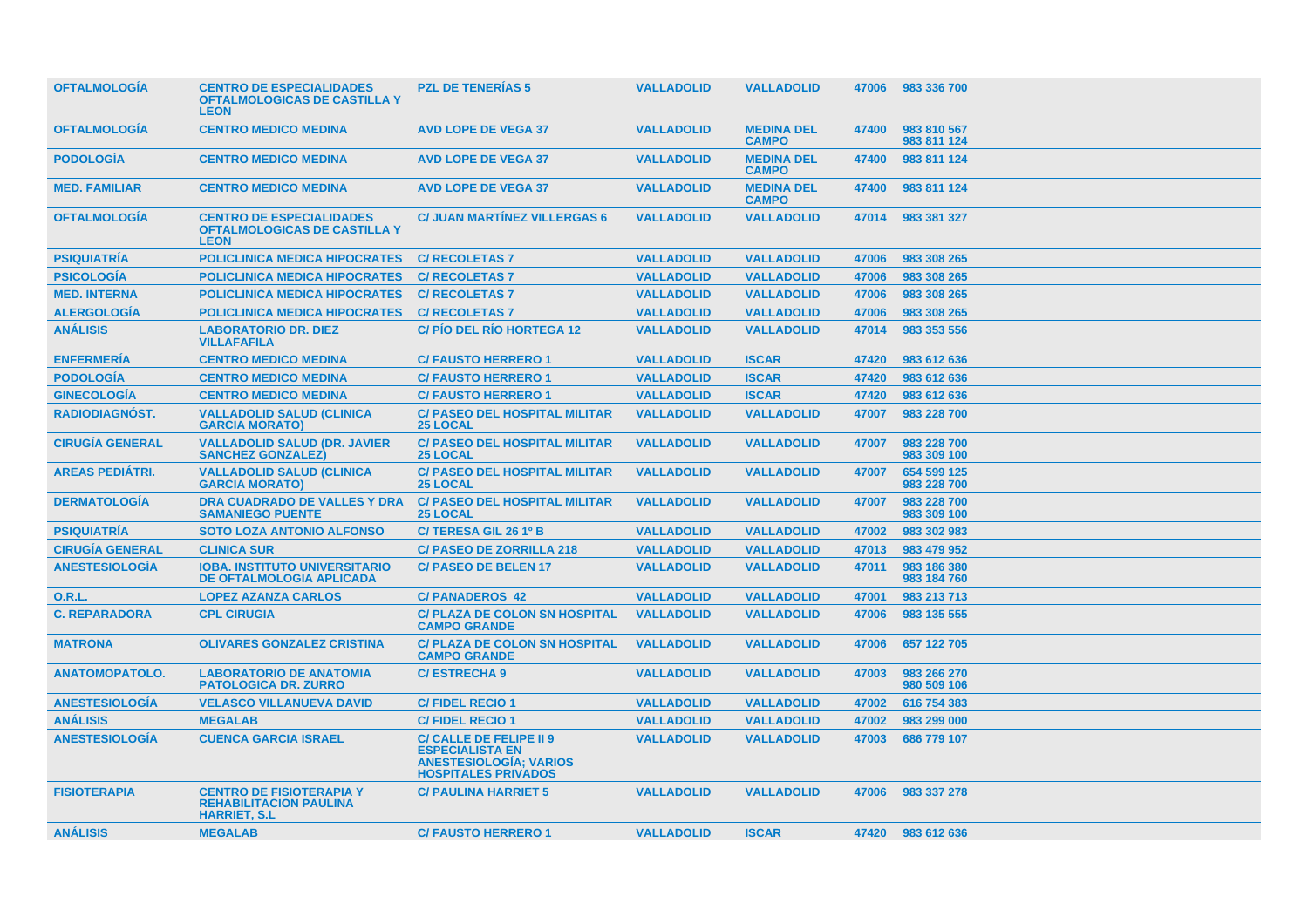| <b>PSICOLOGIA</b>      | <b>FERNANDEZ CAMINO VIRGINIA</b>                                     | <b>PSO ZORRILLA 374</b>                                   | <b>VALLADOLID</b> | <b>VALLADOLID</b> | 47008 | 696 344 000                |
|------------------------|----------------------------------------------------------------------|-----------------------------------------------------------|-------------------|-------------------|-------|----------------------------|
| <b>CIRUGÍA GENERAL</b> | <b>NUÑEZ DEL BARRIO HENAR</b>                                        | <b>C/FIDEL RECIO 1 HOSPITAL</b><br><b>SAGRADO CORAZON</b> | <b>VALLADOLID</b> | <b>VALLADOLID</b> | 47002 | 983 299 000                |
| <b>PODOLOGÍA</b>       | <b>ALVAREZ DOMINGUEZ SARA</b>                                        | <b>PLZ FUENTE DORADA 17</b>                               | <b>VALLADOLID</b> | <b>VALLADOLID</b> | 47002 | 983 379 990                |
| <b>PSICOLOGÍA</b>      | <b>LOBETE BRAVO ANGELA</b>                                           | <b>PSO HOSPITAL MILITAR 25</b>                            | <b>VALLADOLID</b> | <b>VALLADOLID</b> | 47007 | 983 228 700                |
| <b>FISIOTERAPIA</b>    | <b>Centro Médico Recoletas Cervantes</b>                             | <b>C/ CERVANTES 7 BAJO</b>                                | <b>VALLADOLID</b> | <b>VALLADOLID</b> | 47005 |                            |
| <b>ENFERMERÍA</b>      | <b>RECOLETAS PARACELSO</b>                                           | C/ GENERAL RUIZ 4 Y 6                                     | <b>VALLADOLID</b> | <b>VALLADOLID</b> | 47004 | 983 390 327                |
| <b>FISIOTERAPIA</b>    | <b>CENTRO MEDICO Y DE</b><br><b>FISIOTERAPIA OZAMA, S.L.</b>         | <b>C/PATO1</b>                                            | <b>VALLADOLID</b> | <b>VALLADOLID</b> | 47012 | 983 391 477<br>983 233 800 |
| <b>RADIODIAGNÓST.</b>  | <b>ORIGEN DIAGNOSTICO &amp;</b><br><b>TRAUMATOLOGIA</b>              | <b>C/ PAULINA HARRIET 4</b>                               | <b>VALLADOLID</b> | <b>VALLADOLID</b> | 47006 | 983 330 251<br>983 333 833 |
| <b>MED. FAMILIAR</b>   | <b>ORIGEN DIAGNOSTICO &amp;</b><br><b>TRAUMATOLOGIA</b>              | <b>C/ PAULINA HARRIET 4</b>                               | <b>VALLADOLID</b> | <b>VALLADOLID</b> | 47006 | 983 330 251<br>983 333 833 |
| <b>ENFERMERÍA</b>      | <b>ORIGEN DIAGNOSTICO &amp;</b><br><b>TRAUMATOLOGIA</b>              | <b>C/ PAULINA HARRIET 4</b>                               | <b>VALLADOLID</b> | <b>VALLADOLID</b> | 47006 | 983 330 251<br>983 333 833 |
| <b>ANATOMOPATOLO.</b>  | <b>RECOLETAS MATERNIDAD Y</b><br><b>GINECOLOGIA</b>                  | C/ ACERA DE RECOLETOS, NUM. 12                            | <b>VALLADOLID</b> | <b>VALLADOLID</b> | 47004 | 983 309 472                |
| <b>MED. FAMILIAR</b>   | <b>ALVAREZ MARTINEZ REGINO</b>                                       | PLZ ESPAÑA 10 3º                                          | <b>VALLADOLID</b> | <b>VALLADOLID</b> | 47001 | 630 828 782<br>983 308 270 |
| <b>MATRONA</b>         | <b>RUIZ FERNANDEZ MARIA DE LAS</b><br><b>NIEVES</b>                  | <b>C/ ANTONIO MACHADO 6</b>                               | <b>VALLADOLID</b> | <b>VALLADOLID</b> | 47008 | 983 244 014                |
| 0.R.L.                 | <b>ALONSO BENITO JUAN</b>                                            | <b>C/PASIÓN 13</b>                                        | <b>VALLADOLID</b> | <b>VALLADOLID</b> | 47001 | 983 353 058<br>983 344 781 |
| <b>NEUMOLOGÍA</b>      | <b>RODRIGUEZ CARRERA MARIA</b><br><b>ELIDA</b>                       | <b>C/ PEDRO NIÑO 3</b>                                    | <b>VALLADOLID</b> | <b>VALLADOLID</b> | 47001 |                            |
| <b>ANESTESIOLOGÍA</b>  | <b>VACA MIGUEL, JUAN MANUEL</b>                                      | C/FELIPE I I 9                                            | <b>VALLADOLID</b> | <b>VALLADOLID</b> | 47003 | 983 358 000<br>983 212 134 |
| <b>TRAUMATOLOGIA</b>   | <b>GONZALEZ ALVAREZ JUAN JOSE</b>                                    | C/FELIPE II9                                              | <b>VALLADOLID</b> | <b>VALLADOLID</b> | 47003 | 983 358 000<br>983 212 134 |
| <b>ALERGOLOGÍA</b>     | <b>VALLADOLID SALUD (CLINICA)</b><br><b>GARCIA MORATO)</b>           | C/FELIPE I I 9                                            | <b>VALLADOLID</b> | <b>VALLADOLID</b> | 47003 | 983 358 000<br>983 212 134 |
| <b>ANESTESIOLOGÍA</b>  | <b>VAQUERO PEREZ LAURA</b>                                           | C/FELIPE I I 9                                            | <b>VALLADOLID</b> | <b>VALLADOLID</b> | 47003 | 983 358 000<br>983 212 134 |
| <b>OFTALMOLOGIA</b>    | <b>GONZALEZ CAMELL ISABEL MARIA</b>                                  | C/FELIPE I 19                                             | <b>VALLADOLID</b> | <b>VALLADOLID</b> | 47003 | 983 358 000<br>983 212 134 |
| <b>AREAS PEDIÁTRI.</b> | <b>VALLADOLID SALUD (CLINICA)</b><br><b>GARCIA MORATO)</b>           | C/FELIPE 119                                              | <b>VALLADOLID</b> | <b>VALLADOLID</b> | 47003 | 983 358 000<br>983 212 134 |
| <b>DERMATOLOGIA</b>    | <b>RECOLETAS PARACELSO</b>                                           | C/FELIPE I I 9                                            | <b>VALLADOLID</b> | <b>VALLADOLID</b> | 47003 | 983 358 000<br>983 212 134 |
| <b>O.R.L.</b>          | <b>VALLADOLID SALUD (DR. LUIS</b><br><b>ANGEL VALLEJO VALDEZATE)</b> | C/FELIPE II9                                              | <b>VALLADOLID</b> | <b>VALLADOLID</b> | 47003 | 983 358 000<br>983 212 134 |
| <b>ANESTESIOLOGIA</b>  | <b>MUNOZ HERNANDEZ MARIA DEL</b><br><b>HENAR</b>                     | C/FELIPE 119                                              | <b>VALLADOLID</b> | <b>VALLADOLID</b> | 47003 | 983 358 000<br>983 212 134 |
| <b>ANESTESIOLOGÍA</b>  | <b>ESTREMERA GUTIERREZ, S.L.</b>                                     | C/FELIPE I I 9                                            | <b>VALLADOLID</b> | <b>VALLADOLID</b> | 47003 | 983 358 000                |
| <b>ANESTESIOLOGÍA</b>  | <b>RODRIGUEZ CIMARRA ANA ISABEL</b>                                  | C/FELIPE 119                                              | <b>VALLADOLID</b> | <b>VALLADOLID</b> | 47003 | 983 358 000<br>983 212 134 |
| 0.R.L.                 | <b>CENTRO MEDICO SAN PABLO</b>                                       | C/FELIPE II9                                              | <b>VALLADOLID</b> | <b>VALLADOLID</b> | 47003 | 983 358 000<br>983 212 134 |
| <b>CARDIOLOGIA</b>     | <b>RECOLETAS FELIPE II</b>                                           | C/FELIPE II9                                              | <b>VALLADOLID</b> | <b>VALLADOLID</b> | 47003 | 983 358 000<br>983 212 134 |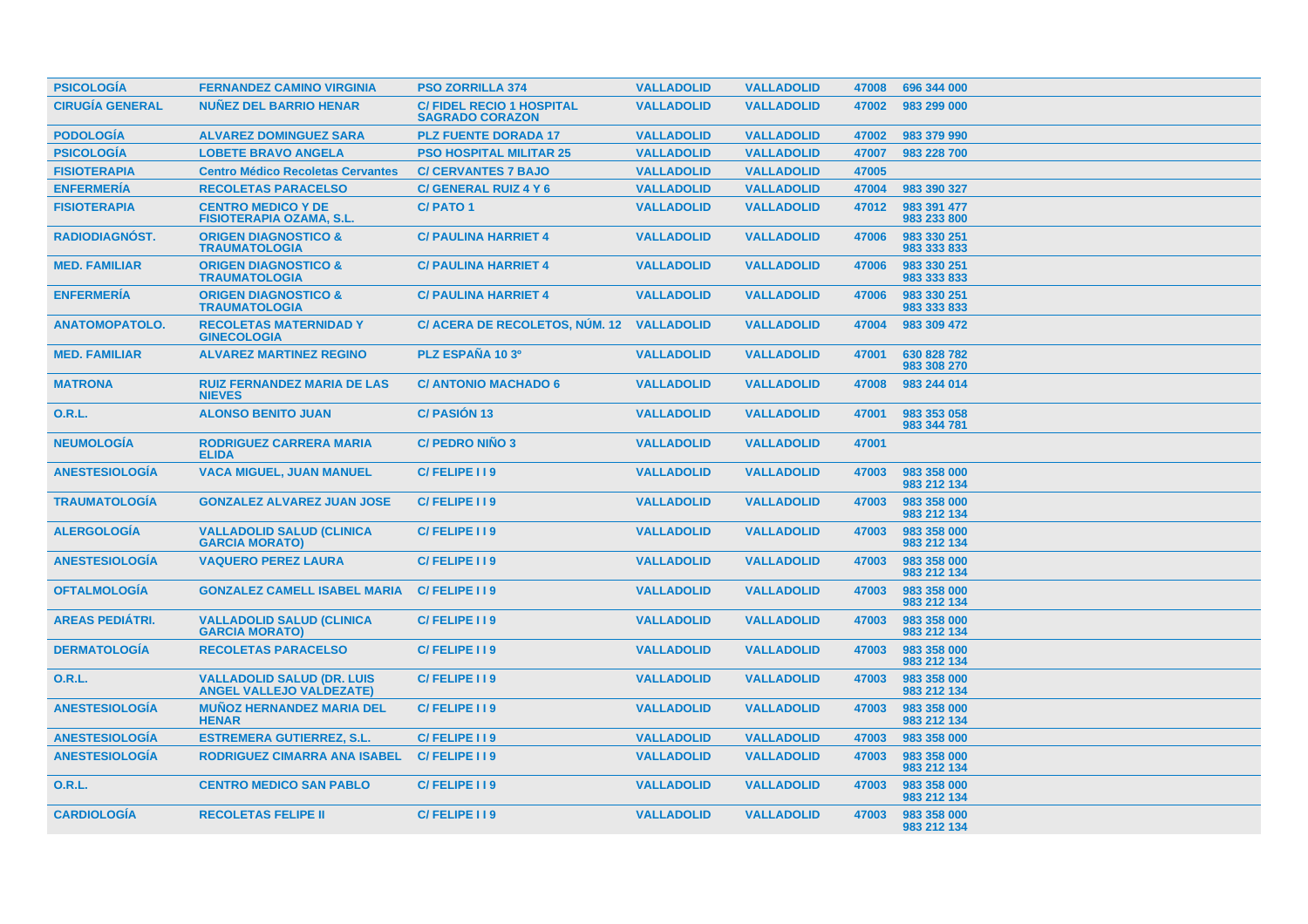| <b>ANESTESIOLOGÍA</b>  | <b>ANESTESIOLOGIA LORENZO</b>                                                            | C/FELIPE II9           | <b>VALLADOLID</b> | <b>VALLADOLID</b> | 47003 | 983 358 000<br>983 212 134 |
|------------------------|------------------------------------------------------------------------------------------|------------------------|-------------------|-------------------|-------|----------------------------|
| <b>ALERGOLOGÍA</b>     | <b>POLICLINICA MEDICA HIPOCRATES</b>                                                     | C/FELIPE I I 9         | <b>VALLADOLID</b> | <b>VALLADOLID</b> | 47003 | 983 358 000<br>983 212 134 |
| <b>NEUROCIRUGIA</b>    | <b>UNIDAD DE NEUROCIRUGIA DE</b><br><b>VALLADOLID AILAGAS S.L.</b><br><b>PROFESIONAL</b> | <b>C/FIDEL RECIO1</b>  | <b>VALLADOLID</b> | <b>VALLADOLID</b> | 47002 | 983 299 000<br>983 306 360 |
| <b>ANESTESIOLOGÍA</b>  | <b>HERRERO PEREZ JESUS MARIA</b>                                                         | <b>C/FIDEL RECIO1</b>  | <b>VALLADOLID</b> | <b>VALLADOLID</b> | 47002 | 983 299 000                |
| <b>ANESTESIOLOGÍA</b>  | <b>MUÑOZ HERNANDEZ MARIA DEL</b><br><b>HENAR</b>                                         | <b>C/FIDEL RECIO1</b>  | <b>VALLADOLID</b> | <b>VALLADOLID</b> | 47002 | 983 299 000                |
| 0.R.L.                 | <b>CLINICA SUR</b>                                                                       | <b>C/FIDEL RECIO1</b>  | <b>VALLADOLID</b> | <b>VALLADOLID</b> | 47002 | 983 299 000                |
| <b>GINECOLOGÍA</b>     | <b>CLINICA SUR</b>                                                                       | <b>C/FIDEL RECIO1</b>  | <b>VALLADOLID</b> | <b>VALLADOLID</b> | 47002 | 983 299 000                |
| <b>C. REPARADORA</b>   | <b>CENTRO MEDICO SAN PABLO</b>                                                           | <b>C/FIDEL RECIO1</b>  | <b>VALLADOLID</b> | <b>VALLADOLID</b> | 47002 | 983 299 000                |
| <b>HEMATOLOGIA</b>     | <b>CENTRO HEMATOLOGICO DR</b><br><b>BORREGO</b>                                          | <b>C/FIDEL RECIO1</b>  | <b>VALLADOLID</b> | <b>VALLADOLID</b> | 47002 | 983 299 000                |
| <b>GINECOLOGIA</b>     | <b>HERNANDEZ FRIAS MARIA</b><br><b>CONCEPCION</b>                                        | <b>C/FIDEL RECIO1</b>  | <b>VALLADOLID</b> | <b>VALLADOLID</b> | 47002 | 687 421 405<br>983 208 400 |
| <b>OFTALMOLOGIA</b>    | <b>GIRALDO ARGUELLO ANTONIO</b>                                                          | <b>C/FIDEL RECIO 1</b> | <b>VALLADOLID</b> | <b>VALLADOLID</b> | 47002 | 983 299 000<br>983 208 400 |
| <b>OFTALMOLOGÍA</b>    | <b>DR ALEJANDRO ALCUAZ HIDALGO</b>                                                       | <b>C/FIDEL RECIO 1</b> | <b>VALLADOLID</b> | <b>VALLADOLID</b> | 47002 | 983 299 000<br>687 421 405 |
| <b>NEUMOLOGIA</b>      | <b>CENTRO MEDICO SAN PABLO</b>                                                           | <b>C/FIDEL RECIO1</b>  | <b>VALLADOLID</b> | <b>VALLADOLID</b> | 47002 | 983 299 000                |
| <b>TRAUMATOLOGIA</b>   | <b>ESCUDERO MARCOS ROBERTO</b>                                                           | <b>C/FIDEL RECIO1</b>  | <b>VALLADOLID</b> | <b>VALLADOLID</b> | 47002 | 983 341 233<br>630 522 220 |
| <b>C. MAXILOFACIAL</b> | <b>CLINICA GALVAN-LOBO, S.L.</b>                                                         | <b>C/FIDEL RECIO1</b>  | <b>VALLADOLID</b> | <b>VALLADOLID</b> | 47002 | 983 299 000                |
| <b>ANESTESIOLOGÍA</b>  | <b>SANTOS SORIA EDUARDO</b>                                                              | <b>C/FIDEL RECIO1</b>  | <b>VALLADOLID</b> | <b>VALLADOLID</b> | 47002 | 983 299 000<br>647 764 991 |
| <b>ANESTESIOLOGÍA</b>  | <b>LLORENTE DE LA FUENTE</b><br><b>ALBERTO</b>                                           | <b>C/FIDEL RECIO 1</b> | <b>VALLADOLID</b> | <b>VALLADOLID</b> | 47002 |                            |
| <b>RADIODIAGNOST.</b>  | <b>RECOLETAS CAMPO GRANDE</b>                                                            | <b>PLZ COLON S/N</b>   | <b>VALLADOLID</b> | <b>VALLADOLID</b> | 47004 | 983 135 555                |
| <b>ALERGOLOGIA</b>     | <b>CENTRO MEDICO SAN PABLO</b>                                                           | <b>PLZ COLON S/N</b>   | <b>VALLADOLID</b> | <b>VALLADOLID</b> | 47004 | 983 216 120<br>983 302 672 |
| <b>DERMATOLOGIA</b>    | DRA CUADRADO DE VALLES Y DRA<br><b>SAMANIEGO PUENTE</b>                                  | <b>PLZ COLON S/N</b>   | <b>VALLADOLID</b> | <b>VALLADOLID</b> | 47004 | 983 216 120<br>983 302 672 |
| <b>ANESTESIOLOGIA</b>  | <b>ANESTESIOLOGIA LORENZO</b>                                                            | <b>PLZ COLON S/N</b>   | <b>VALLADOLID</b> | <b>VALLADOLID</b> | 47004 | 983 135 555                |
| <b>C. PEDIÁTRICA</b>   | GUTIERREZ DUEÑAS JOSE MANUEL PLZ COLÓN S/N                                               |                        | <b>VALLADOLID</b> | <b>VALLADOLID</b> | 47004 | 983 135 555                |
| <b>ANESTESIOLOGÍA</b>  | <b>VACA MIGUEL, JUAN MANUEL</b>                                                          | <b>PLZ COLON S/N</b>   | <b>VALLADOLID</b> | <b>VALLADOLID</b> | 47004 | 983 216 120<br>983 302 672 |
| 0.R.L.                 | <b>ALONSO BENITO JUAN</b>                                                                | <b>PLZ COLON S/N</b>   | <b>VALLADOLID</b> | <b>VALLADOLID</b> | 47004 | 983 216 120<br>983 302 672 |
| <b>NEUROCIRUGÍA</b>    | <b>RECOLETAS CAMPO GRANDE</b>                                                            | <b>PLZ COLON S/N</b>   | <b>VALLADOLID</b> | <b>VALLADOLID</b> | 47004 | 983 135 555                |
| <b>GINECOLOGÍA</b>     | <b>CORDOVES POLO MARIA JESUS</b>                                                         | <b>PLZ COLÓN S/N</b>   | <b>VALLADOLID</b> | <b>VALLADOLID</b> | 47004 | 983 216 120<br>983 302 672 |
| <b>TRAUMATOLOGIA</b>   | <b>CLINICA PANADEROS, S.L.</b>                                                           | <b>PLZ COLON S/N</b>   | <b>VALLADOLID</b> | <b>VALLADOLID</b> | 47004 | 983 216 120<br>639 444 558 |
| <b>DIGESTIVO</b>       | <b>GIL SIMON PAULA</b>                                                                   | <b>PLZ COLON S/N</b>   | <b>VALLADOLID</b> | <b>VALLADOLID</b> | 47004 | 983 216 120<br>983 302 672 |
| <b>PSIQUIATRIA</b>     | <b>POLICLINICA MEDICA HIPOCRATES</b>                                                     | <b>PLZ COLON S/N</b>   | <b>VALLADOLID</b> | <b>VALLADOLID</b> | 47004 | 983 216 120<br>983 302 672 |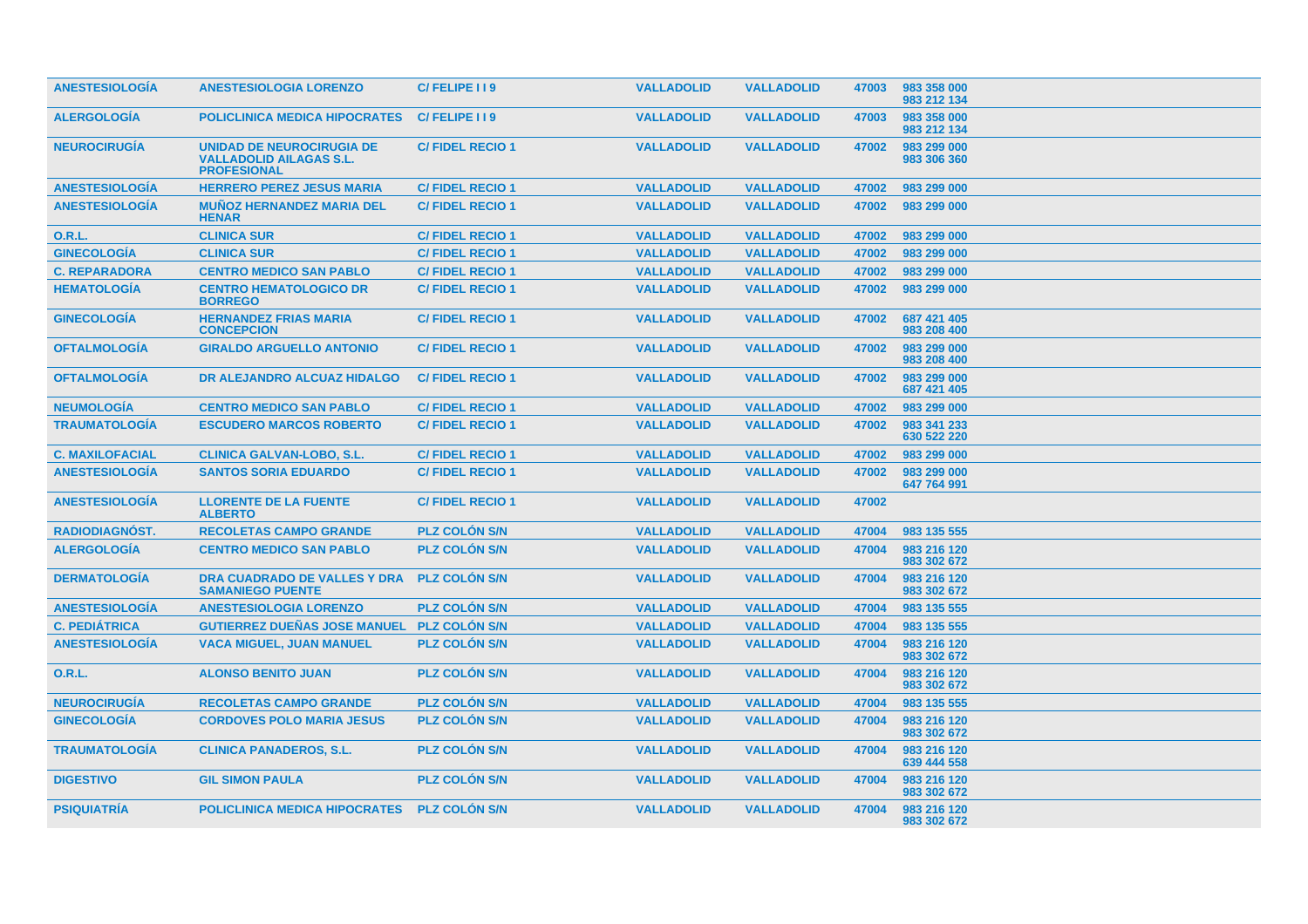| <b>MED. INTERNA</b>    | <b>RECOLETAS PARACELSO</b>                                       | <b>PLZ COLON S/N</b>                                        | <b>VALLADOLID</b> | <b>VALLADOLID</b>                 | 47004 | 983 216 120<br>983 302 672 |
|------------------------|------------------------------------------------------------------|-------------------------------------------------------------|-------------------|-----------------------------------|-------|----------------------------|
| <b>TRAUMATOLOGÍA</b>   | <b>DR RAMOS GALEA</b>                                            | <b>PLZ COLON S/N</b>                                        | <b>VALLADOLID</b> | <b>VALLADOLID</b>                 | 47004 | 983 216 120<br>639 444 558 |
| <b>ENDOCRINOLOGÍA</b>  | <b>POLICLINICA MEDICA HIPOCRATES</b>                             | <b>PLZ COLON S/N</b>                                        | <b>VALLADOLID</b> | <b>VALLADOLID</b>                 | 47004 | 983 216 120<br>983 302 672 |
| <b>CIRUGÍA GENERAL</b> | <b>VALLADOLID SALUD (DR. JAVIER)</b><br><b>SANCHEZ GONZALEZ)</b> | <b>PLZ COLON S/N</b>                                        | <b>VALLADOLID</b> | <b>VALLADOLID</b>                 | 47004 | 983 216 120<br>639 444 558 |
| <b>ANÁLISIS</b>        | <b>LABORATORIO ECHEVARNE</b>                                     | <b>C/ MONTERO CALVO 10</b>                                  | <b>VALLADOLID</b> | <b>VALLADOLID</b>                 | 47001 |                            |
| <b>FISIOTERAPIA</b>    | <b>CENTRO DE REHABILITACION</b><br><b>TENERIAS</b>               | <b>PZL DE TENERIAS 5</b>                                    | <b>VALLADOLID</b> | <b>VALLADOLID</b>                 | 47006 | 983 331 988                |
| <b>DERMATOLOGÍA</b>    | <b>CENTRO MEDICO MEDINA</b>                                      | <b>AVD LOPE DE VEGA 37</b>                                  | <b>VALLADOLID</b> | <b>MEDINA DEL</b><br><b>CAMPO</b> | 47400 | 983 811 124                |
| <b>UROLOGIA</b>        | <b>CENTRO MEDICO MEDINA</b>                                      | <b>AVD LOPE DE VEGA 37</b>                                  | <b>VALLADOLID</b> | <b>MEDINA DEL</b><br><b>CAMPO</b> | 47400 | 983 811 124                |
| <b>CIRUGÍA GENERAL</b> | <b>POLICLINICA LAGUNA</b>                                        | <b>PQE DE LOS HOYOS 1</b>                                   | <b>VALLADOLID</b> | <b>LAGUNA DE</b><br><b>DUERO</b>  | 47140 | 983 526 032                |
| <b>ENDOCRINOLOGIA</b>  | <b>POLICLINICA MEDICA HIPOCRATES</b>                             | <b>C/ RECOLETAS 7</b>                                       | <b>VALLADOLID</b> | <b>VALLADOLID</b>                 | 47006 | 983 308 265                |
| <b>TRAUMATOLOGÍA</b>   | <b>POLICLINICA MEDICA HIPOCRATES</b>                             | <b>C/ RECOLETAS 7</b>                                       | <b>VALLADOLID</b> | <b>VALLADOLID</b>                 | 47006 | 983 308 265                |
| <b>ALERGOLOGÍA</b>     | <b>CENTRO DE ALERGIA RECOLETOS</b>                               | <b>C/ ACERA DE RECOLETOS 10</b>                             | <b>VALLADOLID</b> | <b>VALLADOLID</b>                 | 47004 | 983 210 566                |
| <b>ALERGOLOGIA</b>     | <b>CUESTA HERRANZ CARLOS</b>                                     | <b>C/PIO DEL RIO HORTEGA 12</b>                             | <b>VALLADOLID</b> | <b>VALLADOLID</b>                 | 47014 | 983 353 556                |
| <b>NEUROLOGÍA</b>      | <b>CENTRO MEDICO SAN PABLO</b>                                   | <b>C/EMPECINADO 11</b>                                      | <b>VALLADOLID</b> | <b>VALLADOLID</b>                 | 47003 | 983 266 270                |
| <b>GINECOLOGIA</b>     | <b>VALLADOLID SALUD (CLINICA</b><br><b>GARCIA MORATO)</b>        | <b>C/ PASEO DEL HOSPITAL MILITAR</b><br><b>25 LOCAL</b>     | <b>VALLADOLID</b> | <b>VALLADOLID</b>                 | 47007 | 654 599 125<br>983 228 700 |
| <b>LOGOPEDIA</b>       | <b>VALLADOLID SALUD (CLINICA</b><br><b>GARCIA MORATO)</b>        | <b>C/ PASEO DEL HOSPITAL MILITAR</b><br><b>25 LOCAL</b>     | <b>VALLADOLID</b> | <b>VALLADOLID</b>                 | 47007 | 654 599 125<br>983 228 700 |
| <b>ENDOCRINOLOGIA</b>  | <b>VALLADOLID SALUD (CLINICA</b><br><b>GARCIA MORATO)</b>        | <b>C/ PASEO DEL HOSPITAL MILITAR</b><br><b>25 LOCAL</b>     | <b>VALLADOLID</b> | <b>VALLADOLID</b>                 | 47007 | 654 599 125<br>983 228 700 |
| <b>TRAUMATOLOGIA</b>   | <b>VALLADOLID SALUD (CLINICA</b><br><b>GARCIA MORATO)</b>        | <b>C/ PASEO DEL HOSPITAL MILITAR</b><br><b>25 LOCAL</b>     | <b>VALLADOLID</b> | <b>VALLADOLID</b>                 | 47007 | 983 228 700                |
| <b>ANÁLISIS</b>        | <b>LABORATORIO ECHEVARNE</b>                                     | <b>C/ PASEO DEL HOSPITAL MILITAR</b><br><b>25 LOCAL</b>     | <b>VALLADOLID</b> | <b>VALLADOLID</b>                 | 47007 | 900 909 110                |
| <b>C. PEDIÁTRICA</b>   | <b>VALLADOLID SALUD (CLINICA</b><br><b>GARCIA MORATO)</b>        | <b>C/ PASEO DEL HOSPITAL MILITAR</b><br><b>25 LOCAL</b>     | <b>VALLADOLID</b> | <b>VALLADOLID</b>                 | 47007 | 983 228 700                |
| <b>PSICOLOGÍA</b>      | <b>CLINICA SUR</b>                                               | <b>C/ PASEO DE ZORRILLA 218</b>                             | <b>VALLADOLID</b> | <b>VALLADOLID</b>                 | 47013 | 983 479 952                |
| <b>ENDOCRINOLOGÍA</b>  | <b>CLINICA SUR</b>                                               | <b>C/ PASEO DE ZORRILLA 218</b>                             | <b>VALLADOLID</b> | <b>VALLADOLID</b>                 | 47013 | 983 479 952                |
| <b>LOGOPEDIA</b>       | <b>CLINICA SUR</b>                                               | <b>C/ PASEO DE ZORRILLA 218</b>                             | <b>VALLADOLID</b> | <b>VALLADOLID</b>                 | 47013 | 983 479 952                |
| <b>DERMATOLOGÍA</b>    | <b>CLINICA SUR</b>                                               | <b>C/ PASEO DE ZORRILLA 218</b>                             | <b>VALLADOLID</b> | <b>VALLADOLID</b>                 | 47013 | 983 479 952                |
| <b>MATRONA</b>         | <b>DEL CAMPO SANZ YOLANDA</b>                                    | <b>PLZ COLON S/N</b>                                        | <b>VALLADOLID</b> | <b>VALLADOLID</b>                 | 47007 | 687 523 490                |
| <b>ENFERMERÍA</b>      | <b>ASMED medical S.L.U.</b>                                      | C/ ATENCIÓN A DOMICILIO.                                    | <b>VALLADOLID</b> | <b>VALLADOLID</b>                 | 47001 | 914 480 726                |
| <b>DIGESTIVO</b>       | <b>JIMENEZ CARMENA JESUS JOSE</b>                                | <b>C/ PEDRO BARRUECOS 4</b>                                 | <b>VALLADOLID</b> | <b>VALLADOLID</b>                 | 47002 | 689 392 189<br>983 299 964 |
| <b>ANESTESIOLOGIA</b>  | <b>CUENCA GARCIA ISRAEL</b>                                      | <b>C/ PLAZA DE COLON SN HOSPITAL</b><br><b>CAMPO GRANDE</b> | <b>VALLADOLID</b> | <b>VALLADOLID</b>                 | 47006 | 686 779 107                |
| <b>CIRUGÍA GENERAL</b> | <b>CENTRO MEDICO SAN PABLO</b>                                   | <b>C/ESTRECHA 9</b>                                         | <b>VALLADOLID</b> | <b>VALLADOLID</b>                 | 47003 | 983 266 270                |
| <b>GINECOLOGIA</b>     | <b>CORDOVES POLO MARIA JESUS</b>                                 | <b>C/GAMAZO 4</b>                                           | <b>VALLADOLID</b> | <b>VALLADOLID</b>                 | 47004 | 983 300 394                |
| <b>MED. FAMILIAR</b>   | <b>CLINICA MENDELL</b>                                           | <b>C/ MIGUEL ISCAR 3 VALLADOLID</b>                         | <b>VALLADOLID</b> | <b>VALLADOLID</b>                 | 47001 | 983 375 029                |
| <b>PODOLOGIA</b>       | <b>CLINICA MENDELL</b>                                           | <b>C/ MIGUEL ISCAR 3 VALLADOLID</b>                         | <b>VALLADOLID</b> | <b>VALLADOLID</b>                 | 47001 | 983 375 029                |
|                        |                                                                  |                                                             |                   |                                   |       |                            |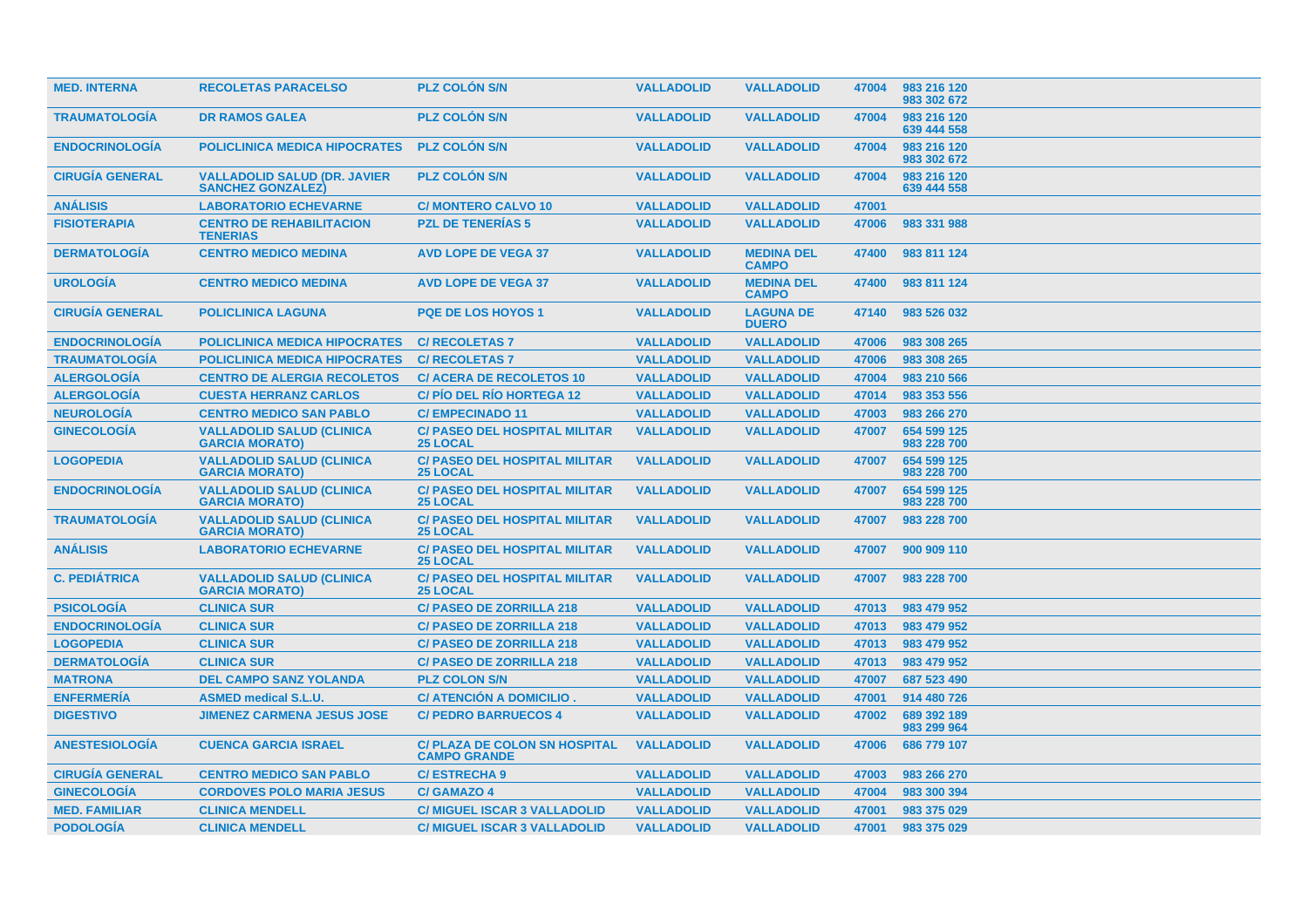| <b>C. REPARADORA</b>   | <b>LAJO RIVERA LUIS ALBERTO</b>                                        | <b>PSO HOSPITAL MILITAR 23</b>                    | <b>VALLADOLID</b> | <b>VALLADOLID</b>                 | 47007 | 983 377 282                |
|------------------------|------------------------------------------------------------------------|---------------------------------------------------|-------------------|-----------------------------------|-------|----------------------------|
| <b>MED. FAMILIAR</b>   | <b>HOLGADO CASADO MIGUEL</b>                                           | <b>C/HERNANDO DE ACUÑA 31</b>                     | <b>VALLADOLID</b> | <b>VALLADOLID</b>                 | 47014 | 615 705 608                |
| <b>MATRONA</b>         | <b>DE LA FUENTE MORAN LUCIA</b>                                        | <b>PLZ COLON S/N</b>                              | <b>VALLADOLID</b> | <b>VALLADOLID</b>                 | 47007 | 983 135 555                |
| <b>ANÁLISIS</b>        | <b>MEGALAB</b>                                                         | <b>PSO ZORRILLA 218 CLINICA SUR</b>               | <b>VALLADOLID</b> | <b>VALLADOLID</b>                 | 47008 | 983 479 952                |
| <b>NEUMOLOGÍA</b>      | <b>RODRIGUEZ CARRERA MARIA</b><br><b>ELIDA</b>                         | <b>C/ CASTELAR 2</b>                              | <b>VALLADOLID</b> | <b>VALLADOLID</b>                 | 47002 | 983 308 498                |
| <b>MATRONA</b>         | <b>SANCHEZ PEREZ REBECA</b>                                            | <b>PLZ COLON S/N</b>                              | <b>VALLADOLID</b> | <b>VALLADOLID</b>                 | 47007 | 983 135 555                |
| <b>DERMATOLOGÍA</b>    | <b>Centro Médico Recoletas Angustias</b>                               | <b>C/ANGUSTIAS 17-19</b>                          | <b>VALLADOLID</b> | <b>VALLADOLID</b>                 | 47003 | 983 104 300                |
| <b>NEUROLOGÍA</b>      | <b>Centro Médico Recoletas Angustias</b>                               | <b>C/ANGUSTIAS 17-19</b>                          | <b>VALLADOLID</b> | <b>VALLADOLID</b>                 | 47003 | 983 104 300                |
| <b>ENFERMERÍA</b>      | <b>Centro Médico Recoletas Angustias</b>                               | <b>C/ ANGUSTIAS 17-19</b>                         | <b>VALLADOLID</b> | <b>VALLADOLID</b>                 | 47003 | 983 104 300                |
| <b>PODOLOGÍA</b>       | <b>MEDISPORT</b>                                                       | <b>C/ENCARNACION 4</b>                            | <b>VALLADOLID</b> | <b>VALLADOLID</b>                 | 47003 | 983 377 383                |
| <b>ANÁLISIS</b>        | <b>RECOLETAS CAMPO GRANDE</b>                                          | C/ GENERAL RUIZ 4 Y 6                             | <b>VALLADOLID</b> | <b>VALLADOLID</b>                 | 47004 | 983 390 327                |
| <b>HOSP. DE DÍA</b>    | <b>RECOLETAS PARACELSO</b>                                             | C/ GENERAL RUIZ 4 Y 6                             | <b>VALLADOLID</b> | <b>VALLADOLID</b>                 | 47004 | 983 390 327                |
| <b>NEUROLOGÍA</b>      | <b>RECOLETAS PARACELSO</b>                                             | C/ GENERAL RUIZ 4 Y 6                             | <b>VALLADOLID</b> | <b>VALLADOLID</b>                 | 47004 | 983 390 327                |
| <b>GINECOLOGÍA</b>     | <b>RECOLETAS MATERNIDAD Y</b><br><b>GINECOLOGIA</b>                    | C/ ACERA DE RECOLETOS, NÚM. 12 VALLADOLID         |                   | <b>VALLADOLID</b>                 | 47004 | 983 309 472                |
| <b>UROLOGÍA</b>        | <b>RECOLETAS MATERNIDAD Y</b><br><b>GINECOLOGIA</b>                    | C/ ACERA DE RECOLETOS, NÚM. 12 VALLADOLID         |                   | <b>VALLADOLID</b>                 | 47004 | 983 309 472                |
| <b>C. VASCULAR</b>     | <b>CLINICA VASCULAR LARRANAGA,</b><br>S.L.                             | <b>C/HÉROES DEL ALCÁZAR DE</b><br><b>TOLEDO 4</b> | <b>VALLADOLID</b> | <b>VALLADOLID</b>                 | 47001 | 983 358 171<br>983 330 333 |
| <b>MED. FAMILIAR</b>   | <b>BADALLO LOPEZ JOSE CESAR</b>                                        | <b>C/LOPEZ FLORES 3</b>                           | <b>VALLADOLID</b> | <b>MEDINA DEL</b><br><b>CAMPO</b> | 47400 | 983 804 517                |
| <b>CARDIOLOGIA</b>     | <b>CASERO LAMBAS ANTONIO</b>                                           | <b>PSO ZORRILLA 26</b>                            | <b>VALLADOLID</b> | <b>VALLADOLID</b>                 | 47006 | 983 371 397<br>983 590 777 |
| <b>PSIQUIATRIA</b>     | <b>DEL OLMO GARCIA VICTOR F.</b>                                       | <b>C/SANTIAGO 19-21</b>                           | <b>VALLADOLID</b> | <b>VALLADOLID</b>                 | 47001 | 983 257 811                |
| <b>ANESTESIOLOGÍA</b>  | <b>VACA MIGUEL, JUAN MANUEL</b>                                        | <b>C/HOSPITALES DE LA PROVINCIA</b><br>S/N        | <b>VALLADOLID</b> | <b>VALLADOLID</b>                 | 47001 | 608 681 586                |
| <b>MATRONA</b>         | <b>DE LA PLAZA GALINDO MARTA</b>                                       | C/FELIPE II9                                      | <b>VALLADOLID</b> | <b>VALLADOLID</b>                 | 47003 | 983 358 000<br>983 212 134 |
| <b>AREAS PEDIÁTRI.</b> | <b>VALLADOLID SALUD (DRA.M. DE</b><br><b>LOS REYES GRANDE ALVAREZ)</b> | C/FELIPE I I 9                                    | <b>VALLADOLID</b> | <b>VALLADOLID</b>                 | 47003 | 983 358 000<br>983 212 134 |
| <b>TRAUMATOLOGIA</b>   | <b>RECOLETAS FELIPE II</b>                                             | C/FELIPE II9                                      | <b>VALLADOLID</b> | <b>VALLADOLID</b>                 | 47003 | 983 358 000                |
| <b>MED. INTERNA</b>    | <b>RECOLETAS FELIPE II</b>                                             | C/FELIPE 119                                      | <b>VALLADOLID</b> | <b>VALLADOLID</b>                 | 47003 | 983 361 930<br>983 358 000 |
| <b>ANESTESIOLOGÍA</b>  | <b>RICO FEIJOO JESUS</b>                                               | C/FELIPE I I 9                                    | <b>VALLADOLID</b> | <b>VALLADOLID</b>                 | 47003 | 983 358 000<br>983 212 134 |
| <b>TRAUMATOLOGIA</b>   | <b>CLINICA COLMENARES</b>                                              | C/FELIPE II9                                      | <b>VALLADOLID</b> | <b>VALLADOLID</b>                 | 47003 | 983 358 000<br>983 212 134 |
| 0.R.L.                 | <b>CLINICA SUR</b>                                                     | C/FELIPE I I 9                                    | <b>VALLADOLID</b> | <b>VALLADOLID</b>                 | 47003 | 983 358 000<br>983 212 134 |
| <b>DIGESTIVO</b>       | <b>JIMENEZ CARMENA JESUS JOSE</b>                                      | C/FELIPE II9                                      | <b>VALLADOLID</b> | <b>VALLADOLID</b>                 | 47003 | 983 358 000<br>983 212 134 |
| <b>C. MAXILOFACIAL</b> | <b>CLINICA GALVAN-LOBO, S.L.</b>                                       | C/FELIPE I I 9                                    | <b>VALLADOLID</b> | <b>VALLADOLID</b>                 | 47003 | 983 358 000<br>983 212 134 |
| <b>O.R.L.</b>          | ALONSO-VIELBA VAREA JOSE FCO. C/ FELIPE I I 9<br><b>JAVIER</b>         |                                                   | <b>VALLADOLID</b> | <b>VALLADOLID</b>                 | 47003 | 983 358 000<br>983 212 134 |
| <b>DIGESTIVO</b>       | POLICLINICA MEDICA HIPOCRATES C/ FELIPE I I 9                          |                                                   | <b>VALLADOLID</b> | <b>VALLADOLID</b>                 | 47003 | 983 358 000<br>983 212 134 |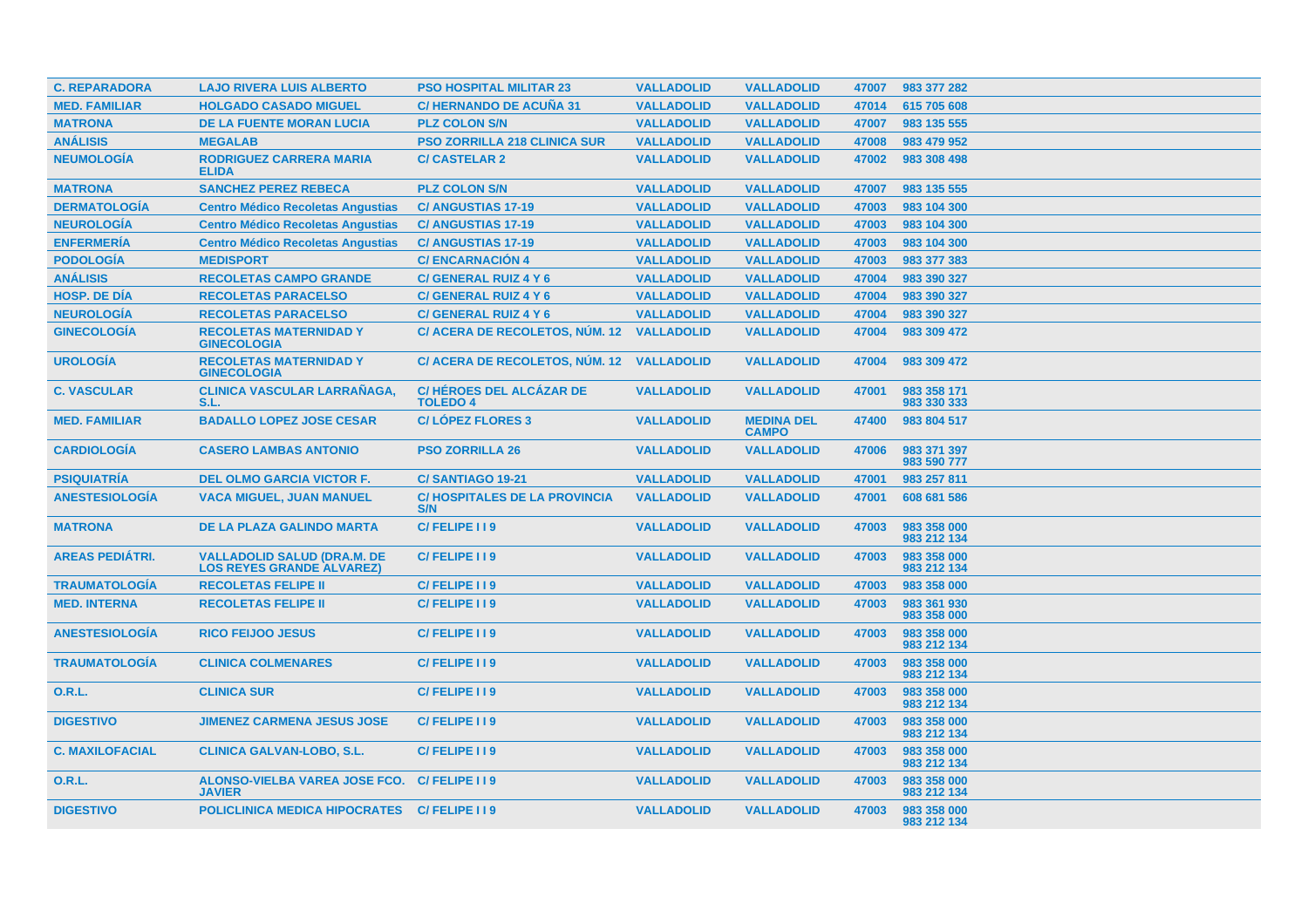| <b>C. MAXILOFACIAL</b> | <b>RECAVER</b>                                       | C/FELIPE I I 9         | <b>VALLADOLID</b> | <b>VALLADOLID</b> | 47003 | 983 358 000<br>983 212 134 |
|------------------------|------------------------------------------------------|------------------------|-------------------|-------------------|-------|----------------------------|
| <b>CARDIOLOGIA</b>     | <b>VEGA BARBADO JOSE LUIS</b>                        | C/FELIPE I I 9         | <b>VALLADOLID</b> | <b>VALLADOLID</b> | 47003 | 983 358 000<br>983 212 134 |
| <b>ANESTESIOLOGIA</b>  | <b>ANREDOLMA S.L.</b>                                | <b>C/FIDEL RECIO1</b>  | <b>VALLADOLID</b> | <b>VALLADOLID</b> | 47002 | 983 299 000                |
| <b>DIGESTIVO</b>       | <b>CLINICA SUR</b>                                   | <b>C/FIDEL RECIO1</b>  | <b>VALLADOLID</b> | <b>VALLADOLID</b> | 47002 | 983 299 000                |
| <b>DERMATOLOGIA</b>    | <b>NUÑEZ CABEZON MARIA</b>                           | <b>C/FIDEL RECIO1</b>  | <b>VALLADOLID</b> | <b>VALLADOLID</b> | 47002 | 983 299 000                |
| <b>MED. INTERNA</b>    | <b>POLICLINICA MEDICA HIPOCRATES</b>                 | <b>C/FIDEL RECIO 1</b> | <b>VALLADOLID</b> | <b>VALLADOLID</b> | 47002 | 983 299 000                |
| <b>TRAUMATOLOGÍA</b>   | <b>DIAZ DIAZ JUAN JESUS</b>                          | <b>C/FIDEL RECIO1</b>  | <b>VALLADOLID</b> | <b>VALLADOLID</b> | 47002 | 983 299 000                |
| <b>ALERGOLOGIA</b>     | <b>POLICLINICA MEDICA HIPOCRATES</b>                 | <b>C/FIDEL RECIO 1</b> | <b>VALLADOLID</b> | <b>VALLADOLID</b> | 47002 | 983 299 000                |
| <b>OFTALMOLOGÍA</b>    | <b>GIRALDO ARGUELLO ANTONIO</b>                      | <b>C/FIDEL RECIO1</b>  | <b>VALLADOLID</b> | <b>VALLADOLID</b> | 47002 |                            |
| <b>UROLOGÍA</b>        | <b>MARTINEZ RODRIGUEZ ROBERTO</b>                    | <b>C/FIDEL RECIO1</b>  | <b>VALLADOLID</b> | <b>VALLADOLID</b> | 47002 | 983 208 400                |
| <b>OFTALMOLOGIA</b>    | <b>MATEU GARCIA CARLOS JOSE</b>                      | <b>C/FIDEL RECIO1</b>  | <b>VALLADOLID</b> | <b>VALLADOLID</b> | 47002 | 983 299 000                |
| <b>ANESTESIOLOGÍA</b>  | <b>VAQUERO PEREZ LAURA</b>                           | <b>C/FIDEL RECIO1</b>  | <b>VALLADOLID</b> | <b>VALLADOLID</b> | 47002 | 983 299 000                |
| <b>C. REPARADORA</b>   | <b>LAJO RIVERA LUIS ALBERTO</b>                      | <b>C/FIDEL RECIO1</b>  | <b>VALLADOLID</b> | <b>VALLADOLID</b> | 47002 | 983 299 000                |
| <b>ANESTESIOLOGÍA</b>  | <b>MUNOZ HERNANDEZ MARIA DEL</b><br><b>HENAR</b>     | <b>C/FIDEL RECIO1</b>  | <b>VALLADOLID</b> | <b>VALLADOLID</b> | 47002 |                            |
| <b>NEUROLOGÍA</b>      | <b>BENDITO GONZALEZ CARLOS</b><br><b>JUSTINO</b>     | <b>C/FIDEL RECIO1</b>  | <b>VALLADOLID</b> | <b>VALLADOLID</b> | 47002 | 983 299 000                |
| <b>TRAUMATOLOGIA</b>   | <b>POLICLINICA MEDICA HIPOCRATES</b>                 | <b>C/FIDEL RECIO 1</b> | <b>VALLADOLID</b> | <b>VALLADOLID</b> | 47002 | 983 299 000                |
| <b>C. MAXILOFACIAL</b> | <b>RECAVER</b>                                       | <b>C/FIDEL RECIO1</b>  | <b>VALLADOLID</b> | <b>VALLADOLID</b> | 47002 |                            |
| RADIODIAGNÓST.         | <b>CENTRO DE DIAGNOSTICO</b><br><b>VALLADOLID</b>    | <b>C/FIDEL RECIO1</b>  | <b>VALLADOLID</b> | <b>VALLADOLID</b> | 47002 | 983 374 087                |
| <b>ANESTESIOLOGÍA</b>  | <b>RICO FEIJOO JESUS</b>                             | <b>C/FIDEL RECIO1</b>  | <b>VALLADOLID</b> | <b>VALLADOLID</b> | 47002 | 983 299 000                |
| <b>TRAUMATOLOGIA</b>   | <b>CLINICA COLMENARES</b>                            | <b>C/FIDEL RECIO1</b>  | <b>VALLADOLID</b> | <b>VALLADOLID</b> | 47002 | 983 299 000                |
| <b>CIRUGÍA GENERAL</b> | <b>CABEZUDO SAN JOSE LUIS RAMON C/ FIDEL RECIO 1</b> |                        | <b>VALLADOLID</b> | <b>VALLADOLID</b> | 47002 | 983 299 000                |
| <b>DERMATOLOGÍA</b>    | <b>VILLAR FRANCOS MARIA LUISA</b>                    | <b>C/FIDEL RECIO1</b>  | <b>VALLADOLID</b> | <b>VALLADOLID</b> | 47002 |                            |
| <b>TRAUMATOLOGÍA</b>   | <b>GONZALEZ ALVAREZ JUAN JOSE</b>                    | <b>C/FIDEL RECIO1</b>  | <b>VALLADOLID</b> | <b>VALLADOLID</b> | 47002 | 983 299 000                |
| <b>HOSP, DE DIA</b>    | <b>RECOLETAS CAMPO GRANDE</b>                        | <b>PLZ COLON S/N</b>   | <b>VALLADOLID</b> | <b>VALLADOLID</b> | 47004 | 983 135 555                |
| <b>URGENCIAS</b>       | <b>RECOLETAS CAMPO GRANDE</b>                        | <b>PLZ COLON S/N</b>   | <b>VALLADOLID</b> | <b>VALLADOLID</b> | 47004 | 983 135 555                |
| <b>C. CARDIOVASC.</b>  | <b>RECOLETAS CAMPO GRANDE</b>                        | <b>PLZ COLON S/N</b>   | <b>VALLADOLID</b> | <b>VALLADOLID</b> | 47004 | 983 135 555                |
| <b>OFTALMOLOGIA</b>    | <b>RECOLETAS PARACELSO</b>                           | <b>PLZ COLON S/N</b>   | <b>VALLADOLID</b> | <b>VALLADOLID</b> | 47004 | 983 216 120<br>983 302 672 |
| <b>C. MAXILOFACIAL</b> | <b>CLINICA GALVAN-LOBO, S.L.</b>                     | <b>PLZ COLON S/N</b>   | <b>VALLADOLID</b> | <b>VALLADOLID</b> | 47004 | 983 216 120<br>983 302 672 |
| <b>HEMATOLOGÍA</b>     | <b>RECOLETAS CAMPO GRANDE</b>                        | <b>PLZ COLON S/N</b>   | <b>VALLADOLID</b> | <b>VALLADOLID</b> | 47004 | 983 135 555                |
| <b>UROLOGÍA</b>        | <b>RUIZ SERRANO MANUEL ANGEL</b>                     | <b>PLZ COLÓN S/N</b>   | <b>VALLADOLID</b> | <b>VALLADOLID</b> | 47004 | 983 216 120<br>983 302 672 |
| <b>TRAUMATOLOGIA</b>   | <b>CENTRO MEDICO SAN PABLO</b>                       | <b>PLZ COLON S/N</b>   | <b>VALLADOLID</b> | <b>VALLADOLID</b> | 47004 | 983 216 120<br>983 302 672 |
| <b>NEUMOLOGÍA</b>      | <b>CENTRO MEDICO SAN PABLO</b>                       | <b>PLZ COLON S/N</b>   | <b>VALLADOLID</b> | <b>VALLADOLID</b> | 47004 | 983 216 120<br>983 302 672 |
| <b>GINECOLOGÍA</b>     | <b>GONZALEZ MARTIN, JOSE IGNACIO</b>                 | <b>PLZ COLÓN S/N</b>   | <b>VALLADOLID</b> | <b>VALLADOLID</b> | 47004 | 983 216 120<br>983 302 672 |
| <b>ANESTESIOLOGIA</b>  | <b>HERRERO PEREZ JESUS MARIA</b>                     | <b>PLZ COLON S/N</b>   | <b>VALLADOLID</b> | <b>VALLADOLID</b> | 47004 | 983 216 120<br>983 302 672 |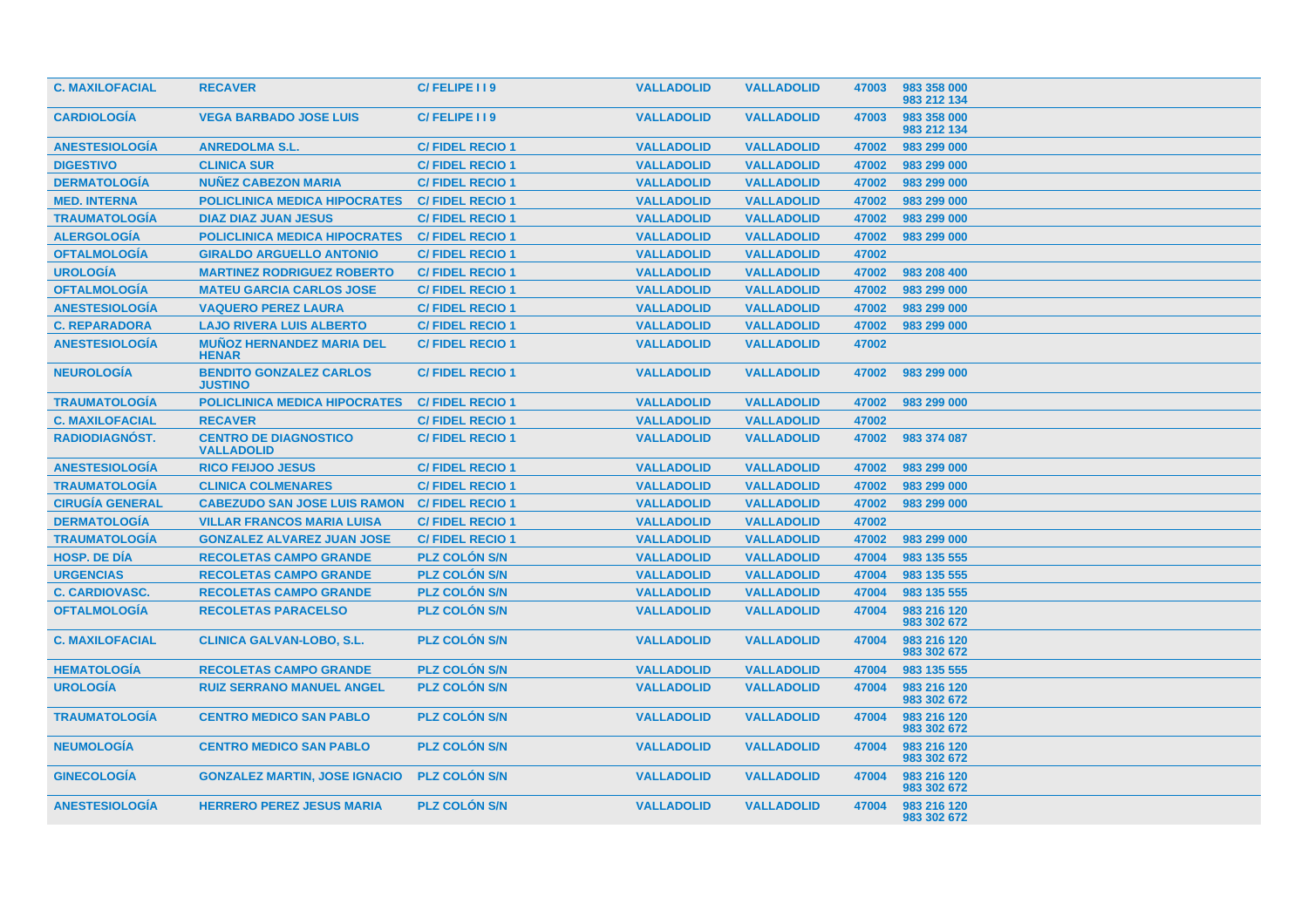| <b>GINECOLOGÍA</b>     | <b>EMMA PUERTAS RUIZ</b>                                             | <b>PLZ COLÓN S/N</b>                                                  | <b>VALLADOLID</b> | <b>VALLADOLID</b>                        | 47004 | 983 216 120<br>983 302 672 |
|------------------------|----------------------------------------------------------------------|-----------------------------------------------------------------------|-------------------|------------------------------------------|-------|----------------------------|
| <b>AREAS PEDIÁTRI.</b> | <b>CLINICA SUR</b>                                                   | <b>PLZ COLON S/N</b>                                                  | <b>VALLADOLID</b> | <b>VALLADOLID</b>                        | 47004 |                            |
| 0.R.L.                 | <b>VALLADOLID SALUD (DR. LUIS</b><br><b>ANGEL VALLEJO VALDEZATE)</b> | <b>PLZ COLON S/N</b>                                                  | <b>VALLADOLID</b> | <b>VALLADOLID</b>                        | 47004 | 983 135 555                |
| <b>PODOLOGÍA</b>       | <b>PODOCLINICA CIRCULAR</b>                                          | <b>PLZ CIRCULAR 13</b>                                                | <b>VALLADOLID</b> | <b>VALLADOLID</b>                        | 47002 | 983 157 158                |
| <b>GINECOLOGÍA</b>     | <b>GONZALEZ MARTIN, JOSE IGNACIO</b>                                 | <b>C/ CLAUDIO MOYANO 28</b>                                           | <b>VALLADOLID</b> | <b>VALLADOLID</b>                        | 47004 | 983 202 222                |
| <b>FISIOTERAPIA</b>    | <b>CENTRO MEDICO MEDINA</b>                                          | <b>AVD LOPE DE VEGA 37</b>                                            | <b>VALLADOLID</b> | <b>MEDINA DEL</b><br><b>CAMPO</b>        | 47400 | 983 811 124                |
| <b>OFTALMOLOGÍA</b>    | <b>GONZALEZ CAMELL ISABEL MARIA</b>                                  | <b>C/SANTIAGO 16</b>                                                  | <b>VALLADOLID</b> | <b>VALLADOLID</b>                        | 47001 | 983 333 150                |
| <b>GINECOLOGÍA</b>     | <b>HERNANDEZ FRIAS MARIA</b><br><b>CONCEPCION</b>                    | C/SAN FELIPE NERI 3 PISO 1º-PTA A VALLADOLID                          |                   | <b>VALLADOLID</b>                        | 47002 | 610 383 846<br>983 306 360 |
| <b>ALERGOLOGIA</b>     | <b>VALLADOLID SALUD (CLINICA</b><br><b>GARCIA MORATO)</b>            | <b>C/ PASEO DEL HOSPITAL MILITAR</b><br><b>25 LOCAL</b>               | <b>VALLADOLID</b> | <b>VALLADOLID</b>                        | 47007 | 654 599 125<br>983 228 700 |
| <b>PSIQUIATRÍA</b>     | <b>VALLADOLID SALUD (CLINICA</b><br><b>GARCIA MORATO)</b>            | <b>C/ PASEO DEL HOSPITAL MILITAR</b><br><b>25 LOCAL</b>               | <b>VALLADOLID</b> | <b>VALLADOLID</b>                        | 47007 | 983 228 700                |
| <b>CARDIOLOGÍA</b>     | <b>VALLADOLID SALUD (CLINICA</b><br><b>GARCIA MORATO)</b>            | <b>C/ PASEO DEL HOSPITAL MILITAR</b><br><b>25 LOCAL</b>               | <b>VALLADOLID</b> | <b>VALLADOLID</b>                        | 47007 | 983 228 700                |
| <b>ANESTESIOLOGIA</b>  | <b>CENTRO MEDICO CASTELLANOS</b>                                     | C/ MIGUEL ISCAR (PASAJE) 16<br><b>VALLADOLID</b>                      | <b>VALLADOLID</b> | <b>VALLADOLID</b>                        | 47001 | 983 351 323                |
| <b>PODOLOGÍA</b>       | <b>ESCARDA ALONSO HILARIO</b>                                        | <b>PLZ FUENTE DORADA 17</b>                                           | <b>VALLADOLID</b> | <b>VALLADOLID</b>                        | 47002 | 983 379 990                |
| <b>TRAUMATOLOGÍA</b>   | <b>LEON ANDRINO ALEJANDRO</b>                                        | <b>PLZ COLON S/N</b>                                                  | <b>VALLADOLID</b> | <b>VALLADOLID</b>                        | 47007 | 983 135 555                |
| <b>NEUROFISIOLOGÍA</b> | <b>NEUROFISIOLOGIA VALLADOLID</b>                                    | <b>C/ RELATORES 2</b>                                                 | <b>VALLADOLID</b> | <b>VALLADOLID</b>                        | 47011 | 983 117 269                |
| <b>UROLOGÍA</b>        | <b>RUIZ SERRANO MANUEL ANGEL</b>                                     | <b>C/ PASEO DE ZORRILLA 157</b>                                       | <b>VALLADOLID</b> | <b>VALLADOLID</b>                        | 47008 | 653 789 672<br>983 249 521 |
| <b>TRAUMATOLOGÍA</b>   | <b>CENTRO MEDICO SAN PABLO</b>                                       | <b>C/ESTRECHA 9</b>                                                   | <b>VALLADOLID</b> | <b>VALLADOLID</b>                        | 47003 | 983 266 270                |
| <b>FISIOTERAPIA</b>    | <b>CLINICA MENDELL</b>                                               | <b>C/ MIGUEL ISCAR 3 VALLADOLID</b>                                   | <b>VALLADOLID</b> | <b>VALLADOLID</b>                        | 47001 | 983 375 029                |
| <b>FISIOTERAPIA</b>    | <b>LAGUNAR SANCHO VIRGINIA</b>                                       | <b>C/ ARRABAL 9</b>                                                   | <b>VALLADOLID</b> | <b>OLMEDO</b>                            | 47410 | 655 463 524                |
| <b>GINECOLOGÍA</b>     | <b>CLINICA VILLA DE PRADO</b>                                        | C/ MONASTERIO SAN MILLAN DE LA VALLADOLID<br><b>COGOLLA 6</b>         |                   | <b>VALLADOLID</b>                        | 47015 | 983 383 330                |
| <b>O.R.L.</b>          | <b>LOPEZ AZANZA CARLOS</b>                                           | C/ FIDEL RECIO 1 CONSULTORIO A<br><b>PARTIR DE 1 DE ENERO DE 2018</b> | <b>VALLADOLID</b> | <b>VALLADOLID</b>                        | 47006 | 626 955 811<br>983 213 713 |
| O.R.L.                 | <b>RECOLETAS CAMPO GRANDE</b>                                        | <b>PLZ COLON S/N</b>                                                  | <b>VALLADOLID</b> | <b>VALLADOLID</b>                        | 47007 | 983 135 555                |
| <b>TRAUMATOLOGÍA</b>   | <b>CENTRO RECOLETOS 8</b>                                            | <b>C/ ACERA DE RECOLETOS 8</b>                                        | <b>VALLADOLID</b> | <b>VALLADOLID</b>                        | 47004 | 983 136 600<br>983 136 210 |
| <b>ALERGOLOGIA</b>     | <b>CENTRO MEDICO MEDINA</b>                                          | <b>C/PICONES1</b>                                                     | <b>VALLADOLID</b> | <b>ARROYO DE LA</b><br><b>ENCOMIENDA</b> | 47195 | 983 460 007                |
| <b>ENFERMERÍA</b>      | <b>CENTRO MEDICO MEDINA</b>                                          | <b>C/PICONES1</b>                                                     | <b>VALLADOLID</b> | <b>ARROYO DE LA</b><br><b>ENCOMIENDA</b> | 47195 | 983 460 007                |
| <b>PSICOLOGÍA</b>      | <b>Centro Médico Recoletas Angustias</b>                             | <b>C/ANGUSTIAS 17-19</b>                                              | <b>VALLADOLID</b> | <b>VALLADOLID</b>                        | 47003 | 983 104 300                |
| <b>LOGOPEDIA</b>       | <b>Centro Médico Recoletas Angustias</b>                             | <b>C/ANGUSTIAS 17-19</b>                                              | <b>VALLADOLID</b> | <b>VALLADOLID</b>                        | 47003 | 983 104 300                |
| <b>PODOLOGÍA</b>       | <b>Centro Médico Recoletas Angustias</b>                             | <b>C/ANGUSTIAS 17-19</b>                                              | <b>VALLADOLID</b> | <b>VALLADOLID</b>                        | 47003 | 983 104 300                |
| <b>CIRUGÍA GENERAL</b> | <b>Centro Médico Recoletas Angustias</b>                             | <b>C/ANGUSTIAS 17-19</b>                                              | <b>VALLADOLID</b> | <b>VALLADOLID</b>                        | 47003 | 983 104 300                |
| <b>MED. FAMILIAR</b>   | <b>Centro Médico Recoletas Angustias</b>                             | <b>C/ANGUSTIAS 17-19</b>                                              | <b>VALLADOLID</b> | <b>VALLADOLID</b>                        | 47003 | 983 104 300                |
| <b>UROLOGÍA</b>        | <b>RECOLETAS PARACELSO</b>                                           | C/ GENERAL RUIZ 4 Y 6                                                 | <b>VALLADOLID</b> | <b>VALLADOLID</b>                        | 47004 | 983 390 327                |
| <b>OFTALMOLOGÍA</b>    | DR ALEJANDRO ALCUAZ HIDALGO                                          | <b>C/ GENERAL RUIZ 4 Y 6</b>                                          | <b>VALLADOLID</b> | <b>VALLADOLID</b>                        | 47004 | 983 390 327                |
| <b>DERMATOLOGÍA</b>    | <b>RECOLETAS PARACELSO</b>                                           | C/ GENERAL RUIZ 4 Y 6                                                 | <b>VALLADOLID</b> | <b>VALLADOLID</b>                        | 47004 | 983 390 327                |
|                        |                                                                      |                                                                       |                   |                                          |       |                            |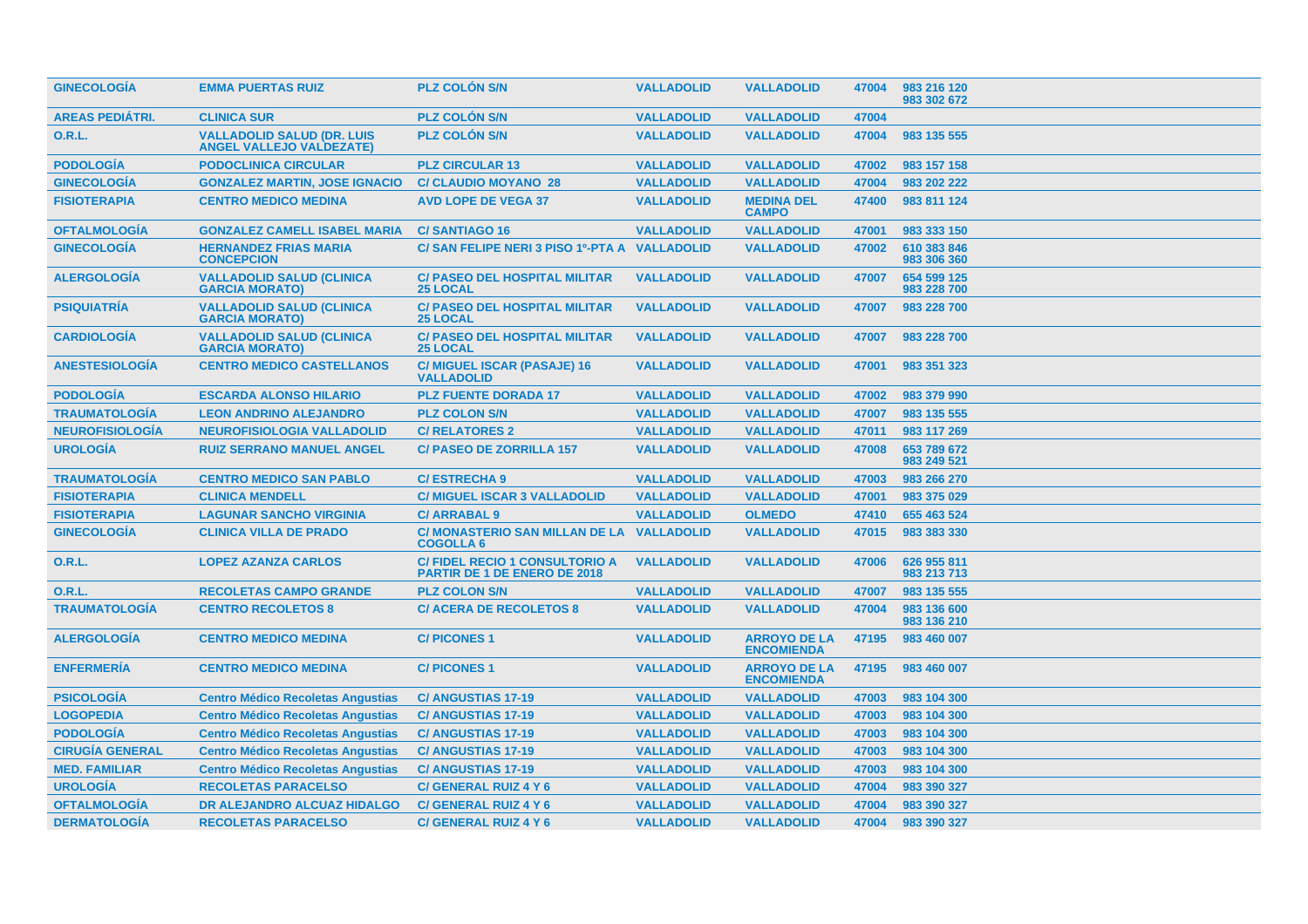| <b>UROLOGÍA</b>        | <b>RUIZ SERRANO MANUEL ANGEL</b>                                     | <b>C/ GENERAL RUIZ 4 Y 6</b>               | <b>VALLADOLID</b> | <b>VALLADOLID</b> | 47004 | 983 390 327                |
|------------------------|----------------------------------------------------------------------|--------------------------------------------|-------------------|-------------------|-------|----------------------------|
| <b>ANESTESIOLOGÍA</b>  | <b>HERNANDEZ MARTIN DAVID</b>                                        | C/ ACERA DE RECOLETOS, NÚM. 12             | <b>VALLADOLID</b> | <b>VALLADOLID</b> | 47004 | 983 219 920<br>983 309 472 |
| <b>ANESTESIOLOGÍA</b>  | <b>HERRERO PEREZ JESUS MARIA</b>                                     | C/ ACERA DE RECOLETOS, NÚM. 12 VALLADOLID  |                   | <b>VALLADOLID</b> | 47004 | 983 219 920<br>983 309 472 |
| <b>FISIOTERAPIA</b>    | <b>CENTRO DE FISIOTERAPIA Y</b><br><b>REHABILITACION LOPEZ GOMEZ</b> | <b>C/LOPEZ GOMEZ 10</b>                    | <b>VALLADOLID</b> | <b>VALLADOLID</b> | 47002 | 983 390 185                |
| <b>MED. FAMILIAR</b>   | <b>ARRANZ ANES, CARLOS JAVIER</b>                                    | <b>C/MORENA 6</b>                          | <b>VALLADOLID</b> | <b>VALLADOLID</b> | 47009 | 983 359 994                |
| <b>GINECOLOGÍA</b>     | <b>MULAS GAGO MARIA LUZ</b>                                          | <b>C/ FRAY LUIS DE LEÓN 26</b>             | <b>VALLADOLID</b> | <b>VALLADOLID</b> | 47002 | 983 399 693                |
| <b>ANESTESIOLOGÍA</b>  | <b>HERRERO PEREZ JESUS MARIA</b>                                     | <b>C/HOSPITALES DE LA PROVINCIA</b><br>S/N | <b>VALLADOLID</b> | <b>VALLADOLID</b> | 47001 | 619 305 245                |
| <b>TRAUMATOLOGÍA</b>   | <b>DIAZ DIAZ JUAN JESUS</b>                                          | <b>C/ JUAN DE JUNI 2</b>                   | <b>VALLADOLID</b> | <b>VALLADOLID</b> | 47006 | 983 332 453<br>983 337 225 |
| <b>MATRONA</b>         | <b>DE LA PLAZA GALINDO MARTA</b>                                     | <b>C/ PEDRO NIÑO 3</b>                     | <b>VALLADOLID</b> | <b>VALLADOLID</b> | 47001 | 983 330 133                |
| <b>HEMATOLOGÍA</b>     | <b>RECOLETAS FELIPE II</b>                                           | C/FELIPE I I 9                             | <b>VALLADOLID</b> | <b>VALLADOLID</b> | 47003 | 983 358 000                |
| <b>OFTALMOLOGÍA</b>    | <b>MATEU GARCIA CARLOS JOSE</b>                                      | C/FELIPE I I 9                             | <b>VALLADOLID</b> | <b>VALLADOLID</b> | 47003 | 983 361 930<br>983 212 134 |
| <b>TRAUMATOLOGÍA</b>   | <b>DIAZ DIAZ JUAN JESUS</b>                                          | C/FELIPE I I 9                             | <b>VALLADOLID</b> | <b>VALLADOLID</b> | 47003 | 983 358 000                |
| <b>TRAUMATOLOGÍA</b>   | <b>LEON ANDRINO ALEJANDRO</b>                                        | C/FELIPE II9                               | <b>VALLADOLID</b> | <b>VALLADOLID</b> | 47003 | 983 358 000<br>983 212 134 |
| <b>ANESTESIOLOGÍA</b>  | <b>HERNANDEZ MARTIN DAVID</b>                                        | C/FELIPE I I 9                             | <b>VALLADOLID</b> | <b>VALLADOLID</b> | 47003 | 983 358 000<br>983 212 134 |
| <b>DIGESTIVO</b>       | <b>CLINICA SUR</b>                                                   | C/FELIPE 119                               | <b>VALLADOLID</b> | <b>VALLADOLID</b> | 47003 | 983 358 000<br>983 212 134 |
| <b>TRAUMATOLOGÍA</b>   | <b>PAREJA CORZO, LUIS ENRIQUE</b>                                    | C/FELIPE II9                               | <b>VALLADOLID</b> | <b>VALLADOLID</b> | 47003 | 983 358 000<br>983 212 134 |
| <b>DIGESTIVO</b>       | <b>ATIENZA SANCHEZ RAMON</b>                                         | C/FELIPE I I 9                             | <b>VALLADOLID</b> | <b>VALLADOLID</b> | 47003 | 983 358 000<br>983 212 134 |
| <b>PSIQUIATRÍA</b>     | <b>POLICLINICA MEDICA HIPOCRATES</b>                                 | C/FELIPE 119                               | <b>VALLADOLID</b> | <b>VALLADOLID</b> | 47003 | 983 358 000<br>983 212 134 |
| <b>MATRONA</b>         | <b>RUIZ FERNANDEZ MARIA DE LAS</b><br><b>NIEVES</b>                  | C/FELIPE 119                               | <b>VALLADOLID</b> | <b>VALLADOLID</b> | 47003 | 983 358 000<br>983 212 134 |
| <b>RADIODIAGNOST.</b>  | <b>RECOLETAS FELIPE II</b>                                           | C/FELIPE I I 9                             | <b>VALLADOLID</b> | <b>VALLADOLID</b> | 47003 | 983 361 930<br>983 358 000 |
| <b>REHABILITACIÓN</b>  | <b>RECOLETAS FELIPE II</b>                                           | C/FELIPE II9                               | <b>VALLADOLID</b> | <b>VALLADOLID</b> | 47003 | 983 358 000                |
| <b>GINECOLOGÍA</b>     | <b>CORDOVES POLO MARIA JESUS</b>                                     | C/FELIPE 119                               | <b>VALLADOLID</b> | <b>VALLADOLID</b> | 47003 | 983 358 000<br>983 212 134 |
| <b>GINECOLOGÍA</b>     | <b>ZURITA VILLAMUZA VICTOR JESUS</b>                                 | C/FELIPE 119                               | <b>VALLADOLID</b> | <b>VALLADOLID</b> | 47003 | 983 358 000<br>983 212 134 |
| <b>ANESTESIOLOGIA</b>  | <b>HURTADO MARTIN JESUS JULIAN</b>                                   | C/FELIPE II9                               | <b>VALLADOLID</b> | <b>VALLADOLID</b> | 47003 | 983 358 000<br>983 212 134 |
| <b>CIRUGÍA GENERAL</b> | <b>VALLADOLID SALUD (DR. JAVIER</b><br><b>SANCHEZ GONZALEZ</b>       | <b>C/FIDEL RECIO1</b>                      | <b>VALLADOLID</b> | <b>VALLADOLID</b> | 47002 | 983 299 000                |
| <b>GINECOLOGÍA</b>     | <b>CORDOVES POLO MARIA JESUS</b>                                     | <b>C/FIDEL RECIO1</b>                      | <b>VALLADOLID</b> | <b>VALLADOLID</b> | 47002 | 983 299 000                |
| <b>ANESTESIOLOGÍA</b>  | <b>ALTES MELGAR FERNANDO</b>                                         | <b>C/FIDEL RECIO1</b>                      | <b>VALLADOLID</b> | <b>VALLADOLID</b> | 47002 | 983 299 000                |
| <b>ENDOCRINOLOGÍA</b>  | <b>VALLADOLID SALUD (CLINICA</b><br><b>GARCIA MORATO)</b>            | <b>C/FIDEL RECIO1</b>                      | <b>VALLADOLID</b> | <b>VALLADOLID</b> | 47002 | 983 299 000                |
| <b>DIGESTIVO</b>       | <b>JIMENEZ CARMENA JESUS JOSE</b>                                    | <b>C/FIDEL RECIO1</b>                      | <b>VALLADOLID</b> | <b>VALLADOLID</b> | 47002 | 983 299 000                |
| <b>REUMATOLOGIA</b>    | <b>ARRANZ VELASCO JOSE LUIS</b>                                      | <b>C/FIDEL RECIO 1</b>                     | <b>VALLADOLID</b> | <b>VALLADOLID</b> | 47002 | 983 299 000                |
|                        |                                                                      |                                            |                   |                   |       |                            |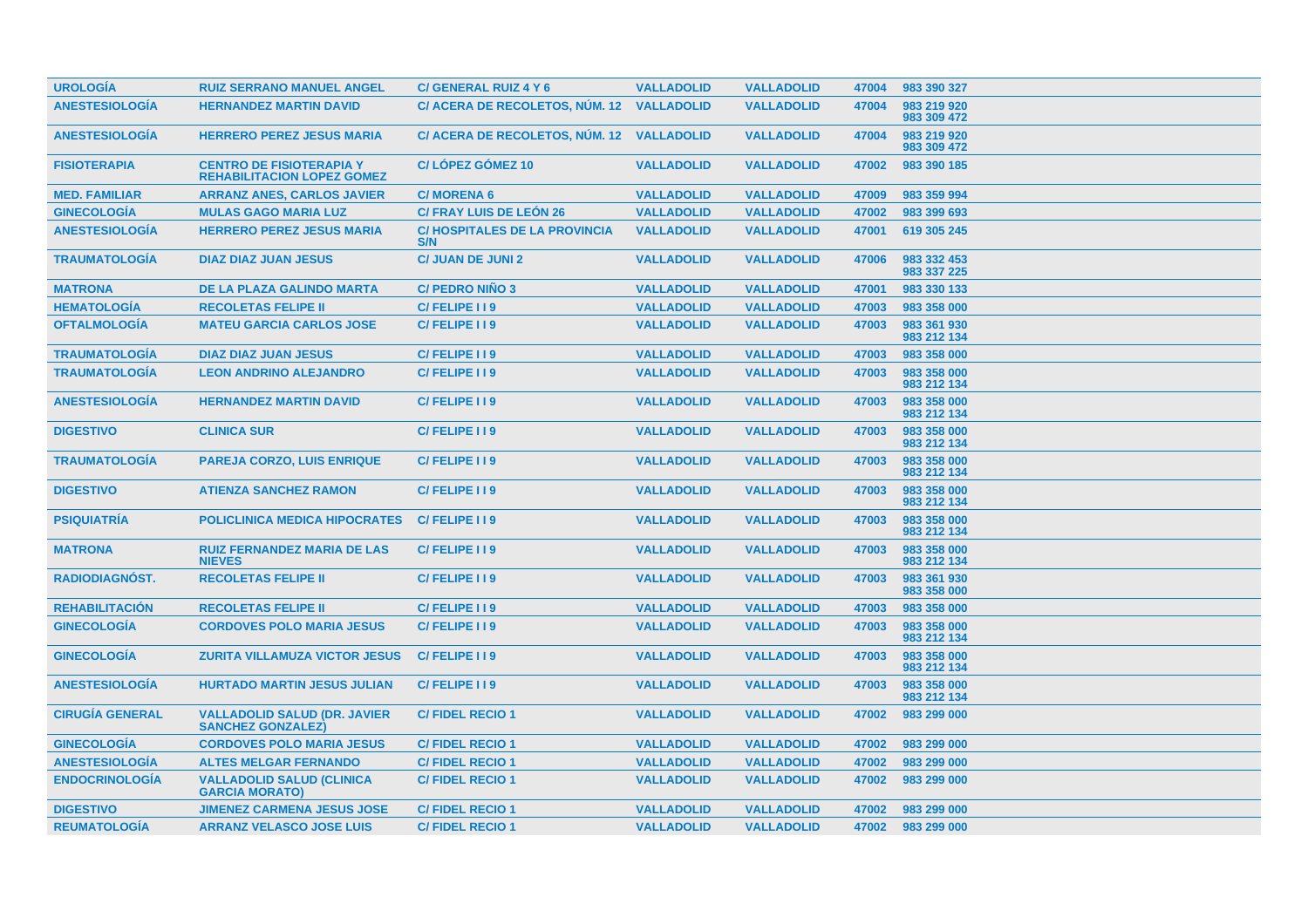| <b>TRAUMATOLOGIA</b>   | <b>CLINICA SUR</b>                                        | <b>C/FIDEL RECIO1</b>                                   | <b>VALLADOLID</b> | <b>VALLADOLID</b>                 | 47002 | 983 299 000                |
|------------------------|-----------------------------------------------------------|---------------------------------------------------------|-------------------|-----------------------------------|-------|----------------------------|
| <b>AREAS PEDIÁTRI.</b> | <b>HOSPITAL SAGRADO CORAZON DE</b><br><b>JESUS</b>        | <b>C/FIDEL RECIO 1</b>                                  | <b>VALLADOLID</b> | <b>VALLADOLID</b>                 | 47002 | 983 299 111<br>983 299 000 |
| <b>O.R.L.</b>          | <b>CLINICA SUR</b>                                        | <b>PLZ COLON S/N</b>                                    | <b>VALLADOLID</b> | <b>VALLADOLID</b>                 | 47004 |                            |
| <b>ANESTESIOLOGÍA</b>  | <b>ALTES MELGAR FERNANDO</b>                              | <b>PLZ COLÓN S/N</b>                                    | <b>VALLADOLID</b> | <b>VALLADOLID</b>                 | 47004 | 983 216 120<br>983 302 672 |
| <b>UROLOGÍA</b>        | <b>REBOTO RODRIGUEZ ANGEL DARIO PLZ COLON S/N</b>         |                                                         | <b>VALLADOLID</b> | <b>VALLADOLID</b>                 | 47004 | 983 216 120<br>983 302 672 |
| <b>OFTALMOLOGÍA</b>    | CLINICA OFTALMOLOGICA ANGULO PLZ COLÓN S/N                |                                                         | <b>VALLADOLID</b> | <b>VALLADOLID</b>                 | 47004 | 983 216 120<br>983 302 672 |
| <b>TRAUMATOLOGÍA</b>   | <b>POLICLINICA MEDICA HIPOCRATES</b>                      | <b>PLZ COLON S/N</b>                                    | <b>VALLADOLID</b> | <b>VALLADOLID</b>                 | 47004 | 983 216 120<br>983 302 672 |
| <b>C. PEDIÁTRICA</b>   | <b>RECOLETAS CAMPO GRANDE</b>                             | <b>PLZ COLON S/N</b>                                    | <b>VALLADOLID</b> | <b>VALLADOLID</b>                 | 47004 | 983 135 555                |
| <b>ANESTESIOLOGÍA</b>  | <b>HERNANDEZ MARTIN DAVID</b>                             | <b>PLZ COLON S/N</b>                                    | <b>VALLADOLID</b> | <b>VALLADOLID</b>                 | 47004 | 983 135 555                |
| <b>ALERGOLOGIA</b>     | <b>DEL CAÑO MORATINOS ANA MARIA</b>                       | <b>PLZ COLON S/N</b>                                    | <b>VALLADOLID</b> | <b>VALLADOLID</b>                 | 47004 | 983 216 120<br>983 302 672 |
| <b>TRAUMATOLOGÍA</b>   | <b>DIAZ DIAZ JUAN JESUS</b>                               | <b>PLZ COLÓN S/N</b>                                    | <b>VALLADOLID</b> | <b>VALLADOLID</b>                 | 47004 | 983 216 120<br>639 444 558 |
| <b>ANÁLISIS</b>        | <b>RECOLETAS CAMPO GRANDE</b>                             | <b>PLZ COLON S/N</b>                                    | <b>VALLADOLID</b> | <b>VALLADOLID</b>                 | 47004 | 983 135 555                |
| <b>TRAUMATOLOGÍA</b>   | <b>CLINICA SUR</b>                                        | <b>PLZ COLON S/N</b>                                    | <b>VALLADOLID</b> | <b>VALLADOLID</b>                 | 47004 | 983 135 555                |
| <b>CIRUGÍA GENERAL</b> | <b>CABEZUDO SAN JOSE LUIS RAMON</b>                       | <b>PLZ COLON S/N</b>                                    | <b>VALLADOLID</b> | <b>VALLADOLID</b>                 | 47004 | 983 216 120<br>983 302 672 |
| <b>ALERGOLOGÍA</b>     | <b>CENTRO DE ALERGIA RECOLETOS</b>                        | <b>PLZ COLON S/N</b>                                    | <b>VALLADOLID</b> | <b>VALLADOLID</b>                 | 47004 | 983 216 120<br>983 302 672 |
| <b>C. MAXILOFACIAL</b> | <b>RECAVER</b>                                            | <b>PLZ COLON S/N</b>                                    | <b>VALLADOLID</b> | <b>VALLADOLID</b>                 | 47004 | 983 216 120<br>983 302 672 |
| <b>HOSP. GENERAL</b>   | <b>RECOLETAS CAMPO GRANDE</b>                             | <b>PLZ COLON S/N</b>                                    | <b>VALLADOLID</b> | <b>VALLADOLID</b>                 | 47004 | 983 135 555                |
| <b>ANÁLISIS</b>        | <b>SYNLAB CASTILLA Y LEON</b>                             | <b>C/ GENERAL RUIZ 1</b>                                | <b>VALLADOLID</b> | <b>VALLADOLID</b>                 | 47004 | 983 217 627                |
| <b>GINECOLOGIA</b>     | <b>CENTRO MEDICO MEDINA</b>                               | <b>AVD LOPE DE VEGA 37</b>                              | <b>VALLADOLID</b> | <b>MEDINA DEL</b><br><b>CAMPO</b> | 47400 | 983 811 124                |
| <b>ALERGOLOGÍA</b>     | <b>CENTRO MEDICO MEDINA</b>                               | <b>AVD LOPE DE VEGA 37</b>                              | <b>VALLADOLID</b> | <b>MEDINA DEL</b><br><b>CAMPO</b> | 47400 | 983 811 124                |
| <b>REHABILITACION</b>  | <b>POLICLINICA LAGUNA</b>                                 | <b>PQE DE LOS HOYOS 1</b>                               | <b>VALLADOLID</b> | <b>LAGUNA DE</b><br><b>DUERO</b>  | 47140 | 983 526 032                |
| <b>DIGESTIVO</b>       | <b>POLICLINICA MEDICA HIPOCRATES</b>                      | <b>C/ RECOLETAS 7</b>                                   | <b>VALLADOLID</b> | <b>VALLADOLID</b>                 | 47006 | 983 308 265                |
| <b>MED. FAMILIAR</b>   | <b>RODRIGUEZ CABRERA LUIS</b><br><b>MIGUEL</b>            | <b>C/PIO DEL RIO HORTEGA 12</b>                         | <b>VALLADOLID</b> | <b>VALLADOLID</b>                 | 47014 | 983 353 556                |
| <b>MED. INTERNA</b>    | <b>CENTRO MEDICO SAN PABLO</b>                            | <b>C/EMPECINADO 11</b>                                  | <b>VALLADOLID</b> | <b>VALLADOLID</b>                 | 47003 | 983 266 270                |
| <b>ANESTESIOLOGIA</b>  | <b>ANREDOLMA S.L.</b>                                     | <b>C/ PANADEROS 42 PLANTA CALLE</b>                     | <b>VALLADOLID</b> | <b>VALLADOLID</b>                 | 47004 | 983 213 713                |
| <b>MED. FAMILIAR</b>   | <b>GABINETE MEDICO LAS MERCEDES PSO ZORRILLA 94</b>       |                                                         | <b>VALLADOLID</b> | <b>VALLADOLID</b>                 | 47006 | 983 273 812                |
| <b>OFTALMOLOGÍA</b>    | <b>QUO - CLINICA QUIRURGICA</b><br><b>OFTALMOLOGICA</b>   | <b>PLZ JUAN DE AUSTRIA 10</b>                           | <b>VALLADOLID</b> | <b>VALLADOLID</b>                 | 47006 | 983 393 258                |
| RADIODIAGNÓST.         | <b>CENTRO MEDICO MEDINA</b>                               | <b>C/ FAUSTO HERRERO 1</b>                              | <b>VALLADOLID</b> | <b>ISCAR</b>                      | 47420 | 983 612 636                |
| <b>ENFERMERÍA</b>      | <b>BILBAO SANTOS JOSE IGNACIO</b>                         | C/ MONTERÍA 9 PISO 2º-PUERTA E                          | <b>VALLADOLID</b> | <b>VALLADOLID</b>                 | 47004 | 686 531 158<br>987 291 704 |
| <b>TRAUMATOLOGÍA</b>   | <b>VALLADOLID SALUD (CLINICA</b><br><b>GARCIA MORATO)</b> | <b>C/ PASEO DEL HOSPITAL MILITAR</b><br><b>25 LOCAL</b> | <b>VALLADOLID</b> | <b>VALLADOLID</b>                 | 47007 | 654 599 125<br>983 228 700 |
| <b>PSIQUIATRÍA</b>     | <b>CASTILLA GARCIA AURELIO</b><br><b>FERNANDO MATIAS</b>  | C/TERESA GIL 26 1º B                                    | <b>VALLADOLID</b> | <b>VALLADOLID</b>                 | 47002 | 983 302 983                |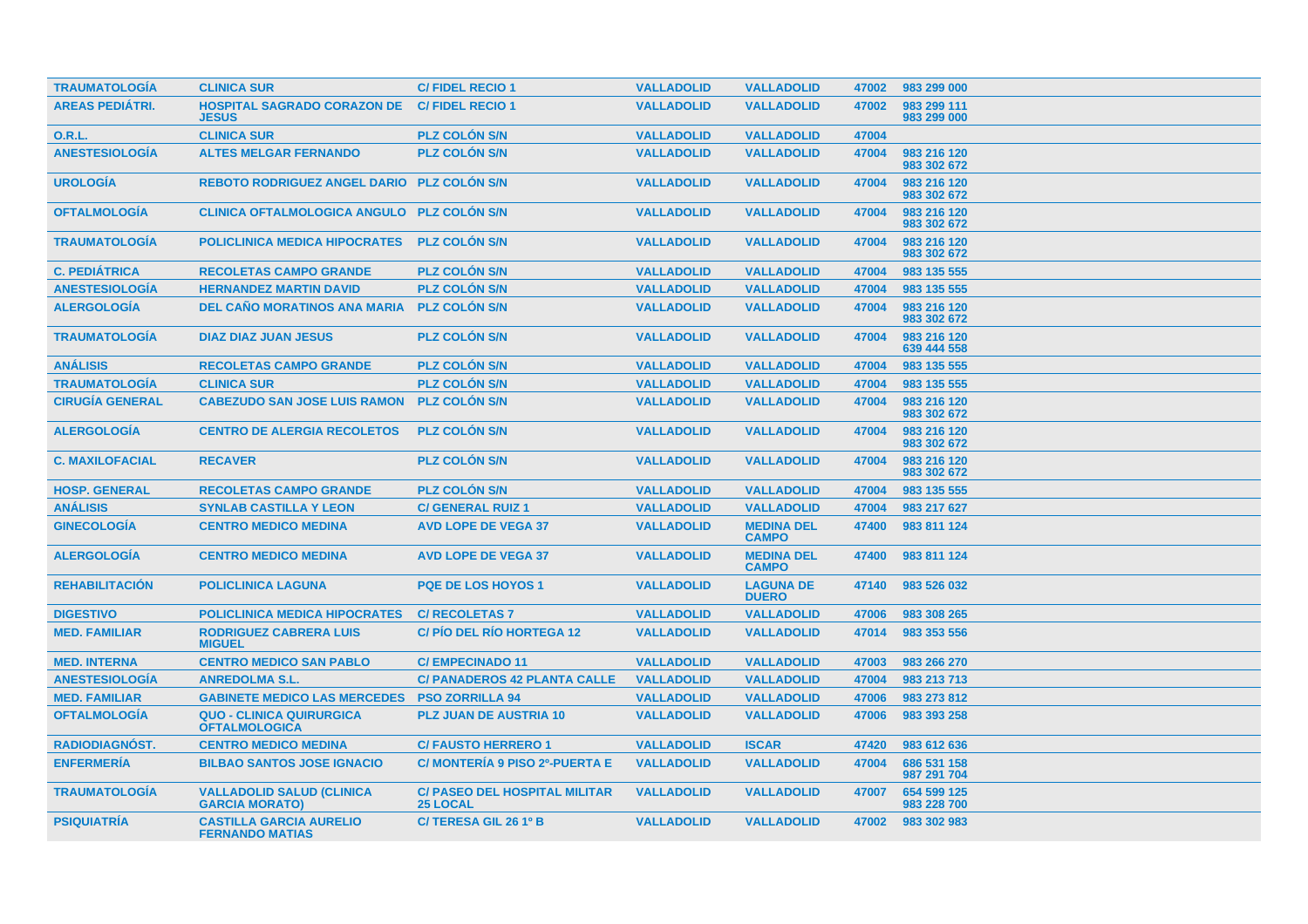| <b>ENFERMERIA</b>      | <b>CLINICA SUR</b>                                                                                  | <b>C/ PASEO DE ZORRILLA 218</b>                               | <b>VALLADOLID</b> | <b>VALLADOLID</b>                        | 47013 | 983 479 952                |                                                   |
|------------------------|-----------------------------------------------------------------------------------------------------|---------------------------------------------------------------|-------------------|------------------------------------------|-------|----------------------------|---------------------------------------------------|
| <b>MED. FAMILIAR</b>   | <b>CLINICA SUR</b>                                                                                  | <b>C/ PASEO DE ZORRILLA 218</b>                               | <b>VALLADOLID</b> | <b>VALLADOLID</b>                        | 47013 | 983 479 952                | <b>SI</b><br>Pulsa aquí para pedir tu cita online |
| <b>TRAUMATOLOGÍA</b>   | <b>CLINICA SUR</b>                                                                                  | <b>C/ PASEO DE ZORRILLA 218</b>                               | <b>VALLADOLID</b> | <b>VALLADOLID</b>                        | 47013 | 983 479 952                |                                                   |
| <b>DIGESTIVO</b>       | <b>CLINICA SUR</b>                                                                                  | <b>C/ PASEO DE ZORRILLA 218</b>                               | <b>VALLADOLID</b> | <b>VALLADOLID</b>                        | 47013 | 983 479 952                |                                                   |
| <b>ALERGOLOGÍA</b>     | <b>CLINICA SUR</b>                                                                                  | <b>C/ PASEO DE ZORRILLA 218</b>                               | <b>VALLADOLID</b> | <b>VALLADOLID</b>                        | 47013 | 983 479 952                |                                                   |
| <b>ANESTESIOLOGÍA</b>  | <b>PEREZ FERNANDEZ LIDIA</b>                                                                        | <b>PLZ COLON S/N</b>                                          | <b>VALLADOLID</b> | <b>VALLADOLID</b>                        | 47007 | 983 135 555                |                                                   |
| <b>ANESTESIOLOGÍA</b>  | <b>CLINICA ANESTESICA VALLADOLID</b><br>(CAV)                                                       | <b>C/PASEO DE BELEN 17</b>                                    | <b>VALLADOLID</b> | <b>VALLADOLID</b>                        | 47011 | 983 423 559                |                                                   |
| <b>ANESTESIOLOGÍA</b>  | <b>IOBA. INSTITUTO UNIVERSITARIO</b><br><b>DE OFTALMOLOGIA APLICADA</b>                             | <b>C/PASEO DE BELEN 17</b>                                    | <b>VALLADOLID</b> | <b>VALLADOLID</b>                        | 47011 | 983 423 559                |                                                   |
| <b>ANESTESIOLOGÍA</b>  | <b>MUÑOZ ZURDO FELIPE SIMEON</b>                                                                    | <b>C/ PLAZA DE COLON SN HOSPITAL</b><br><b>CAMPO GRANDE</b>   | <b>VALLADOLID</b> | <b>VALLADOLID</b>                        | 47006 | 983 135 555                |                                                   |
| <b>MATRONA</b>         | <b>RODRIGUEZ SANZ ALBA MARIA</b>                                                                    | <b>C/ PLAZA DE COLON SN HOSPITAL</b><br><b>CAMPO GRANDE</b>   | <b>VALLADOLID</b> | <b>VALLADOLID</b>                        | 47006 | 685 803 168                |                                                   |
| <b>ANESTESIOLOGÍA</b>  | <b>MARTINEZ-ALMEIDA CASTAÑEDA</b><br><b>ICIAR</b>                                                   | <b>C/ PLAZA DE COLON SN HOSPITAL</b><br><b>CAMPO GRANDE</b>   | <b>VALLADOLID</b> | <b>VALLADOLID</b>                        | 47006 | 983 135 555                |                                                   |
| <b>DERMATOLOGÍA</b>    | <b>CENTRO MEDICO SAN PABLO</b>                                                                      | <b>C/ESTRECHA 9</b>                                           | <b>VALLADOLID</b> | <b>VALLADOLID</b>                        | 47003 | 983 266 270                |                                                   |
| <b>FISIOTERAPIA</b>    | <b>FISIOTERAPIA LAGUNA</b>                                                                          | <b>C/RICARDO DE LOS RIOS 4-6</b><br><b>BAJOS</b>              | <b>VALLADOLID</b> | <b>LAGUNA DE</b><br><b>DUERO</b>         | 47140 | 677 402 756<br>983 527 804 |                                                   |
| <b>DIGESTIVO</b>       | <b>ATIENZA SANCHEZ RAMON</b>                                                                        | <b>C/ DUQUE DE LA VICTORIA 13</b>                             | <b>VALLADOLID</b> | <b>VALLADOLID</b>                        | 47001 | 983 290 362<br>638 779 130 |                                                   |
| <b>MED. FAMILIAR</b>   | <b>CLINICA VILLA DE PRADO</b>                                                                       | C/ MONASTERIO SAN MILLAN DE LA VALLADOLID<br><b>COGOLLA 6</b> |                   | <b>VALLADOLID</b>                        | 47015 | 983 383 330                |                                                   |
| <b>PODOLOGIA</b>       | <b>DOMINGUEZ HERREROS DIEGO</b>                                                                     | <b>C/ MARIA DE MOLINA 18 JUNTO AL</b><br><b>ROXY</b>          | <b>VALLADOLID</b> | <b>VALLADOLID</b>                        | 47001 | 983 336 153                |                                                   |
| <b>PODOLOGIA</b>       | <b>CENTRO RECOLETOS 8</b>                                                                           | <b>C/ ACERA DE RECOLETOS 8</b>                                | <b>VALLADOLID</b> | <b>VALLADOLID</b>                        | 47004 | 983 136 600<br>983 136 210 |                                                   |
| <b>C. REPARADORA</b>   | <b>SOLUCIONES INTEGRALES EN</b><br><b>CIRUGIA RECONSTRUCTIVA - DRES.</b><br><b>SANZ &amp; AYALA</b> | <b>C/ ANGUSTIAS 32</b>                                        | <b>VALLADOLID</b> | <b>VALLADOLID</b>                        | 47003 | 983 859 353<br>690 938 457 |                                                   |
| <b>ANÁLISIS</b>        | <b>MEGALAB</b>                                                                                      | <b>PLZ DE LOS HOYOS 1 CENTRO</b><br><b>CLÍNICO LAGUNA</b>     | <b>VALLADOLID</b> | <b>LAGUNA DE</b><br><b>DUERO</b>         | 47140 | 983 526 032                |                                                   |
| <b>TRAUMATOLOGIA</b>   | <b>CENTRO MEDICO MEDINA</b>                                                                         | <b>C/PICONES1</b>                                             | <b>VALLADOLID</b> | <b>ARROYO DE LA</b><br><b>ENCOMIENDA</b> | 47195 | 983 460 007                |                                                   |
| <b>CARDIOLOGIA</b>     | <b>CENTENO MALFAZ FERNANDO</b>                                                                      | <b>C/ GENERAL RUIZ 4 LOCAL 24</b>                             | <b>VALLADOLID</b> | <b>VALLADOLID</b>                        | 47004 | 983 302 929                |                                                   |
| <b>REHABILITACIÓN</b>  | <b>Centro Médico Recoletas Cervantes</b>                                                            | <b>C/ CERVANTES 7 BAJO</b>                                    | <b>VALLADOLID</b> | <b>VALLADOLID</b>                        | 47005 | 983 301 104                |                                                   |
| <b>C. MAXILOFACIAL</b> | <b>NAJERA SOTORRIO FERNANDO</b>                                                                     | C/GAMAZO 11                                                   | <b>VALLADOLID</b> | <b>VALLADOLID</b>                        | 47004 | 652 860 739<br>623 060 308 |                                                   |
| <b>FISIOTERAPIA</b>    | <b>MEDISPORT</b>                                                                                    | <b>C/ENCARNACION 4</b>                                        | <b>VALLADOLID</b> | <b>VALLADOLID</b>                        | 47003 | 983 377 383                |                                                   |
| <b>OFTALMOLOGÍA</b>    | <b>CLINICA OFTALMOLOGICA ANGULO</b>                                                                 | <b>C/ GENERAL RUIZ 4 Y 6</b>                                  | <b>VALLADOLID</b> | <b>VALLADOLID</b>                        | 47004 | 983 390 327                |                                                   |
| <b>MED. FAMILIAR</b>   | <b>RECOLETAS PARACELSO</b>                                                                          | C/ GENERAL RUIZ 4 Y 6                                         | <b>VALLADOLID</b> | <b>VALLADOLID</b>                        | 47004 | 983 390 327                |                                                   |
| <b>HOSP, DE DIA</b>    | <b>RECOLETAS MATERNIDAD Y</b><br><b>GINECOLOGIA</b>                                                 | C/ ACERA DE RECOLETOS, NUM. 12                                | <b>VALLADOLID</b> | <b>VALLADOLID</b>                        | 47004 | 983 309 472                |                                                   |
| <b>GINECOLOGIA</b>     | <b>ZURITA VILLAMUZA VICTOR JESUS</b>                                                                | <b>C/GAMAZO 2</b>                                             | <b>VALLADOLID</b> | <b>VALLADOLID</b>                        | 47004 | 983 211 991<br>983 303 948 |                                                   |
| <b>MED. FAMILIAR</b>   | NUNEZ DOMINGUEZ JUAN ANTONIO                                                                        | <b>C/GUTIERREZ MELLADO 1</b>                                  | <b>VALLADOLID</b> | <b>TORDESILLAS</b>                       | 47100 | 983 771 709                |                                                   |
| <b>MED. FAMILIAR</b>   | <b>LOPEZ ARAMBURU ANGELES</b>                                                                       | <b>PSO ZORRILLA 127</b>                                       | <b>VALLADOLID</b> | <b>VALLADOLID</b>                        | 47006 | 983 474 791                |                                                   |
| <b>OFTALMOLOGÍA</b>    | <b>CLINICA OFTALMOLOGICA ANGULO C/ SANTIAGO 13</b>                                                  |                                                               | <b>VALLADOLID</b> | <b>VALLADOLID</b>                        | 47001 | 983 377 788                |                                                   |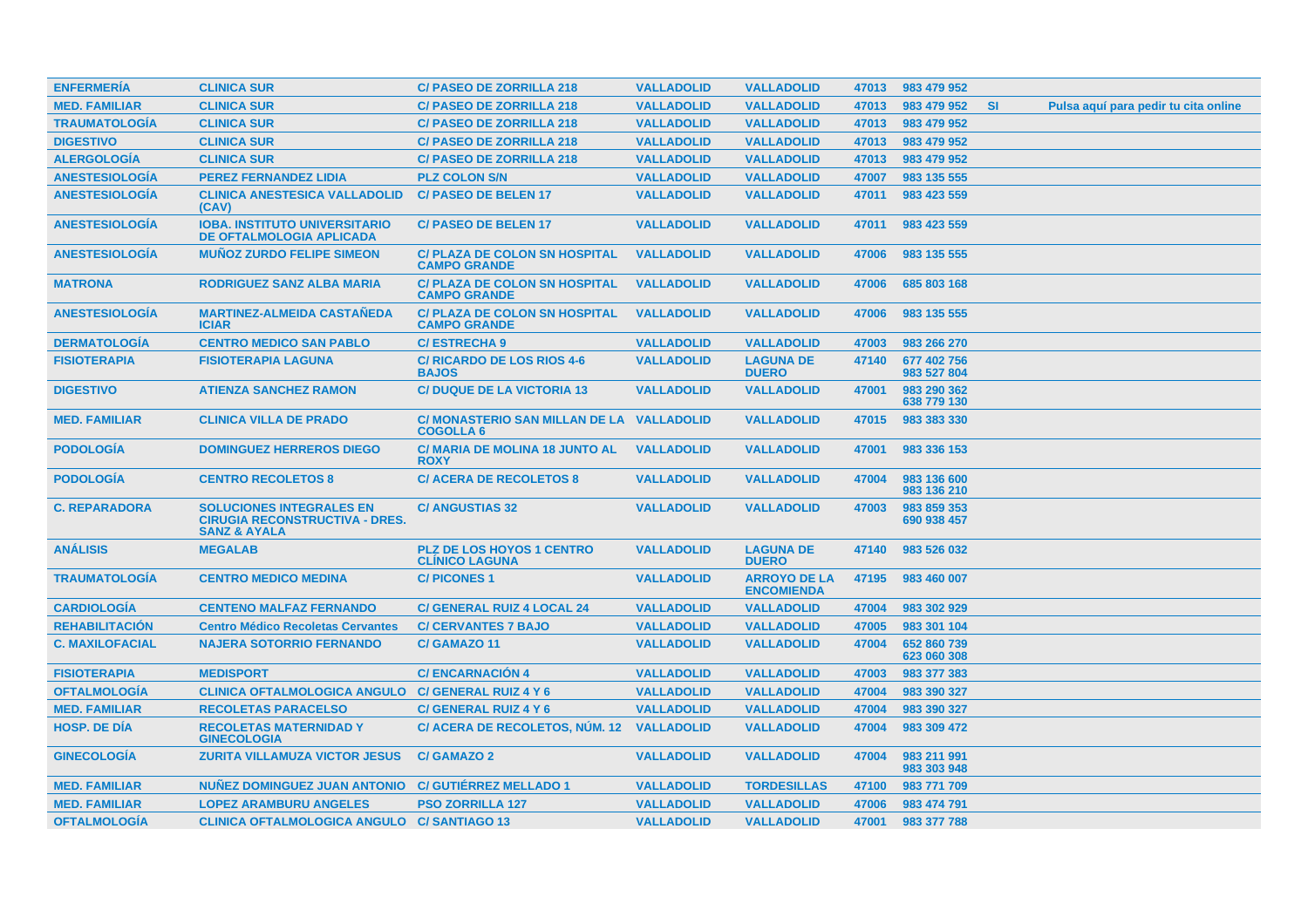| <b>REUMATOLOGIA</b>    | <b>ARRANZ VELASCO JOSE LUIS</b>                     | <b>C/SAN LORENZO 9</b> | <b>VALLADOLID</b> | <b>VALLADOLID</b> | 47001 | 983 338 220                |
|------------------------|-----------------------------------------------------|------------------------|-------------------|-------------------|-------|----------------------------|
| <b>O.R.L.</b>          | ALONSO-VIELBA VAREA JOSE FCO.<br><b>JAVIER</b>      | <b>C/ PEDRO NIÑO 3</b> | <b>VALLADOLID</b> | <b>VALLADOLID</b> | 47001 | 983 330 133                |
| <b>GINECOLOGÍA</b>     | <b>RECOLETAS FELIPE II</b>                          | C/FELIPE I I 9         | <b>VALLADOLID</b> | <b>VALLADOLID</b> | 47003 | 983 358 000                |
| <b>TRAUMATOLOGÍA</b>   | <b>RECOLETAS PARACELSO</b>                          | C/FELIPE I I 9         | <b>VALLADOLID</b> | <b>VALLADOLID</b> | 47003 | 983 358 000<br>983 212 134 |
| <b>C. VASCULAR</b>     | <b>CENTRO MEDICO SAN PABLO</b>                      | C/FELIPE I I 9         | <b>VALLADOLID</b> | <b>VALLADOLID</b> | 47003 | 983 358 000<br>983 212 134 |
| <b>ALERGOLOGIA</b>     | <b>CUESTA HERRANZ CARLOS</b>                        | C/FELIPE 119           | <b>VALLADOLID</b> | <b>VALLADOLID</b> | 47003 | 983 358 000<br>983 212 134 |
| <b>TRAUMATOLOGÍA</b>   | <b>POLICLINICA MEDICA HIPOCRATES</b>                | C/FELIPE I I 9         | <b>VALLADOLID</b> | <b>VALLADOLID</b> | 47003 | 983 358 000<br>983 212 134 |
| <b>TRAUMATOLOGÍA</b>   | <b>RECOLETAS CAMPO GRANDE</b>                       | C/FELIPE I I 9         | <b>VALLADOLID</b> | <b>VALLADOLID</b> | 47003 | 983 358 000<br>983 212 134 |
| <b>C. REPARADORA</b>   | <b>LAJO RIVERA LUIS ALBERTO</b>                     | C/FELIPE I I 9         | <b>VALLADOLID</b> | <b>VALLADOLID</b> | 47003 | 983 358 000<br>983 212 134 |
| <b>UROLOGÍA</b>        | <b>RECOLETAS MATERNIDAD Y</b><br><b>GINECOLOGIA</b> | C/FELIPE I I 9         | <b>VALLADOLID</b> | <b>VALLADOLID</b> | 47003 | 983 390 327                |
| <b>TRAUMATOLOGÍA</b>   | <b>DR RAMOS GALEA</b>                               | C/FELIPE I I 9         | <b>VALLADOLID</b> | <b>VALLADOLID</b> | 47003 | 983 358 000<br>983 212 134 |
| <b>ANESTESIOLOGÍA</b>  | <b>HERRERO PEREZ JESUS MARIA</b>                    | C/FELIPE I I 9         | <b>VALLADOLID</b> | <b>VALLADOLID</b> | 47003 | 983 358 000<br>983 212 134 |
| <b>C. MAXILOFACIAL</b> | <b>PLENIDO CASTILLA Y LEON, S.L.</b>                | C/FELIPE 119           | <b>VALLADOLID</b> | <b>VALLADOLID</b> | 47003 | 983 358 000<br>983 212 134 |
| <b>ANESTESIOLOGIA</b>  | <b>CLINICA ANESTESICA VALLADOLID</b><br>(CAV)       | <b>C/FIDEL RECIO 1</b> | <b>VALLADOLID</b> | <b>VALLADOLID</b> | 47002 | 983 341 233<br>983 307 052 |
| <b>TRAUMATOLOGIA</b>   | <b>GARCIA ALONSO, MANUEL F.</b>                     | <b>C/FIDEL RECIO 1</b> | <b>VALLADOLID</b> | <b>VALLADOLID</b> | 47002 | 983 299 000<br>983 341 233 |
| <b>URGENCIAS</b>       | <b>HOSPITAL SAGRADO CORAZON DE</b><br><b>JESUS</b>  | <b>C/FIDEL RECIO 1</b> | <b>VALLADOLID</b> | <b>VALLADOLID</b> | 47002 | 983 299 000<br>983 299 100 |
| <b>C. MAXILOFACIAL</b> | <b>PLENIDO CASTILLA Y LEON, S.L.</b>                | <b>C/FIDEL RECIO1</b>  | <b>VALLADOLID</b> | <b>VALLADOLID</b> | 47002 | 983 299 000                |
| <b>TRAUMATOLOGIA</b>   | <b>LEON ANDRINO ALEJANDRO</b>                       | <b>C/FIDEL RECIO1</b>  | <b>VALLADOLID</b> | <b>VALLADOLID</b> | 47002 | 983 299 000                |
| <b>CIRUGÍA GENERAL</b> | <b>VAZQUEZ FERNANDEZ ANDREA</b><br><b>DEL PILAR</b> | <b>C/FIDEL RECIO 1</b> | <b>VALLADOLID</b> | <b>VALLADOLID</b> | 47002 | 983 299 000                |
| <b>CIRUGÍA GENERAL</b> | <b>GONZALEZ PEREA JESUS GABRIEL</b>                 | <b>C/FIDEL RECIO 1</b> | <b>VALLADOLID</b> | <b>VALLADOLID</b> | 47002 | 983 299 000                |
| <b>PSIQUIATRÍA</b>     | <b>POLICLINICA MEDICA HIPOCRATES</b>                | <b>C/FIDEL RECIO 1</b> | <b>VALLADOLID</b> | <b>VALLADOLID</b> | 47002 | 983 299 000                |
| <b>TRAUMATOLOGÍA</b>   | <b>CENTRO MEDICO SAN PABLO</b>                      | <b>C/FIDEL RECIO1</b>  | <b>VALLADOLID</b> | <b>VALLADOLID</b> | 47002 | 983 299 000                |
| <b>TRAUMATOLOGÍA</b>   | <b>DR NISTAL RODRIGUEZ</b>                          | <b>C/FIDEL RECIO 1</b> | <b>VALLADOLID</b> | <b>VALLADOLID</b> | 47002 | 983 299 000<br>983 176 831 |
| <b>CIRUGÍA GENERAL</b> | <b>LOPEZ DE CENARRUZABEITIA</b><br><b>INIGO</b>     | <b>C/FIDEL RECIO1</b>  | <b>VALLADOLID</b> | <b>VALLADOLID</b> | 47002 |                            |
| <b>ALERGOLOGÍA</b>     | <b>CENTRO MEDICO SAN PABLO</b>                      | <b>C/FIDEL RECIO 1</b> | <b>VALLADOLID</b> | <b>VALLADOLID</b> | 47002 | 983 299 000                |
| <b>HOSP. DE DÍA</b>    | <b>HOSPITAL SAGRADO CORAZON DE</b><br><b>JESUS</b>  | <b>C/FIDEL RECIO 1</b> | <b>VALLADOLID</b> | <b>VALLADOLID</b> | 47002 | 983 299 000                |
| <b>NEUMOLOGÍA</b>      | <b>RODRIGUEZ CARRERA MARIA</b><br><b>ELIDA</b>      | <b>C/FIDEL RECIO 1</b> | <b>VALLADOLID</b> | <b>VALLADOLID</b> | 47002 |                            |
| <b>ANÁLISIS</b>        | <b>MEGALAB</b>                                      | <b>C/FIDEL RECIO 1</b> | <b>VALLADOLID</b> | <b>VALLADOLID</b> | 47002 | 983 299 000<br>985 365 122 |
| <b>CARDIOLOGIA</b>     | <b>TORRES ROMERO JUSTO</b>                          | <b>C/FIDEL RECIO1</b>  | <b>VALLADOLID</b> | <b>VALLADOLID</b> | 47002 | 983 299 000                |
| <b>AREAS PEDIÁTRI.</b> | <b>GONZALEZ CENTENO JUAN JOSE</b>                   | <b>C/FIDEL RECIO 1</b> | <b>VALLADOLID</b> | <b>VALLADOLID</b> | 47002 | 983 299 000                |
|                        |                                                     |                        |                   |                   |       |                            |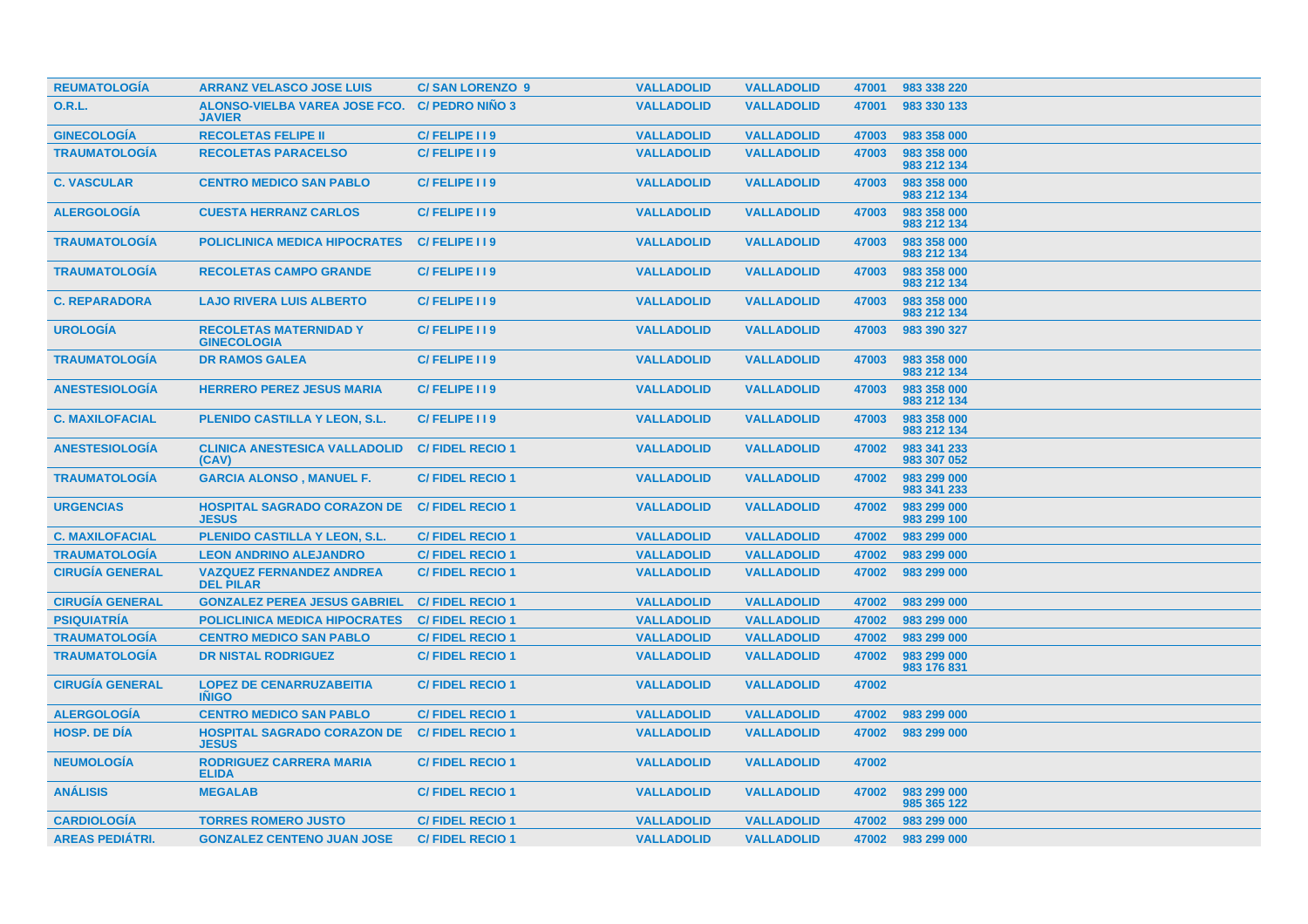| <b>ENDOCRINOLOGÍA</b>  | <b>POLICLINICA MEDICA HIPOCRATES</b>               | <b>C/FIDEL RECIO1</b>              | <b>VALLADOLID</b> | <b>VALLADOLID</b> | 47002 | 983 299 000                |
|------------------------|----------------------------------------------------|------------------------------------|-------------------|-------------------|-------|----------------------------|
| <b>CIRUGÍA GENERAL</b> | <b>NUÑEZ DEL BARRIO HENAR</b>                      | <b>C/FIDEL RECIO1</b>              | <b>VALLADOLID</b> | <b>VALLADOLID</b> | 47002 | 983 299 000                |
| <b>ENFERMERÍA</b>      | <b>HOSPITAL SAGRADO CORAZON DE</b><br><b>JESUS</b> | <b>C/FIDEL RECIO 1</b>             | <b>VALLADOLID</b> | <b>VALLADOLID</b> | 47002 | 983 299 000<br>983 299 111 |
| <b>TRAUMATOLOGÍA</b>   | <b>LLANOS GOMEZ JUAN JOSE</b>                      | <b>C/FIDEL RECIO1</b>              | <b>VALLADOLID</b> | <b>VALLADOLID</b> | 47002 |                            |
| <b>TRAUMATOLOGÍA</b>   | <b>CLINICA PANADEROS, S.L.</b>                     | <b>C/FIDEL RECIO1</b>              | <b>VALLADOLID</b> | <b>VALLADOLID</b> | 47002 | 983 299 000<br>983 213 713 |
| <b>ANESTESIOLOGÍA</b>  | <b>VACA MIGUEL, JUAN MANUEL</b>                    | <b>C/FIDEL RECIO1</b>              | <b>VALLADOLID</b> | <b>VALLADOLID</b> | 47002 | 983 299 000                |
| <b>DERMATOLOGÍA</b>    | <b>DE PEDRO HERRERO MARIA</b><br><b>TERESA</b>     | <b>C/FIDEL RECIO 1</b>             | <b>VALLADOLID</b> | <b>VALLADOLID</b> | 47002 | 983 299 000                |
| <b>ENFERMERÍA</b>      | <b>MARTIL SALDAÑA ANGEL ANTONIO</b>                | C/ ATENCIÓN A DOMICILIO.           | <b>VALLADOLID</b> | <b>VALLADOLID</b> | 47014 | 629 836 844                |
| <b>O.R.L.</b>          | <b>RECOLETAS CAMPO GRANDE</b>                      | <b>PLZ COLÓN S/N</b>               | <b>VALLADOLID</b> | <b>VALLADOLID</b> | 47004 | 983 135 555                |
| 0.R.L.                 | <b>POLICLINICA MEDICA HIPOCRATES</b>               | <b>PLZ COLON S/N</b>               | <b>VALLADOLID</b> | <b>VALLADOLID</b> | 47004 | 983 216 120<br>983 302 672 |
| <b>DERMATOLOGÍA</b>    | <b>NUNEZ CABEZON MARIA</b>                         | <b>PLZ COLÓN S/N</b>               | <b>VALLADOLID</b> | <b>VALLADOLID</b> | 47004 | 983 216 120<br>983 302 672 |
| <b>UROLOGÍA</b>        | <b>RECOLETAS FELIPE II</b>                         | <b>PLZ COLON S/N</b>               | <b>VALLADOLID</b> | <b>VALLADOLID</b> | 47004 | 983 358 000<br>983 135 555 |
| <b>NEUMOLOGÍA</b>      | <b>RECOLETAS CAMPO GRANDE</b>                      | <b>PLZ COLÓN S/N</b>               | <b>VALLADOLID</b> | <b>VALLADOLID</b> | 47004 | 673 547 179<br>983 135 555 |
| <b>DIGESTIVO</b>       | <b>ATIENZA SANCHEZ RAMON</b>                       | <b>PLZ COLON S/N</b>               | <b>VALLADOLID</b> | <b>VALLADOLID</b> | 47004 | 983 216 120<br>983 302 672 |
| <b>ONCOLOGIA</b>       | <b>RECOLETAS CAMPO GRANDE</b>                      | <b>PLZ COLÓN S/N</b>               | <b>VALLADOLID</b> | <b>VALLADOLID</b> | 47004 | 983 135 555                |
| <b>ANESTESIOLOGÍA</b>  | <b>ALVAREZ MEDRANO JOSE IGNACIO</b>                | <b>PLZ COLÓN S/N</b>               | <b>VALLADOLID</b> | <b>VALLADOLID</b> | 47004 | 983 216 120<br>983 302 672 |
| <b>ENDOCRINOLOGÍA</b>  | <b>RECOLETAS CAMPO GRANDE</b>                      | <b>PLZ COLON S/N</b>               | <b>VALLADOLID</b> | <b>VALLADOLID</b> | 47004 | 983 135 555                |
| <b>ANESTESIOLOGIA</b>  | <b>RICO FEIJOO JESUS</b>                           | <b>PLZ COLON S/N</b>               | <b>VALLADOLID</b> | <b>VALLADOLID</b> | 47004 | 983 135 555                |
| <b>C. VASCULAR</b>     | <b>CENTRO MEDICO SAN PABLO</b>                     | <b>PLZ COLON S/N</b>               | <b>VALLADOLID</b> | <b>VALLADOLID</b> | 47004 | 983 216 120<br>983 302 672 |
| <b>ANESTESIOLOGIA</b>  | <b>ESTREMERA GUTIERREZ, S.L.</b>                   | <b>PLZ COLON S/N</b>               | <b>VALLADOLID</b> | <b>VALLADOLID</b> | 47004 |                            |
| <b>C. VASCULAR</b>     | <b>GUTIERREZ ALONSO VICENTE</b>                    | <b>PLZ COLON S/N</b>               | <b>VALLADOLID</b> | <b>VALLADOLID</b> | 47004 | 983 216 120<br>983 302 672 |
| <b>TRAUMATOLOGIA</b>   | <b>LEON ANDRINO ALEJANDRO</b>                      | <b>PLZ COLÓN S/N</b>               | <b>VALLADOLID</b> | <b>VALLADOLID</b> | 47004 | 983 216 120<br>983 302 672 |
| <b>ANESTESIOLOGIA</b>  | <b>HURTADO MARTIN JESUS JULIAN</b>                 | <b>PLZ COLON S/N</b>               | <b>VALLADOLID</b> | <b>VALLADOLID</b> | 47004 | 983 216 120<br>983 302 672 |
| <b>GINECOLOGÍA</b>     | <b>MULAS GAGO MARIA LUZ</b>                        | <b>PLZ COLON S/N</b>               | <b>VALLADOLID</b> | <b>VALLADOLID</b> | 47004 | 983 216 120<br>639 444 558 |
| <b>DIGESTIVO</b>       | <b>RECOLETAS CAMPO GRANDE</b>                      | <b>PLZ COLON S/N</b>               | <b>VALLADOLID</b> | <b>VALLADOLID</b> | 47004 | 983 135 555                |
| <b>CARDIOLOGÍA</b>     | <b>CASERO LAMBAS ANTONIO</b>                       | <b>PLZ COLON S/N</b>               | <b>VALLADOLID</b> | <b>VALLADOLID</b> | 47004 | 983 216 120<br>983 302 672 |
| <b>OFTALMOLOGÍA</b>    | <b>MATEU GARCIA CARLOS JOSE</b>                    | <b>PLZ COLÓN S/N</b>               | <b>VALLADOLID</b> | <b>VALLADOLID</b> | 47004 | 983 216 120<br>983 302 672 |
| <b>CIRUGÍA GENERAL</b> | <b>GONZALEZ PEREA JESUS GABRIEL</b>                | <b>PLZ COLON S/N</b>               | <b>VALLADOLID</b> | <b>VALLADOLID</b> | 47004 | 983 216 120<br>639 444 558 |
| <b>ANESTESIOLOGIA</b>  | R. CERON ANESTESIOLOGIA, S.L.                      | <b>PLZ COLON S/N</b>               | <b>VALLADOLID</b> | <b>VALLADOLID</b> | 47004 | 983 135 555                |
| <b>ENFERMERÍA</b>      | <b>BILBAO SANTOS JOSE IGNACIO</b>                  | <b>C/ ATENCIÓN A DOMICILIO S/N</b> | <b>VALLADOLID</b> | <b>VALLADOLID</b> | 47002 | 983 291 704<br>686 531 158 |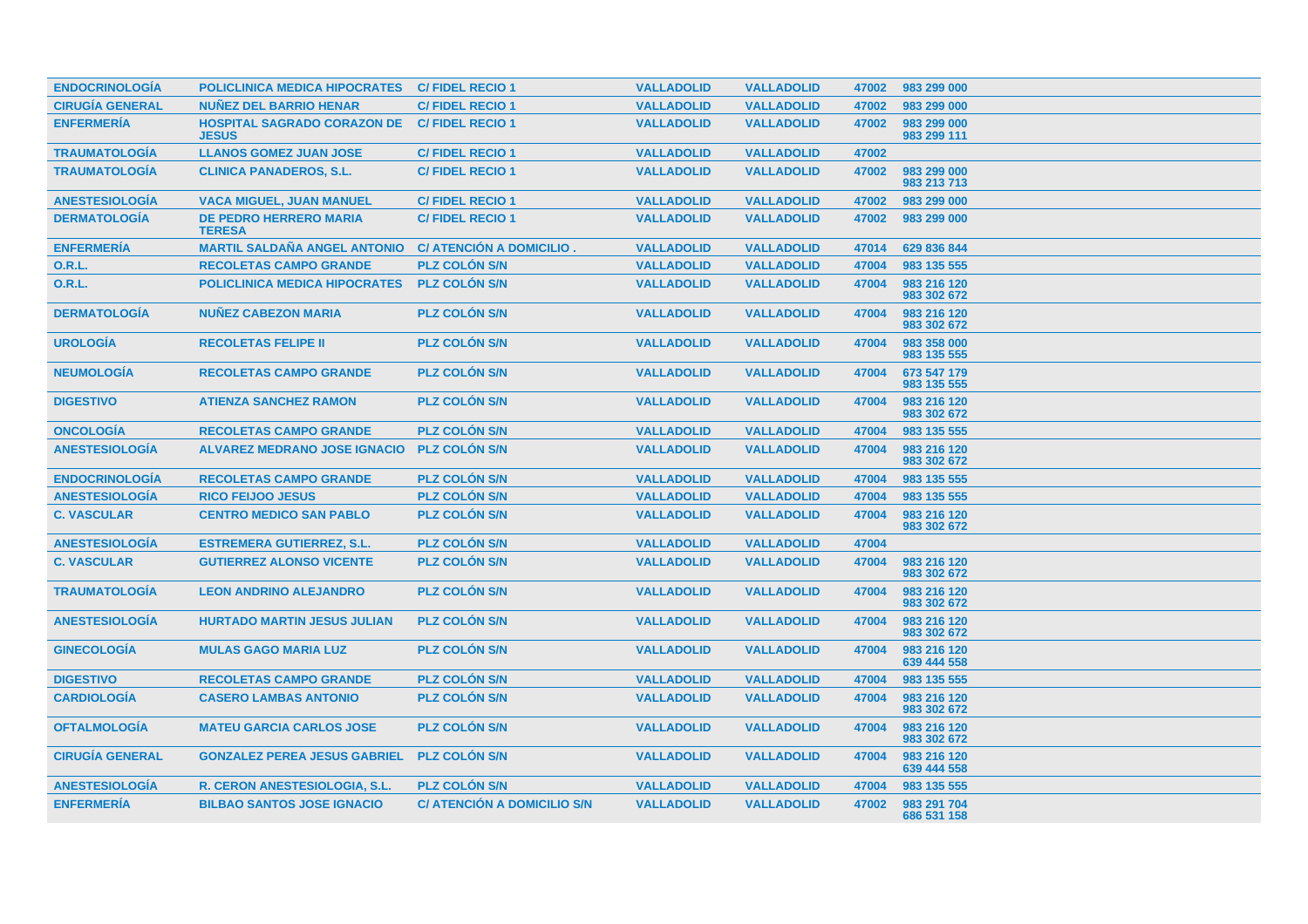| <b>NEUROFISIOLOGIA</b> | <b>CENTRO DE REHABILITACION</b><br><b>TENERIAS</b>                      | <b>PZL DE TENERIAS 5</b>                                      | <b>VALLADOLID</b> | <b>VALLADOLID</b>                        | 47006 | 983 331 988                |
|------------------------|-------------------------------------------------------------------------|---------------------------------------------------------------|-------------------|------------------------------------------|-------|----------------------------|
| <b>REHABILITACIÓN</b>  | <b>CENTRO DE REHABILITACION</b><br><b>TENERIAS</b>                      | <b>PZL DE TENERIAS 5</b>                                      | <b>VALLADOLID</b> | <b>VALLADOLID</b>                        | 47006 | 983 331 988                |
| <b>MED. FAMILIAR</b>   | <b>POLICLINICA MEDICA HIPOCRATES</b>                                    | <b>C/ RECOLETAS 7</b>                                         | <b>VALLADOLID</b> | <b>VALLADOLID</b>                        | 47006 | 983 308 265                |
| 0.R.L.                 | ALONSO-VIELBA VAREA JOSE FCO.<br><b>JAVIER</b>                          | <b>C/GAMAZO 8</b>                                             | <b>VALLADOLID</b> | <b>VALLADOLID</b>                        | 47004 | 983 203 043                |
| <b>PSIQUIATRÍA</b>     | <b>GONZALEZ COLLANTES RUTH</b>                                          | <b>C/PIO DEL RIO HORTEGA 12</b>                               | <b>VALLADOLID</b> | <b>VALLADOLID</b>                        | 47014 | 983 353 556                |
| <b>PODOLOGÍA</b>       | PODOLOGIA SAN JOSE, C.B.                                                | <b>C/PIO DEL RIO HORTEGA 12</b>                               | <b>VALLADOLID</b> | <b>VALLADOLID</b>                        | 47014 | 983 353 556                |
| <b>C. MAXILOFACIAL</b> | <b>RECAVER</b>                                                          | <b>PSO ISABEL LA CATOLICA 4</b>                               | <b>VALLADOLID</b> | <b>VALLADOLID</b>                        | 47001 | 983 332 022                |
| <b>C. MAXILOFACIAL</b> | <b>PLENIDO CASTILLA Y LEON, S.L.</b>                                    | <b>C/LÓPEZ GÓMEZ 11</b>                                       | <b>VALLADOLID</b> | <b>VALLADOLID</b>                        | 47002 | 983 304 831                |
| <b>MED. FAMILIAR</b>   | <b>LOPEZ MATIA JOSE MIGUEL</b>                                          | <b>C/ PANADEROS 42 PLANTA CALLE</b>                           | <b>VALLADOLID</b> | <b>VALLADOLID</b>                        | 47004 | 983 213 713                |
| <b>OFTALMOLOGÍA</b>    | <b>MATEU GARCIA CARLOS JOSE</b>                                         | C/LÓPEZ FLORES 3 PISO 1º -<br><b>PUERTAD</b>                  | <b>VALLADOLID</b> | <b>MEDINA DEL</b><br><b>CAMPO</b>        | 47400 | 983 811 063                |
| <b>ENFERMERÍA</b>      | <b>VALLADOLID SALUD (CLINICA</b><br><b>GARCIA MORATO)</b>               | <b>C/ PASEO DEL HOSPITAL MILITAR</b><br>25 LOCAL              | <b>VALLADOLID</b> | <b>VALLADOLID</b>                        | 47007 | 654 599 125<br>983 228 700 |
| <b>MED. FAMILIAR</b>   | <b>GONZALEZ ANTON GUILLERMO</b>                                         | <b>C/ MIGUEL ISCAR (PASAJE) 16</b><br><b>VALLADOLID</b>       | <b>VALLADOLID</b> | <b>VALLADOLID</b>                        | 47001 | 983 213 833<br>607 808 384 |
| <b>GINECOLOGÍA</b>     | <b>CLINICA SUR</b>                                                      | <b>C/ PASEO DE ZORRILLA 218</b>                               | <b>VALLADOLID</b> | <b>VALLADOLID</b>                        | 47013 | 983 479 952                |
| <b>OFTALMOLOGÍA</b>    | <b>IOBA. INSTITUTO UNIVERSITARIO</b><br><b>DE OFTALMOLOGIA APLICADA</b> | <b>C/PASEO DE BELEN 17</b>                                    | <b>VALLADOLID</b> | <b>VALLADOLID</b>                        | 47011 | 983 423 559                |
| <b>MED. FAMILIAR</b>   | <b>HOLGADO CASADO MIGUEL</b>                                            | C/ MANUEL AZAÑA 50                                            | <b>VALLADOLID</b> | <b>VALLADOLID</b>                        | 47016 | 983 379 616<br>615 705 608 |
| <b>ENFERMERÍA</b>      | <b>CENTRO MEDICO SAN PABLO</b>                                          | <b>C/ESTRECHA 9</b>                                           | <b>VALLADOLID</b> | <b>VALLADOLID</b>                        | 47003 | 983 266 270                |
| <b>C. REPARADORA</b>   | <b>CENTRO MEDICO SAN PABLO</b>                                          | <b>C/ESTRECHA 9</b>                                           | <b>VALLADOLID</b> | <b>VALLADOLID</b>                        | 47003 | 983 266 270                |
| <b>MED. INTERNA</b>    | <b>RECOLETAS PARACELSO</b>                                              | <b>C/ GENERAL RUIZ 4</b>                                      | <b>VALLADOLID</b> | <b>VALLADOLID</b>                        | 47004 | 983 390 327                |
| <b>MED. FAMILIAR</b>   | <b>CLINICA MEDICA PARQUESOL</b><br><b>SALUD</b>                         | C/HERNANDO DE ACUÑA 45                                        | <b>VALLADOLID</b> | <b>VALLADOLID</b>                        | 47014 | 983 080 284                |
| <b>DERMATOLOGÍA</b>    | <b>SANCHEZ MIRALLES ENRIQUE</b><br><b>PASCUAL</b>                       | <b>PSO ISABEL LA CATOLICA 6</b>                               | <b>VALLADOLID</b> | <b>VALLADOLID</b>                        | 47001 | 983 379 061<br>983 371 321 |
| <b>GINECOLOGÍA</b>     | <b>SANZ CID MARTA</b>                                                   | <b>C/ ATRIO DE SANTIAGO 7</b>                                 | <b>VALLADOLID</b> | <b>VALLADOLID</b>                        | 47001 | 983 395 627                |
| <b>PODOLOGÍA</b>       | <b>DE LA CRUZ PIÑELES IVAN</b>                                          | C/ GUILLÉN DE ROHÁN 4 CLÍNICA<br>PODOLÓGICA - IVÁN DE LA CRUZ | <b>VALLADOLID</b> | <b>TORDESILLAS</b>                       | 47100 | 608 227 295<br>983 770 442 |
| <b>TRAUMATOLOGÍA</b>   | <b>DR RAMOS GALEA</b>                                                   | <b>C/ MARIA DE MOLINA 7</b>                                   | <b>VALLADOLID</b> | <b>VALLADOLID</b>                        | 47001 | 983 347 808                |
| <b>ANÁLISIS</b>        | <b>NIMGENETICS GENOMICA Y</b><br><b>MEDICINA, S.L.</b>                  | <b>C/ ATENCIÓN TELEFÓNICA</b><br><b>NIMGENETICS S/N</b>       | <b>VALLADOLID</b> | <b>VALLADOLID</b>                        | 47001 | 652 893 953                |
| RADIODIAGNÓST.         | <b>CENTRO MEDICO MEDINA</b>                                             | <b>C/PICONES1</b>                                             | <b>VALLADOLID</b> | <b>ARROYO DE LA</b><br><b>ENCOMIENDA</b> | 47195 | 983 460 007                |
| <b>PODOLOGÍA</b>       | <b>CENTRO MEDICO MEDINA</b>                                             | <b>C/PICONES1</b>                                             | <b>VALLADOLID</b> | <b>ARROYO DE LA</b><br><b>ENCOMIENDA</b> | 47195 | 983 460 007                |
| <b>FISIOTERAPIA</b>    | <b>FONEMA CENTRO DE</b><br><b>REHABILITACION E INTERVENCION</b>         | <b>C/ MANUEL AZAÑA 42</b>                                     | <b>VALLADOLID</b> | <b>VALLADOLID</b>                        | 47016 | 983 155 001<br>983 100 393 |
| <b>OFTALMOLOGÍA</b>    | <b>RECOLETAS PARACELSO</b>                                              | C/ GENERAL RUIZ 4 Y 6                                         | <b>VALLADOLID</b> | <b>VALLADOLID</b>                        | 47004 |                            |
| <b>REHABILITACIÓN</b>  | <b>ORIGEN DIAGNOSTICO &amp;</b><br><b>TRAUMATOLOGIA</b>                 | <b>C/ PAULINA HARRIET 4</b>                                   | <b>VALLADOLID</b> | <b>VALLADOLID</b>                        | 47006 | 983 330 251<br>983 333 833 |
| <b>TRAUMATOLOGIA</b>   | <b>ORIGEN DIAGNOSTICO &amp;</b><br><b>TRAUMATOLOGIA</b>                 | <b>C/ PAULINA HARRIET 4</b>                                   | <b>VALLADOLID</b> | <b>VALLADOLID</b>                        | 47006 | 983 330 251<br>983 333 833 |
| <b>CARDIOLOGIA</b>     | <b>TORRES ROMERO JUSTO</b>                                              | <b>C/ MURO 12</b>                                             | <b>VALLADOLID</b> | <b>VALLADOLID</b>                        | 47004 | 983 306 929<br>983 303 767 |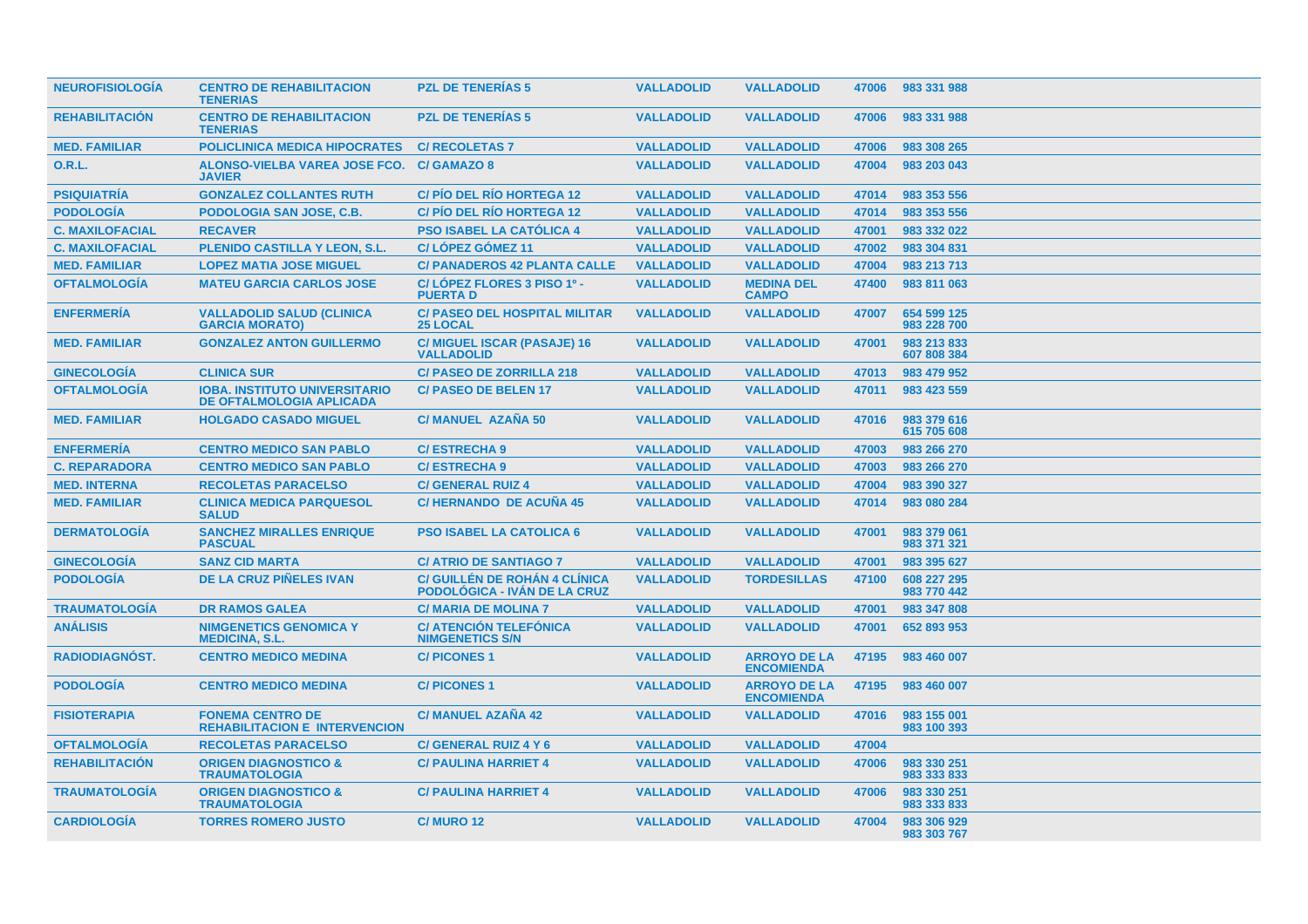| <b>ANESTESIOLOGIA</b>  | <b>ALVAREZ MEDRANO JOSE IGNACIO</b>                              | <b>C/ CALIXTO FERNÁNDEZ DE LA</b><br><b>TORRE 6</b> | <b>VALLADOLID</b> | <b>VALLADOLID</b>                | 47001 | 983 330 144                |
|------------------------|------------------------------------------------------------------|-----------------------------------------------------|-------------------|----------------------------------|-------|----------------------------|
| <b>MED. FAMILIAR</b>   | <b>CASTRILLO ALONSO JOSE LUIS</b>                                | <b>AVD VALLADOLID 59</b>                            | <b>VALLADOLID</b> | <b>TUDELA DE</b><br><b>DUERO</b> | 47320 | 983 520 448<br>983 521 332 |
| <b>TRAUMATOLOGIA</b>   | <b>LLANOS GOMEZ JUAN JOSE</b>                                    | <b>PSO ZORRILLA 68</b>                              | <b>VALLADOLID</b> | <b>VALLADOLID</b>                | 47006 | 983 471 987                |
| <b>MED. INTERNA</b>    | <b>RECOLETAS PARACELSO</b>                                       | C/FELIPE 119                                        | <b>VALLADOLID</b> | <b>VALLADOLID</b>                | 47003 | 983 358 000<br>983 212 134 |
| <b>DERMATOLOGIA</b>    | <b>DRA CUADRADO DE VALLES Y DRA</b><br><b>SAMANIEGO PUENTE</b>   | C/FELIPE 119                                        | <b>VALLADOLID</b> | <b>VALLADOLID</b>                | 47003 | 983 358 000<br>983 212 134 |
| <b>GINECOLOGIA</b>     | <b>GONZALEZ MARTIN, JOSE IGNACIO</b>                             | C/FELIPE 119                                        | <b>VALLADOLID</b> | <b>VALLADOLID</b>                | 47003 | 983 358 000<br>983 212 134 |
| <b>AREAS PEDIÁTRI.</b> | <b>VILLAR VILLANUEVA ANTONIO</b>                                 | C/FELIPE I I 9                                      | <b>VALLADOLID</b> | <b>VALLADOLID</b>                | 47003 | 983 358 000<br>983 212 134 |
| <b>FISIOTERAPIA</b>    | <b>RECOLETAS FELIPE II</b>                                       | C/FELIPE I I 9                                      | <b>VALLADOLID</b> | <b>VALLADOLID</b>                | 47003 | 983 358 000                |
| <b>ANESTESIOLOGÍA</b>  | <b>ALVAREZ MEDRANO JOSE IGNACIO</b>                              | C/FELIPE 119                                        | <b>VALLADOLID</b> | <b>VALLADOLID</b>                | 47003 | 983 358 000<br>983 212 134 |
| <b>ANESTESIOLOGÍA</b>  | <b>LLORENTE DE LA FUENTE</b><br><b>ALBERTO</b>                   | C/FELIPE 119                                        | <b>VALLADOLID</b> | <b>VALLADOLID</b>                | 47003 | 983 358 000<br>983 212 134 |
| <b>UROLOGÍA</b>        | <b>RECOLETAS PARACELSO</b>                                       | C/FELIPE 119                                        | <b>VALLADOLID</b> | <b>VALLADOLID</b>                | 47003 | 983 358 000<br>983 212 134 |
| <b>ANESTESIOLOGÍA</b>  | <b>POLICLINICA MEDICA HIPOCRATES</b>                             | C/FELIPE 119                                        | <b>VALLADOLID</b> | <b>VALLADOLID</b>                | 47003 | 983 358 000<br>983 212 134 |
| <b>ENDOCRINOLOGIA</b>  | <b>POLICLINICA MEDICA HIPOCRATES</b>                             | C/FELIPE 119                                        | <b>VALLADOLID</b> | <b>VALLADOLID</b>                | 47003 | 983 358 000<br>983 212 134 |
| <b>TRAUMATOLOGIA</b>   | <b>CLINICA SUR</b>                                               | C/FELIPE II9                                        | <b>VALLADOLID</b> | <b>VALLADOLID</b>                | 47003 | 983 358 000<br>983 212 134 |
| <b>ENFERMERÍA</b>      | <b>RECOLETAS FELIPE II</b>                                       | C/FELIPE 119                                        | <b>VALLADOLID</b> | <b>VALLADOLID</b>                | 47003 | 983 358 000<br>607 454 656 |
| <b>C. VASCULAR</b>     | <b>CLINICA VASCULAR LARRAÑAGA,</b><br>S.L.                       | C/FELIPE 119                                        | <b>VALLADOLID</b> | <b>VALLADOLID</b>                | 47003 | 983 358 000<br>983 212 134 |
| <b>ALERGOLOGIA</b>     | <b>CENTRO MEDICO SAN PABLO</b>                                   | C/FELIPE I I 9                                      | <b>VALLADOLID</b> | <b>VALLADOLID</b>                | 47003 | 983 358 000<br>983 212 134 |
| <b>ALERGOLOGÍA</b>     | <b>CLINICA DE ALERGIA ALICIA</b><br><b>ALONSO S.L.P.</b>         | C/FELIPE I I 9                                      | <b>VALLADOLID</b> | <b>VALLADOLID</b>                | 47003 | 663 269 325                |
| <b>AREAS PEDIÁTRI.</b> | <b>RECOLETAS FELIPE II</b>                                       | C/FELIPE I I 9                                      | <b>VALLADOLID</b> | <b>VALLADOLID</b>                | 47003 | 983 358 000                |
| <b>UROLOGÍA</b>        | <b>RECOLETAS FELIPE II</b>                                       | C/FELIPE II9                                        | <b>VALLADOLID</b> | <b>VALLADOLID</b>                | 47003 | 983 358 000                |
| <b>GINECOLOGÍA</b>     | <b>SANZ CID MARTA</b>                                            | C/FELIPE I I 9                                      | <b>VALLADOLID</b> | <b>VALLADOLID</b>                | 47003 | 983 358 000<br>983 212 134 |
| <b>CIRUGÍA GENERAL</b> | <b>VALLADOLID SALUD (DR. JAVIER)</b><br><b>SANCHEZ GONZALEZ)</b> | C/FELIPE I I 9                                      | <b>VALLADOLID</b> | <b>VALLADOLID</b>                | 47003 | 983 358 000<br>983 212 134 |
| <b>ANESTESIOLOGÍA</b>  | R. CERON ANESTESIOLOGIA, S.L.                                    | C/FELIPE 119                                        | <b>VALLADOLID</b> | <b>VALLADOLID</b>                | 47003 | 983 358 000<br>983 212 134 |
| <b>URGENCIAS</b>       | <b>RECOLETAS FELIPE II</b>                                       | C/FELIPE I I 9                                      | <b>VALLADOLID</b> | <b>VALLADOLID</b>                | 47003 | 983 361 930<br>983 358 000 |
| <b>AREAS PEDIÁTRI.</b> | <b>GONZALEZ CENTENO JUAN JOSE</b>                                | C/FELIPE I I 9                                      | <b>VALLADOLID</b> | <b>VALLADOLID</b>                | 47003 | 983 358 000<br>983 212 134 |
| <b>GINECOLOGIA</b>     | <b>MULAS GAGO MARIA LUZ</b>                                      | C/FELIPE 119                                        | <b>VALLADOLID</b> | <b>VALLADOLID</b>                | 47003 | 983 358 000<br>983 212 134 |
| <b>O.R.L.</b>          | <b>POLICLINICA MEDICA HIPOCRATES</b>                             | C/FELIPE 119                                        | <b>VALLADOLID</b> | <b>VALLADOLID</b>                | 47003 | 983 358 000<br>983 212 134 |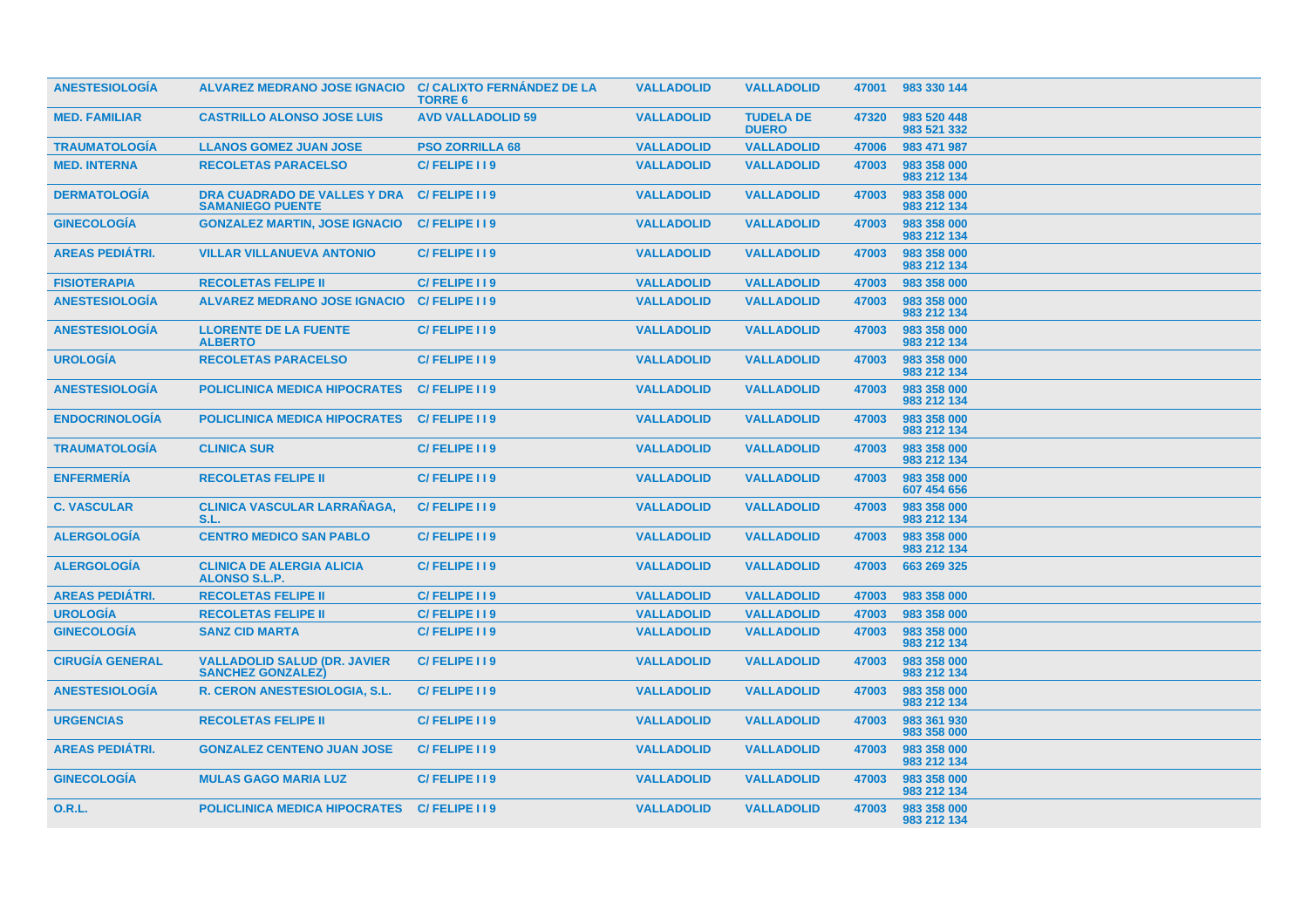| <b>ALERGOLOGIA</b>     | DEL CAÑO MORATINOS ANA MARIA C/ FELIPE I I 9                         |                                | <b>VALLADOLID</b> | <b>VALLADOLID</b> | 47003 | 983 358 000<br>983 212 134 |           |                                      |  |
|------------------------|----------------------------------------------------------------------|--------------------------------|-------------------|-------------------|-------|----------------------------|-----------|--------------------------------------|--|
| <b>OFTALMOLOGÍA</b>    | <b>CLINICA OFTALMOLOGICA ANGULO C/ FIDEL RECIO 1</b>                 |                                | <b>VALLADOLID</b> | <b>VALLADOLID</b> | 47002 | 983 299 000                |           |                                      |  |
| <b>CIRUGÍA GENERAL</b> | <b>LOPEZ DE CENARRUZABEITIA</b><br><b>INIGO</b>                      | <b>C/FIDEL RECIO1</b>          | <b>VALLADOLID</b> | <b>VALLADOLID</b> | 47002 | 983 299 000<br>699 311 135 |           |                                      |  |
| <b>O.R.L.</b>          | <b>VALLADOLID SALUD (DR. LUIS</b><br><b>ANGEL VALLEJO VALDEZATE)</b> | <b>C/FIDEL RECIO 1</b>         | <b>VALLADOLID</b> | <b>VALLADOLID</b> | 47002 | 983 299 000                |           |                                      |  |
| <b>ANATOMOPATOLO.</b>  | <b>MEGALAB</b>                                                       | <b>C/FIDEL RECIO1</b>          | <b>VALLADOLID</b> | <b>VALLADOLID</b> | 47002 | 983 299 000                |           |                                      |  |
| <b>NEUMOLOGÍA</b>      | <b>HOSPITAL SAGRADO CORAZON DE</b><br><b>JESUS</b>                   | <b>C/FIDEL RECIO 1</b>         | <b>VALLADOLID</b> | <b>VALLADOLID</b> | 47002 | 983 299 000<br>983 299 111 | <b>SI</b> | Pulsa aquí para pedir tu cita online |  |
| <b>DIGESTIVO</b>       | <b>POLICLINICA MEDICA HIPOCRATES</b>                                 | <b>C/FIDEL RECIO 1</b>         | <b>VALLADOLID</b> | <b>VALLADOLID</b> | 47002 | 983 299 000                |           |                                      |  |
| 0.R.L.                 | <b>POLICLINICA MEDICA HIPOCRATES</b>                                 | <b>C/FIDEL RECIO 1</b>         | <b>VALLADOLID</b> | <b>VALLADOLID</b> | 47002 | 983 299 000                |           |                                      |  |
| <b>DIGESTIVO</b>       | <b>ATIENZA SANCHEZ RAMON</b>                                         | <b>C/FIDEL RECIO1</b>          | <b>VALLADOLID</b> | <b>VALLADOLID</b> | 47002 | 983 299 000                |           |                                      |  |
| <b>CARDIOLOGÍA</b>     | <b>CLINICA CAR-FER S.L.</b>                                          | <b>C/FIDEL RECIO1</b>          | <b>VALLADOLID</b> | <b>VALLADOLID</b> | 47002 | 983 299 000<br>983 299 100 |           |                                      |  |
| <b>NEUROFISIOLOGÍA</b> | <b>MEDRANO SANCHEZ OLGA</b>                                          | <b>C/FIDEL RECIO1</b>          | <b>VALLADOLID</b> | <b>VALLADOLID</b> | 47002 | 983 299 000                |           |                                      |  |
| <b>GINECOLOGÍA</b>     | <b>EMMA PUERTAS RUIZ</b>                                             | <b>C/FIDEL RECIO1</b>          | <b>VALLADOLID</b> | <b>VALLADOLID</b> | 47002 | 983 299 000                |           |                                      |  |
| <b>CARDIOLOGÍA</b>     | <b>VEGA BARBADO JOSE LUIS</b>                                        | <b>C/FIDEL RECIO1</b>          | <b>VALLADOLID</b> | <b>VALLADOLID</b> | 47002 | 983 299 000                |           |                                      |  |
| <b>O.R.L.</b>          | <b>ALONSO BENITO JUAN</b>                                            | <b>C/FIDEL RECIO1</b>          | <b>VALLADOLID</b> | <b>VALLADOLID</b> | 47002 | 983 299 000                |           |                                      |  |
| <b>TRAUMATOLOGÍA</b>   | <b>PAREJA CORZO, LUIS ENRIQUE</b>                                    | <b>C/FIDEL RECIO1</b>          | <b>VALLADOLID</b> | <b>VALLADOLID</b> | 47002 | 983 299 000                |           |                                      |  |
| <b>MED. FAMILIAR</b>   | <b>CENTRO MEDICO SAN PABLO</b>                                       | <b>C/ ATENCIÓN A DOMICILIO</b> | <b>VALLADOLID</b> | <b>VALLADOLID</b> | 47003 | 647 775 405                |           |                                      |  |
| <b>ANESTESIOLOGÍA</b>  | <b>LLORENTE DE LA FUENTE</b><br><b>ALBERTO</b>                       | PLZ COLÓN S/N                  | <b>VALLADOLID</b> | <b>VALLADOLID</b> | 47004 | 983 358 000<br>983 228 700 |           |                                      |  |
| <b>NEUMOLOGÍA</b>      | <b>RECOLETAS PARACELSO</b>                                           | <b>PLZ COLÓN S/N</b>           | <b>VALLADOLID</b> | <b>VALLADOLID</b> | 47004 | 983 216 120<br>983 302 672 |           |                                      |  |
| <b>MED. FAMILIAR</b>   | <b>CLINICA SUR</b>                                                   | <b>PLZ COLON S/N</b>           | <b>VALLADOLID</b> | <b>VALLADOLID</b> | 47004 |                            |           |                                      |  |
| <b>C. REPARADORA</b>   | <b>CENTRO MEDICO SAN PABLO</b>                                       | <b>PLZ COLON S/N</b>           | <b>VALLADOLID</b> | <b>VALLADOLID</b> | 47004 | 983 216 120<br>983 302 672 |           |                                      |  |
| <b>ALERGOLOGIA</b>     | <b>CLINICA DE ALERGIA ALICIA</b><br><b>ALONSO S.L.P.</b>             | <b>PLZ COLÓN S/N</b>           | <b>VALLADOLID</b> | <b>VALLADOLID</b> | 47004 | 686 655 741<br>983 302 672 |           |                                      |  |
| <b>ENFERMERÍA</b>      | <b>RECOLETAS CAMPO GRANDE</b>                                        | <b>PLZ COLÓN S/N</b>           | <b>VALLADOLID</b> | <b>VALLADOLID</b> | 47004 | 983 135 555                |           |                                      |  |
| <b>GINECOLOGIA</b>     | <b>SANZ CID MARTA</b>                                                | <b>PLZ COLON S/N</b>           | <b>VALLADOLID</b> | <b>VALLADOLID</b> | 47004 | 983 216 120<br>983 302 672 |           |                                      |  |
| ANESTESIOLOGÍA         | <b>MUÑOZ HERNANDEZ MARIA DEL</b><br><b>HENAR</b>                     | <b>PLZ COLÓN S/N</b>           | <b>VALLADOLID</b> | <b>VALLADOLID</b> | 47004 | 983 216 120<br>983 302 672 |           |                                      |  |
| <b>DERMATOLOGÍA</b>    | <b>RECOLETAS PARACELSO</b>                                           | <b>PLZ COLON S/N</b>           | <b>VALLADOLID</b> | <b>VALLADOLID</b> | 47004 | 983 216 120<br>983 302 672 |           |                                      |  |
| <b>GINECOLOGÍA</b>     | <b>CLINICA SUR</b>                                                   | <b>PLZ COLÓN S/N</b>           | <b>VALLADOLID</b> | <b>VALLADOLID</b> | 47004 |                            |           |                                      |  |
| <b>AREAS PEDIÁTRI.</b> | <b>VILLAR VILLANUEVA ANTONIO</b>                                     | <b>PLZ COLÓN S/N</b>           | <b>VALLADOLID</b> | <b>VALLADOLID</b> | 47004 | 983 216 120<br>983 302 672 |           |                                      |  |
| RADIODIAGNÓST.         | <b>CENTRO DE DIAGNOSTICO CAMPO</b><br><b>GRANDE S.L.U.</b>           | <b>PLZ COLON S/N</b>           | <b>VALLADOLID</b> | <b>VALLADOLID</b> | 47004 | 983 216 120<br>607 454 656 |           |                                      |  |
| <b>DERMATOLOGÍA</b>    | <b>VILLAR FRANCOS MARIA LUISA</b>                                    | <b>PLZ COLON S/N</b>           | <b>VALLADOLID</b> | <b>VALLADOLID</b> | 47004 | 983 216 120<br>983 302 672 |           |                                      |  |
| <b>ANESTESIOLOGIA</b>  | <b>LLORENTE DE LA FUENTE</b><br><b>ALBERTO</b>                       | <b>PLZ COLON S/N</b>           | <b>VALLADOLID</b> | <b>VALLADOLID</b> | 47004 | 983 135 555                |           |                                      |  |
| <b>GINECOLOGIA</b>     | <b>HERNANDEZ FRIAS MARIA</b><br><b>CONCEPCION</b>                    | <b>PLZ COLON S/N</b>           | <b>VALLADOLID</b> | <b>VALLADOLID</b> | 47004 | 983 216 120<br>983 302 672 |           |                                      |  |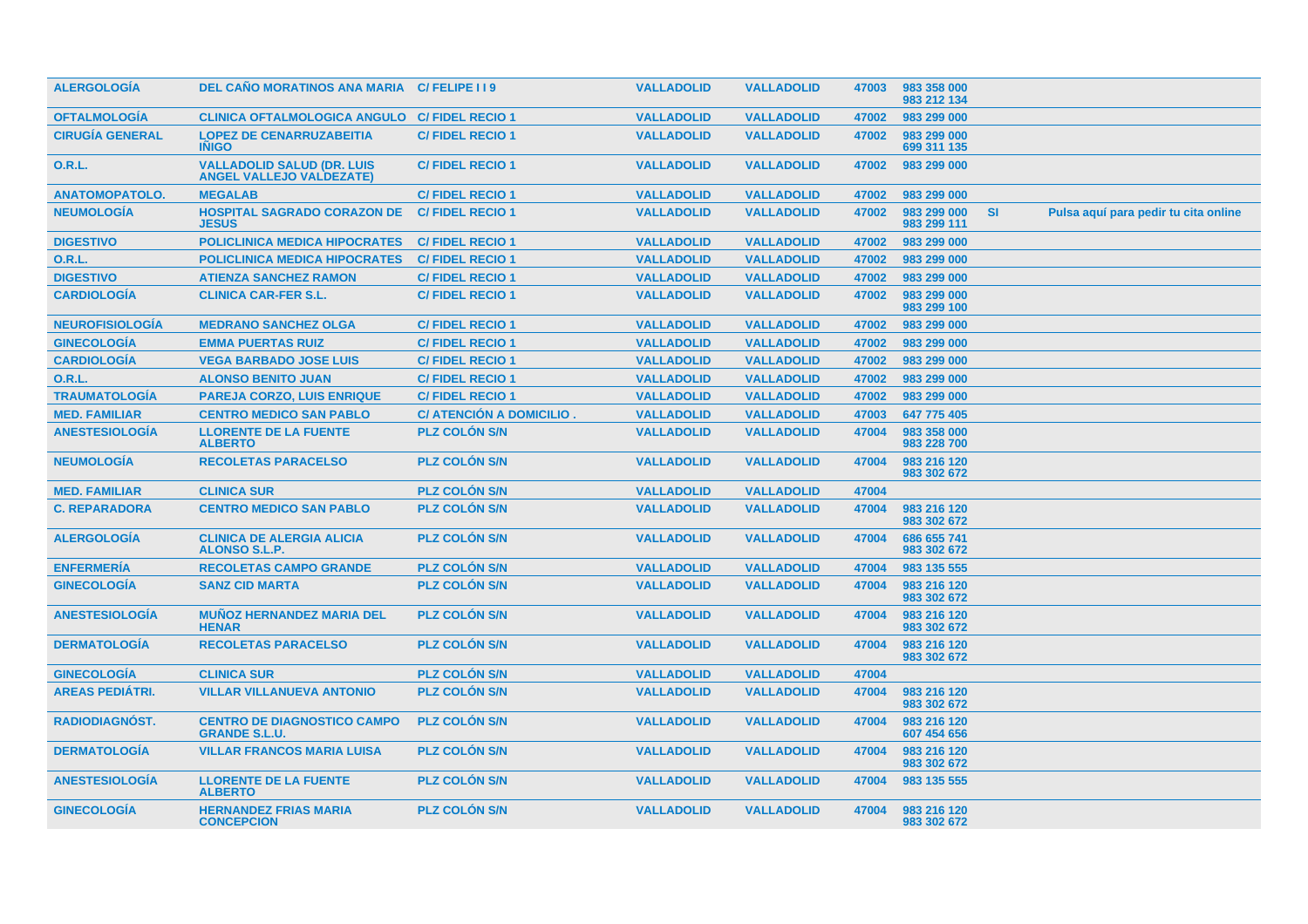| <b>TRAUMATOLOGIA</b>   | <b>RECOLETAS PARACELSO</b>                                                           | <b>PLZ COLON S/N</b>                                                      | <b>VALLADOLID</b> | <b>VALLADOLID</b>                 | 47004 | 983 216 120<br>983 302 672 |
|------------------------|--------------------------------------------------------------------------------------|---------------------------------------------------------------------------|-------------------|-----------------------------------|-------|----------------------------|
| <b>MED. NUCLEAR</b>    | <b>ISODIAGNOSTICO</b>                                                                | C/FELIPE I I 10                                                           | <b>VALLADOLID</b> | <b>VALLADOLID</b>                 | 47003 | 983 265 651                |
| <b>TERAPIAS RESPIR</b> | LINDE MEDICA, S.L.U.                                                                 | <b>AVD MADRID 82</b>                                                      | <b>VALLADOLID</b> | <b>VALLADOLID</b>                 | 47140 | 916 354 436<br>900 777 123 |
| <b>C. VASCULAR</b>     | <b>GUTIERREZ ALONSO VICENTE</b>                                                      | <b>PSO ZORRILLA 34</b>                                                    | <b>VALLADOLID</b> | <b>VALLADOLID</b>                 | 47006 | 667 481 166                |
| <b>NEUROFISIOLOGÍA</b> | <b>LEON ALONSO CORTES JOSE</b><br><b>MIGUEL</b>                                      | <b>PSO ZORRILLA 48</b>                                                    | <b>VALLADOLID</b> | <b>VALLADOLID</b>                 | 47006 | 983 375 945<br>646 435 849 |
| <b>PSIQUIATRÍA</b>     | <b>CENTRO HOSPITALARIO BENITO</b><br><b>MENNI</b>                                    | <b>PSO JUAN CARLOS   10</b>                                               | <b>VALLADOLID</b> | <b>VALLADOLID</b>                 | 47008 | 983 272 600                |
| <b>MED. FAMILIAR</b>   | <b>CENTRO DE REHABILITACION</b><br><b>TENERIAS</b>                                   | <b>PZL DE TENERIAS 5</b>                                                  | <b>VALLADOLID</b> | <b>VALLADOLID</b>                 | 47006 | 983 331 988                |
| <b>CARDIOLOGIA</b>     | <b>CENTRO MEDICO MEDINA</b>                                                          | <b>AVD LOPE DE VEGA 37</b>                                                | <b>VALLADOLID</b> | <b>MEDINA DEL</b><br><b>CAMPO</b> | 47400 | 983 811 124                |
| <b>TRAUMATOLOGIA</b>   | <b>CENTRO MEDICO MEDINA</b>                                                          | <b>AVD LOPE DE VEGA 37</b>                                                | <b>VALLADOLID</b> | <b>MEDINA DEL</b><br><b>CAMPO</b> | 47400 | 983 811 124                |
| <b>TRAUMATOLOGIA</b>   | <b>POLICLINICA LAGUNA</b>                                                            | <b>PQE DE LOS HOYOS 1</b>                                                 | <b>VALLADOLID</b> | <b>LAGUNA DE</b><br><b>DUERO</b>  | 47140 | 983 526 032                |
| <b>AREAS PEDIATRI.</b> | <b>POLICLINICA LAGUNA</b>                                                            | <b>PQE DE LOS HOYOS 1</b>                                                 | <b>VALLADOLID</b> | <b>LAGUNA DE</b><br><b>DUERO</b>  | 47140 | 983 526 032                |
| <b>MED. FAMILIAR</b>   | <b>POLICLINICA LAGUNA</b>                                                            | <b>PQE DE LOS HOYOS 1</b>                                                 | <b>VALLADOLID</b> | <b>LAGUNA DE</b><br><b>DUERO</b>  | 47140 | 983 526 032                |
| <b>FISIOTERAPIA</b>    | <b>CENTRO MEDICO MEDINA</b>                                                          | <b>C/FAUSTO HERRERO 1</b>                                                 | <b>VALLADOLID</b> | <b>ISCAR</b>                      | 47420 | 983 612 636                |
| <b>C. PEDIÁTRICA</b>   | <b>CLINICA GINECOLOGICA "LA</b><br><b>MARQUESINA"</b>                                | <b>C/ PASAJE MARQUESINA 24</b>                                            | <b>VALLADOLID</b> | <b>VALLADOLID</b>                 | 47004 | 617 311 611<br>983 302 929 |
| <b>ENFERMERÍA</b>      | <b>CLINICA GINECOLOGICA "LA</b><br><b>MARQUESINA'</b>                                | <b>C/ PASAJE MARQUESINA 24</b>                                            | <b>VALLADOLID</b> | <b>VALLADOLID</b>                 | 47004 | 617 311 611<br>983 302 929 |
| <b>ALERGOLOGIA</b>     | <b>CLINICA GINECOLOGICA "LA</b><br><b>MARQUESINA"</b>                                | <b>C/ PASAJE MARQUESINA 24</b>                                            | <b>VALLADOLID</b> | <b>VALLADOLID</b>                 | 47004 | 617 311 611<br>983 302 929 |
| <b>UROLOGÍA</b>        | <b>REBOTO RODRIGUEZ ANGEL DARIO</b>                                                  | <b>C/ MIGUEL ISCAR 13</b>                                                 | <b>VALLADOLID</b> | <b>VALLADOLID</b>                 | 47001 | 983 344 835                |
| <b>AREAS PEDIÁTRI.</b> | <b>VALLADOLID SALUD (CLINICA</b><br><b>GARCIA MORATO)</b>                            | <b>C/ PASEO DEL HOSPITAL MILITAR</b><br><b>25 LOCAL</b>                   | <b>VALLADOLID</b> | <b>VALLADOLID</b>                 | 47007 | 983 228 700                |
| <b>O.R.L.</b>          | <b>VALLADOLID SALUD (DR. LUIS</b><br><b>ANGEL VALLEJO VALDEZATE)</b>                 | <b>C/ PASEO DEL HOSPITAL MILITAR</b><br><b>25 LOCAL</b>                   | <b>VALLADOLID</b> | <b>VALLADOLID</b>                 | 47007 | 983 228 700                |
| <b>ALERGOLOGIA</b>     | <b>VALLADOLID SALUD (CLINICA</b><br><b>GARCIA MORATO)</b>                            | <b>C/ PASEO DEL HOSPITAL MILITAR</b><br><b>25 LOCAL</b>                   | <b>VALLADOLID</b> | <b>VALLADOLID</b>                 | 47007 | 983 228 700                |
| <b>OFTALMOLOGIA</b>    | <b>CENTRO MEDICO CASTELLANOS</b>                                                     | C/ MIGUEL ISCAR (PASAJE) 16<br><b>VALLADOLID</b>                          | <b>VALLADOLID</b> | <b>VALLADOLID</b>                 | 47001 | 983 351 323                |
| <b>PSICOLOGÍA</b>      | <b>GOMEZ TERRADOS JOSE ANTONIO</b>                                                   | C/TERESA GIL 26 1º B                                                      | <b>VALLADOLID</b> | <b>VALLADOLID</b>                 | 47002 | 983 302 983                |
| <b>GINECOLOGIA</b>     | <b>EMMA PUERTAS RUIZ</b>                                                             | <b>C/ PASEO ARCO DE LADRILLO 4</b><br><b>BAJO (ESQUINA PSO FILIPINOS)</b> | <b>VALLADOLID</b> | <b>VALLADOLID</b>                 | 47007 | 983 233 932                |
| <b>PODOLOGÍA</b>       | <b>CLINICA SUR</b>                                                                   | <b>C/ PASEO DE ZORRILLA 218</b>                                           | <b>VALLADOLID</b> | <b>VALLADOLID</b>                 | 47013 | 983 479 952                |
| 0.R.L.                 | <b>CLINICA SUR</b>                                                                   | <b>C/ PASEO DE ZORRILLA 218</b>                                           | <b>VALLADOLID</b> | <b>VALLADOLID</b>                 | 47013 | 983 479 952                |
| <b>MED. FAMILIAR</b>   | <b>CENTRO MEDICO SAN PABLO</b>                                                       | <b>C/ESTRECHA9</b>                                                        | <b>VALLADOLID</b> | <b>VALLADOLID</b>                 | 47003 | 983 266 270                |
| <b>FISIOTERAPIA</b>    | <b>CENTRO DE RECUPERACION</b><br><b>FUNCIONAL Y FISIOTERAPIA</b><br><b>GABILONDO</b> | <b>C/ITALIA 10 BAJO</b>                                                   | <b>VALLADOLID</b> | <b>VALLADOLID</b>                 | 47007 | 983 236 169                |
| <b>ANÁLISIS</b>        | <b>MEGALAB</b>                                                                       | <b>C/ RECOLETAS 7</b>                                                     | <b>VALLADOLID</b> | <b>VALLADOLID</b>                 | 47006 | 983 308 265                |
| <b>ANÁLISIS</b>        | <b>MEGALAB</b>                                                                       | PLZ DE LOS HOYOS 1                                                        | <b>VALLADOLID</b> | <b>LAGUNA DE</b><br><b>DUERO</b>  | 47140 | 983 526 032                |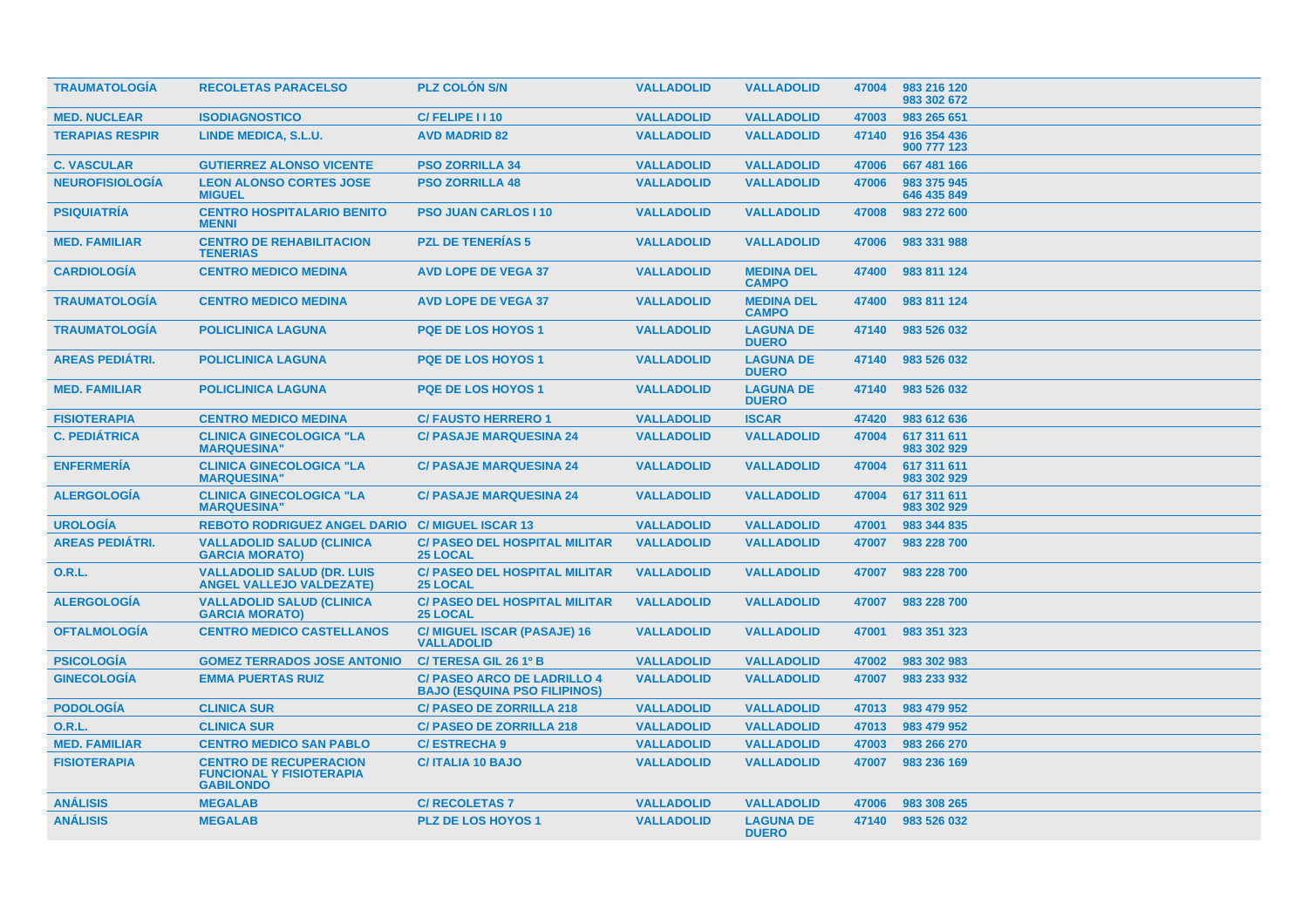| <b>ALERGOLOGÍA</b>     | DEL CAÑO MORATINOS ANA MARIA                                    | <b>C/CURTIDORES 1A</b>                                         | <b>VALLADOLID</b> | <b>VALLADOLID</b>                        | 47006 | 983 358 651                |
|------------------------|-----------------------------------------------------------------|----------------------------------------------------------------|-------------------|------------------------------------------|-------|----------------------------|
| <b>ANÁLISIS</b>        | <b>MEGALAB</b>                                                  | <b>C/ESTRECHA 9</b>                                            | <b>VALLADOLID</b> | <b>VALLADOLID</b>                        | 47003 | 983 266 270                |
| <b>MATRONA</b>         | <b>ROSADO PRIMO ESTEFANIA</b>                                   | <b>PLZ COLON S/N HOSPITAL</b><br><b>RECOLETAS CAMPO GRANDE</b> | <b>VALLADOLID</b> | <b>VALLADOLID</b>                        | 47009 | 691 551 863                |
| <b>MED. FAMILIAR</b>   | <b>CENTRO MEDICO MEDINA</b>                                     | <b>C/PICONES1</b>                                              | <b>VALLADOLID</b> | <b>ARROYO DE LA</b><br><b>ENCOMIENDA</b> | 47195 | 983 460 007                |
| <b>ALERGOLOGÍA</b>     | <b>Centro Médico Recoletas Angustias</b>                        | <b>C/ANGUSTIAS 17-19</b>                                       | <b>VALLADOLID</b> | <b>VALLADOLID</b>                        | 47003 | 983 104 300                |
| <b>PSICOLOGIA</b>      | <b>RECOLETAS PARACELSO</b>                                      | C/ GENERAL RUIZ 4 Y 6                                          | <b>VALLADOLID</b> | <b>VALLADOLID</b>                        | 47004 | 983 390 327                |
| <b>DIGESTIVO</b>       | <b>RECOLETAS PARACELSO</b>                                      | C/ GENERAL RUIZ 4 Y 6                                          | <b>VALLADOLID</b> | <b>VALLADOLID</b>                        | 47004 | 983 390 327                |
| <b>CARDIOLOGÍA</b>     | <b>VEGA BARBADO JOSE LUIS</b>                                   | <b>C/ GALATEA 1</b>                                            | <b>VALLADOLID</b> | <b>VALLADOLID</b>                        | 47004 | 983 300 813<br>983 307 803 |
| <b>MED. FAMILIAR</b>   | <b>BLANCO GARCIA JOSE EDUARDO</b>                               | <b>C/PATO1</b>                                                 | <b>VALLADOLID</b> | <b>VALLADOLID</b>                        | 47012 | 983 391 477                |
| <b>RADIODIAGNÓST.</b>  | <b>RECOLETAS MATERNIDAD Y</b><br><b>GINECOLOGIA</b>             | C/ ACERA DE RECOLETOS, NUM. 12                                 | <b>VALLADOLID</b> | <b>VALLADOLID</b>                        | 47004 | 983 309 472                |
| <b>ANESTESIOLOGIA</b>  | <b>RODRIGUEZ CIMARRA ANA ISABEL</b>                             | C/ ACERA DE RECOLETOS, NUM. 12 VALLADOLID                      |                   | <b>VALLADOLID</b>                        | 47004 | 983 219 920<br>983 309 472 |
| <b>MATRONA</b>         | <b>RECOLETAS MATERNIDAD Y</b><br><b>GINECOLOGIA</b>             | C/ ACERA DE RECOLETOS, NÚM. 12 VALLADOLID                      |                   | <b>VALLADOLID</b>                        | 47004 | 983 309 472                |
| <b>AREAS PEDIÁTRI.</b> | <b>VILLAR VILLANUEVA ANTONIO</b>                                | <b>C/ CANOVAS DEL CASTILLO 11</b>                              | <b>VALLADOLID</b> | <b>VALLADOLID</b>                        | 47002 | 983 393 488                |
| <b>GINECOLOGÍA</b>     | <b>SANCHEZ DEL RIO MANUEL</b>                                   | <b>PSO ZORRILLA 3</b>                                          | <b>VALLADOLID</b> | <b>VALLADOLID</b>                        | 47007 | 983 225 508<br>983 235 999 |
| <b>MED. FAMILIAR</b>   | <b>MATIA PORTILLA ALFONSO</b>                                   | <b>C/NÚÑEZ DE GUZMÁN 6</b>                                     | <b>VALLADOLID</b> | <b>VALLADOLID</b>                        | 47014 | 983 354 614                |
| <b>REUMATOLOGÍA</b>    | <b>ARRANZ VELASCO JOSE LUIS</b>                                 | C/FELIPE 119                                                   | <b>VALLADOLID</b> | <b>VALLADOLID</b>                        | 47003 | 983 358 000<br>983 212 134 |
| <b>PSIQUIATRÍA</b>     | <b>RECOLETAS FELIPE II</b>                                      | C/FELIPE 119                                                   | <b>VALLADOLID</b> | <b>VALLADOLID</b>                        | 47003 | 983 358 000                |
| <b>ANESTESIOLOGÍA</b>  | <b>ALTES MELGAR FERNANDO</b>                                    | C/FELIPE I I 9                                                 | <b>VALLADOLID</b> | <b>VALLADOLID</b>                        | 47003 | 983 358 000<br>983 212 134 |
| <b>NEUROFISIOLOGIA</b> | <b>RECOLETAS FELIPE II</b>                                      | C/FELIPE I I 9                                                 | <b>VALLADOLID</b> | <b>VALLADOLID</b>                        | 47003 | 983 358 000                |
| <b>RADIODIAGNÓST.</b>  | <b>CENTRO DE DIAGNOSTICO</b><br><b>RECOLETAS FELIPE II S.L.</b> | C/FELIPE 119                                                   | <b>VALLADOLID</b> | <b>VALLADOLID</b>                        | 47003 | 983 358 000<br>983 212 134 |
| <b>HOSP. GENERAL</b>   | <b>RECOLETAS FELIPE II</b>                                      | C/FELIPE II9                                                   | <b>VALLADOLID</b> | <b>VALLADOLID</b>                        | 47003 | 983 361 930<br>983 358 000 |
| <b>TRAUMATOLOGIA</b>   | <b>CENTRO MEDICO SAN PABLO</b>                                  | C/FELIPE 119                                                   | <b>VALLADOLID</b> | <b>VALLADOLID</b>                        | 47003 | 983 358 000<br>983 212 134 |
| <b>NEUMOLOGÍA</b>      | <b>RODRIGUEZ CARRERA MARIA</b><br><b>ELIDA</b>                  | C/FELIPE 119                                                   | <b>VALLADOLID</b> | <b>VALLADOLID</b>                        | 47003 | 983 358 000<br>983 212 134 |
| <b>ENDOCRINOLOGIA</b>  | <b>RECOLETAS FELIPE II</b>                                      | C/FELIPE I I 9                                                 | <b>VALLADOLID</b> | <b>VALLADOLID</b>                        | 47003 | 983 358 000                |
| <b>OFTALMOLOGIA</b>    | <b>CLINICA OFTALMOLOGICA ANGULO</b>                             | C/FELIPE I I 9                                                 | <b>VALLADOLID</b> | <b>VALLADOLID</b>                        | 47003 | 983 358 000<br>983 212 134 |
| <b>UROLOGÍA</b>        | <b>RECOLETAS FELIPE II</b>                                      | C/FELIPE 119                                                   | <b>VALLADOLID</b> | <b>VALLADOLID</b>                        | 47003 | 983 361 930<br>983 358 000 |
| <b>DERMATOLOGÍA</b>    | <b>RECOLETAS FELIPE II</b>                                      | C/FELIPE I I 9                                                 | <b>VALLADOLID</b> | <b>VALLADOLID</b>                        | 47003 | 983 358 000                |
| <b>ANÁLISIS</b>        | <b>RECOLETAS CAMPO GRANDE</b>                                   | C/FELIPE I I 9                                                 | <b>VALLADOLID</b> | <b>VALLADOLID</b>                        | 47003 | 983 390 327                |
| <b>C. PEDIÁTRICA</b>   | <b>GUTIERREZ DUEÑAS JOSE MANUEL C/ FELIPE I I 9</b>             |                                                                | <b>VALLADOLID</b> | <b>VALLADOLID</b>                        | 47003 | 983 358 000<br>983 212 134 |
| <b>TRAUMATOLOGÍA</b>   | <b>VALLADOLID SALUD (CLINICA</b><br><b>GARCIA MORATO)</b>       | C/FELIPE I I 9                                                 | <b>VALLADOLID</b> | <b>VALLADOLID</b>                        | 47003 | 983 358 000<br>983 212 134 |
| <b>DERMATOLOGIA</b>    | <b>NUNEZ CABEZON MARIA</b>                                      | C/FELIPE II9                                                   | <b>VALLADOLID</b> | <b>VALLADOLID</b>                        | 47003 | 983 358 000<br>983 212 134 |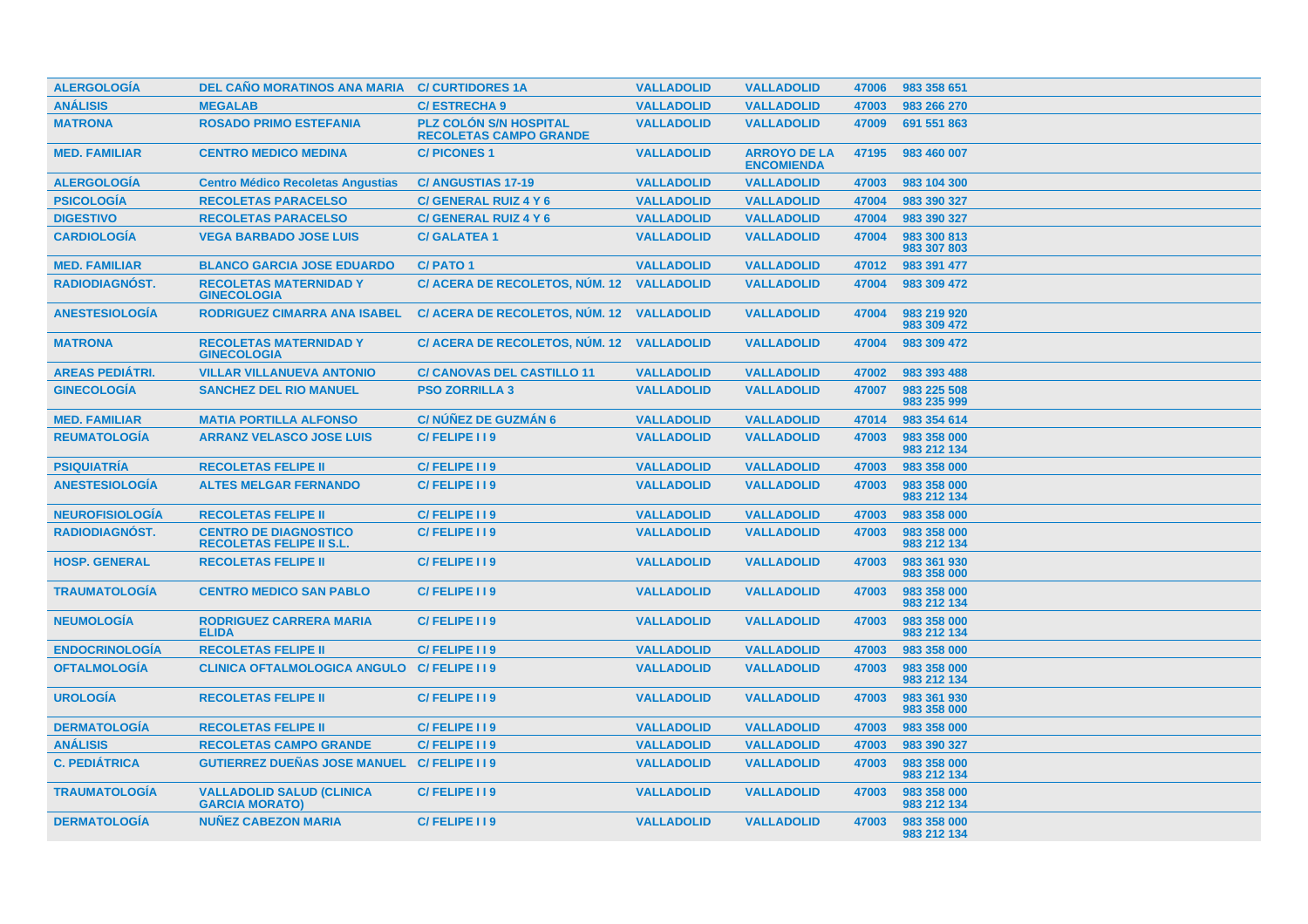| <b>ANESTESIOLOGIA</b>  | <b>BATICON ESCUDERO PEDRO</b><br><b>MIGUEL</b>                                                      | C/FELIPE 119           | <b>VALLADOLID</b> | <b>VALLADOLID</b> | 47003 | 663 269 325                |
|------------------------|-----------------------------------------------------------------------------------------------------|------------------------|-------------------|-------------------|-------|----------------------------|
| <b>C. PEDIÁTRICA</b>   | <b>GUTIERREZ DUEÑAS JOSE MANUEL</b>                                                                 | <b>C/FIDEL RECIO 1</b> | <b>VALLADOLID</b> | <b>VALLADOLID</b> | 47002 | 983 299 000                |
| <b>NEUROCIRUGIA</b>    | <b>UNIDAD DE NEUROCIRUGIA DE</b><br><b>VALLADOLID AILAGAS S.L.</b><br><b>PROFESIONAL</b>            | <b>C/FIDEL RECIO1</b>  | <b>VALLADOLID</b> | <b>VALLADOLID</b> | 47002 | 983 299 000<br>983 299 100 |
| <b>GINECOLOGIA</b>     | <b>CLINICA MEDICA PALENCIA</b>                                                                      | <b>C/FIDEL RECIO 1</b> | <b>VALLADOLID</b> | <b>VALLADOLID</b> | 47002 | 983 299 000<br>983 299 100 |
| <b>ALERGOLOGÍA</b>     | <b>VALLADOLID SALUD (CLINICA</b><br><b>GARCIA MORATO)</b>                                           | <b>C/FIDEL RECIO1</b>  | <b>VALLADOLID</b> | <b>VALLADOLID</b> | 47002 | 983 299 000                |
| <b>CARDIOLOGIA</b>     | <b>CASERO LAMBAS ANTONIO</b>                                                                        | <b>C/FIDEL RECIO 1</b> | <b>VALLADOLID</b> | <b>VALLADOLID</b> | 47002 | 983 299 000<br>983 590 777 |
| <b>MED. INTERNA</b>    | <b>HOSPITAL SAGRADO CORAZON DE</b><br><b>JESUS</b>                                                  | <b>C/FIDEL RECIO 1</b> | <b>VALLADOLID</b> | <b>VALLADOLID</b> | 47002 | 983 299 000<br>983 299 100 |
| <b>AREAS PEDIÁTRI.</b> | <b>VILLAR VILLANUEVA ANTONIO</b>                                                                    | <b>C/FIDEL RECIO 1</b> | <b>VALLADOLID</b> | <b>VALLADOLID</b> | 47002 | 983 299 000                |
| <b>C. REPARADORA</b>   | <b>SOLUCIONES INTEGRALES EN</b><br><b>CIRUGIA RECONSTRUCTIVA - DRES.</b><br><b>SANZ &amp; AYALA</b> | <b>C/FIDEL RECIO 1</b> | <b>VALLADOLID</b> | <b>VALLADOLID</b> | 47002 | 983 374 087<br>987 224 525 |
| <b>O.R.L.</b>          | ALONSO-VIELBA VAREA JOSE FCO.<br><b>JAVIER</b>                                                      | <b>C/FIDEL RECIO 1</b> | <b>VALLADOLID</b> | <b>VALLADOLID</b> | 47002 | 983 299 000                |
| <b>ALERGOLOGÍA</b>     | <b>CLINICA DE ALERGIA ALICIA</b><br><b>ALONSO S.L.P.</b>                                            | <b>C/FIDEL RECIO 1</b> | <b>VALLADOLID</b> | <b>VALLADOLID</b> | 47002 | 983 212 134<br>983 298 605 |
| <b>C. VASCULAR</b>     | <b>CENTRO MEDICO SAN PABLO</b>                                                                      | <b>C/FIDEL RECIO 1</b> | <b>VALLADOLID</b> | <b>VALLADOLID</b> | 47002 | 983 299 000                |
| <b>C. VASCULAR</b>     | <b>HOSPITAL SAGRADO CORAZON DE</b><br><b>JESUS</b>                                                  | <b>C/FIDEL RECIO 1</b> | <b>VALLADOLID</b> | <b>VALLADOLID</b> | 47002 | 983 299 000<br>983 299 111 |
| O.R.L.                 | <b>LOPEZ AZANZA CARLOS</b>                                                                          | <b>C/FIDEL RECIO1</b>  | <b>VALLADOLID</b> | <b>VALLADOLID</b> | 47002 |                            |
| <b>ALERGOLOGÍA</b>     | <b>CLINICA SUR</b>                                                                                  | <b>C/FIDEL RECIO 1</b> | <b>VALLADOLID</b> | <b>VALLADOLID</b> | 47002 | 983 299 000                |
| <b>C. REPARADORA</b>   | <b>SOLUCIONES INTEGRALES EN</b><br><b>CIRUGIA RECONSTRUCTIVA - DRES.</b><br><b>SANZ &amp; AYALA</b> | <b>PLZ COLON S/N</b>   | <b>VALLADOLID</b> | <b>VALLADOLID</b> | 47004 | 983 216 120<br>639 444 558 |
| <b>GINECOLOGIA</b>     | <b>CLINICA GINECOLOGICA "LA</b><br><b>MARQUESINA"</b>                                               | <b>PLZ COLON S/N</b>   | <b>VALLADOLID</b> | <b>VALLADOLID</b> | 47004 | 983 216 120<br>639 444 558 |
| <b>C. TORÁCICA</b>     | <b>RECOLETAS CAMPO GRANDE</b>                                                                       | <b>PLZ COLON S/N</b>   | <b>VALLADOLID</b> | <b>VALLADOLID</b> | 47004 | 983 135 555                |
| <b>MED. FAMILIAR</b>   | <b>RECOLETAS CAMPO GRANDE</b>                                                                       | <b>PLZ COLON S/N</b>   | <b>VALLADOLID</b> | <b>VALLADOLID</b> | 47004 | 983 135 555                |
| <b>ALERGOLOGÍA</b>     | <b>POLICLINICA MEDICA HIPOCRATES</b>                                                                | <b>PLZ COLON S/N</b>   | <b>VALLADOLID</b> | <b>VALLADOLID</b> | 47004 | 983 216 120<br>983 302 672 |
| <b>TRAUMATOLOGIA</b>   | <b>ORIGEN DIAGNOSTICO &amp;</b><br><b>TRAUMATOLOGIA</b>                                             | <b>PLZ COLON S/N</b>   | <b>VALLADOLID</b> | <b>VALLADOLID</b> | 47004 | 673 547 179<br>983 135 555 |
| <b>NEFROLOGÍA</b>      | <b>RECOLETAS PARACELSO</b>                                                                          | <b>PLZ COLON S/N</b>   | <b>VALLADOLID</b> | <b>VALLADOLID</b> | 47004 | 983 216 120<br>983 302 672 |
| <b>REUMATOLOGIA</b>    | <b>ARRANZ VELASCO JOSE LUIS</b>                                                                     | <b>PLZ COLON S/N</b>   | <b>VALLADOLID</b> | <b>VALLADOLID</b> | 47004 | 983 216 120<br>983 302 672 |
| <b>ANESTESIOLOGIA</b>  | <b>RODRIGUEZ CIMARRA ANA ISABEL</b>                                                                 | <b>PLZ COLON S/N</b>   | <b>VALLADOLID</b> | <b>VALLADOLID</b> | 47004 | 983 216 120<br>983 302 672 |
| <b>CARDIOLOGIA</b>     | <b>TORRES ROMERO JUSTO</b>                                                                          | <b>PLZ COLON S/N</b>   | <b>VALLADOLID</b> | <b>VALLADOLID</b> | 47004 | 983 216 120<br>639 444 558 |
| <b>ANESTESIOLOGIA</b>  | <b>ANREDOLMA S.L.</b>                                                                               | <b>PLZ COLON S/N</b>   | <b>VALLADOLID</b> | <b>VALLADOLID</b> | 47004 | 607 454 656<br>983 135 555 |
| <b>C. REPARADORA</b>   | <b>LAJO RIVERA LUIS ALBERTO</b>                                                                     | <b>PLZ COLON S/N</b>   | <b>VALLADOLID</b> | <b>VALLADOLID</b> | 47004 | 983 216 120<br>983 302 672 |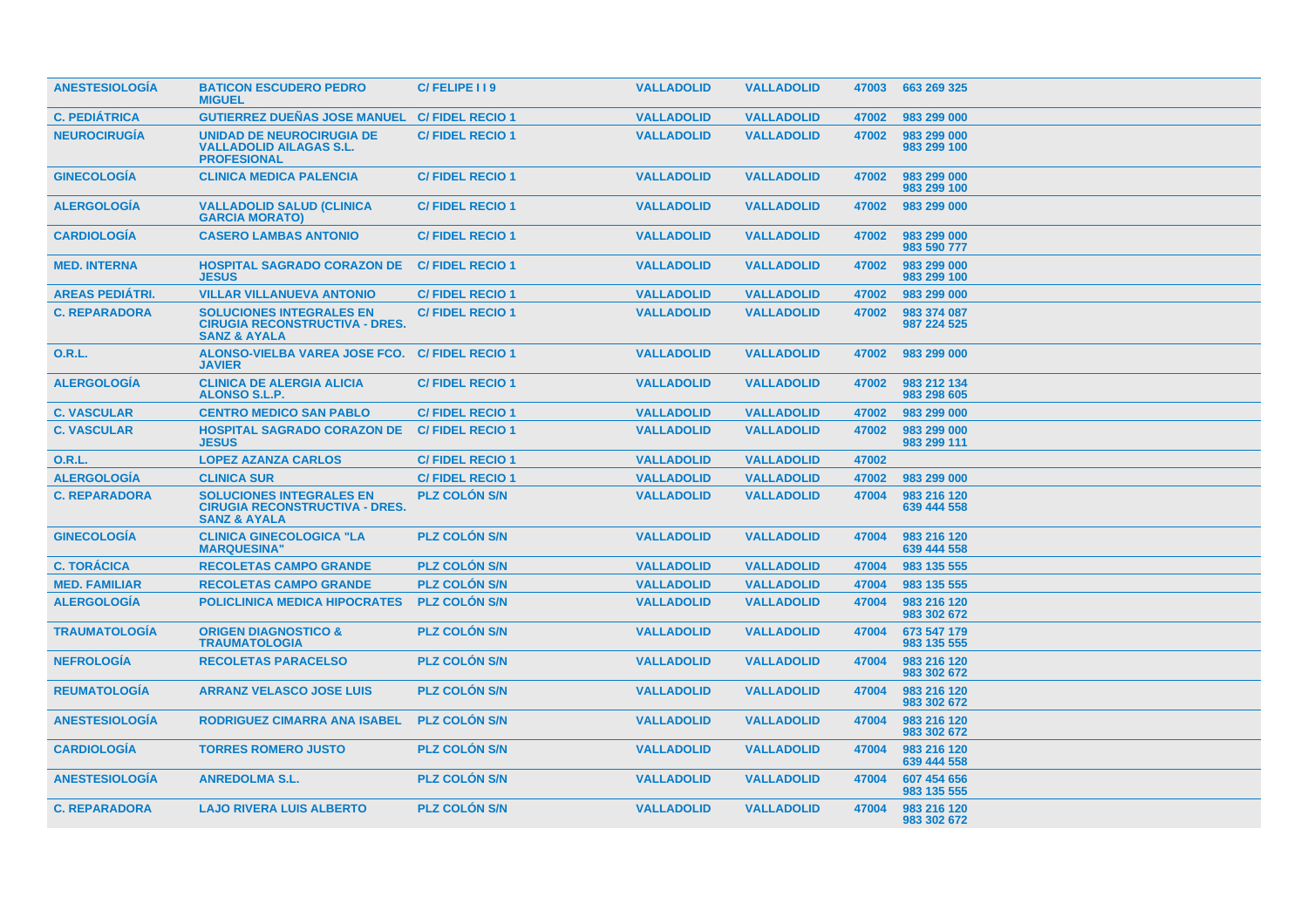| <b>GINECOLOGIA</b>     | <b>ZURITA VILLAMUZA VICTOR JESUS</b>                                                  | <b>PLZ COLON S/N</b>                                        | <b>VALLADOLID</b> | <b>VALLADOLID</b>                 | 47004 | 983 216 120<br>983 302 672 |
|------------------------|---------------------------------------------------------------------------------------|-------------------------------------------------------------|-------------------|-----------------------------------|-------|----------------------------|
| <b>NEUROCIRUGIA</b>    | UNIDAD DE NEUROCIRUGIA DE<br><b>VALLADOLID AILAGAS S.L.</b><br><b>PROFESIONAL</b>     | <b>PLZ COLON S/N</b>                                        | <b>VALLADOLID</b> | <b>VALLADOLID</b>                 | 47004 | 983 135 555                |
| <b>AREAS PEDIÁTRI.</b> | <b>GONZALEZ CENTENO JUAN JOSE</b>                                                     | <b>PLZ COLON S/N</b>                                        | <b>VALLADOLID</b> | <b>VALLADOLID</b>                 | 47004 | 983 216 120<br>983 302 672 |
| <b>OFTALMOLOGIA</b>    | <b>CENTRO DE ESPECIALIDADES</b><br><b>OFTALMOLOGICAS DE CASTILLA Y</b><br><b>LEON</b> | <b>PLZ COLON S/N</b>                                        | <b>VALLADOLID</b> | <b>VALLADOLID</b>                 | 47004 | 983 216 120<br>639 444 558 |
| <b>ANESTESIOLOGIA</b>  | <b>POLICLINICA MEDICA HIPOCRATES</b>                                                  | <b>PLZ COLON S/N</b>                                        | <b>VALLADOLID</b> | <b>VALLADOLID</b>                 | 47004 | 983 216 120<br>983 302 672 |
| <b>TRAUMATOLOGIA</b>   | <b>GONZALEZ ALVAREZ JUAN JOSE</b>                                                     | <b>PLZ COLON S/N</b>                                        | <b>VALLADOLID</b> | <b>VALLADOLID</b>                 | 47004 | 983 216 120<br>639 444 558 |
| <b>ENDOCRINOLOGIA</b>  | <b>VALLADOLID SALUD (CLINICA</b><br><b>GARCIA MORATO)</b>                             | <b>PLZ COLON S/N</b>                                        | <b>VALLADOLID</b> | <b>VALLADOLID</b>                 | 47004 | 983 299 000<br>982 299 000 |
| <b>MATRONA</b>         | <b>RUIZ FERNANDEZ MARIA DE LAS</b><br><b>NIEVES</b>                                   | <b>PLZ COLON S/N</b>                                        | <b>VALLADOLID</b> | <b>VALLADOLID</b>                 | 47004 | 983 216 120<br>983 302 672 |
| <b>GINECOLOGIA</b>     | <b>VALLADOLID SALUD (CLINICA</b><br><b>GARCIA MORATO)</b>                             | <b>PLZ COLON S/N</b>                                        | <b>VALLADOLID</b> | <b>VALLADOLID</b>                 | 47004 | 983 299 000<br>982 299 000 |
| <b>AREAS PEDIATRI.</b> | <b>VALLADOLID SALUD (DRA.M. DE</b><br><b>LOS REYES GRANDE ALVAREZ)</b>                | <b>PLZ COLON S/N</b>                                        | <b>VALLADOLID</b> | <b>VALLADOLID</b>                 | 47004 | 983 216 120<br>639 444 558 |
| <b>OFTALMOLOGÍA</b>    | DR ALEJANDRO ALCUAZ HIDALGO                                                           | <b>C/ESPIRITU SANTO 1</b>                                   | <b>VALLADOLID</b> | <b>VALLADOLID</b>                 | 47006 | 687 421 405<br>983 637 039 |
| <b>ANATOMOPATOLO.</b>  | <b>ANDIMED</b>                                                                        | <b>C/ MONTERO CALVO 10</b>                                  | <b>VALLADOLID</b> | <b>VALLADOLID</b>                 | 47001 | 900 906 820                |
| <b>ANESTESIOLOGÍA</b>  | <b>ARD DOLOR</b>                                                                      | <b>C/ CADENA 2-4</b>                                        | <b>VALLADOLID</b> | <b>VALLADOLID</b>                 | 47004 | 639 835 164<br>629 108 158 |
| <b>O.R.L.</b>          | <b>CENTRO MEDICO MEDINA</b>                                                           | <b>AVD LOPE DE VEGA 37</b>                                  | <b>VALLADOLID</b> | <b>MEDINA DEL</b><br><b>CAMPO</b> | 47400 | 983 811 124                |
| <b>ENDOCRINOLOGIA</b>  | <b>CENTRO MEDICO MEDINA</b>                                                           | <b>AVD LOPE DE VEGA 37</b>                                  | <b>VALLADOLID</b> | <b>MEDINA DEL</b><br><b>CAMPO</b> | 47400 | 983 811 124                |
| <b>PODOLOGIA</b>       | <b>POLICLINICA LAGUNA</b>                                                             | <b>PQE DE LOS HOYOS 1</b>                                   | <b>VALLADOLID</b> | <b>LAGUNA DE</b><br><b>DUERO</b>  | 47140 | 983 526 032                |
| <b>FISIOTERAPIA</b>    | <b>POLICLINICA MEDICA HIPOCRATES</b>                                                  | <b>C/ RECOLETAS 7</b>                                       | <b>VALLADOLID</b> | <b>VALLADOLID</b>                 | 47006 | 983 308 265                |
| <b>TRANSPORTE</b>      | <b>AMBUIBERICA, S.L.</b>                                                              | <b>C/ABETOS1</b>                                            | <b>VALLADOLID</b> | <b>VALLADOLID</b>                 | 47009 | 983 344 623                |
| <b>LOGOPEDIA</b>       | <b>CENTRO MEDICO SAN PABLO</b>                                                        | <b>C/EMPECINADO 11</b>                                      | <b>VALLADOLID</b> | <b>VALLADOLID</b>                 | 47003 | 983 266 270                |
| <b>TRAUMATOLOGÍA</b>   | <b>CENTRO MEDICO MEDINA</b>                                                           | <b>C/FAUSTO HERRERO 1</b>                                   | <b>VALLADOLID</b> | <b>ISCAR</b>                      | 47420 | 983 612 636                |
| <b>MED. FAMILIAR</b>   | <b>CENTRO MEDICO MEDINA</b>                                                           | <b>C/FAUSTO HERRERO 1</b>                                   | <b>VALLADOLID</b> | <b>ISCAR</b>                      | 47420 | 983 612 636                |
| <b>GINECOLOGÍA</b>     | <b>CLINICA GINECOLOGICA "LA</b><br><b>MARQUESINA"</b>                                 | <b>C/ PASAJE MARQUESINA 24</b>                              | <b>VALLADOLID</b> | <b>VALLADOLID</b>                 | 47004 | 617 311 611<br>983 302 929 |
| <b>AREAS PEDIATRI.</b> | <b>CLINICA GINECOLOGICA "LA</b><br><b>MARQUESINA'</b>                                 | <b>C/ PASAJE MARQUESINA 24</b>                              | <b>VALLADOLID</b> | <b>VALLADOLID</b>                 | 47004 | 617 311 611<br>983 302 929 |
| <b>PODOLOGIA</b>       | <b>VALLADOLID SALUD (CLINICA</b><br><b>GARCIA MORATO)</b>                             | <b>C/ PASEO DEL HOSPITAL MILITAR</b><br><b>25 LOCAL</b>     | <b>VALLADOLID</b> | <b>VALLADOLID</b>                 | 47007 | 654 599 125<br>983 228 700 |
| <b>AREAS PEDIATRI.</b> | <b>VALLADOLID SALUD (DRA.M. DE</b><br><b>LOS REYES GRANDE ALVAREZ)</b>                | <b>C/ PASEO DEL HOSPITAL MILITAR</b><br><b>25 LOCAL</b>     | <b>VALLADOLID</b> | <b>VALLADOLID</b>                 | 47007 | 983 228 700                |
| <b>MED. INTERNA</b>    | <b>CLINICA SUR</b>                                                                    | <b>C/ PASEO DE ZORRILLA 218</b>                             | <b>VALLADOLID</b> | <b>VALLADOLID</b>                 | 47013 | 983 479 952                |
| <b>ALERGOLOGIA</b>     | <b>CLINICA DE ALERGIA ALICIA</b><br><b>ALONSO S.L.P.</b>                              | C/SAN LORENZO 9 ESQUINA PLAZA VALLADOLID<br><b>PONIENTE</b> |                   | <b>VALLADOLID</b>                 | 47001 | 616 850 049<br>983 338 220 |
| <b>ALERGOLOGÍA</b>     | <b>CENTRO MEDICO SAN PABLO</b>                                                        | <b>C/ESTRECHA 9</b>                                         | <b>VALLADOLID</b> | <b>VALLADOLID</b>                 | 47003 | 983 266 270                |
|                        |                                                                                       |                                                             |                   |                                   |       |                            |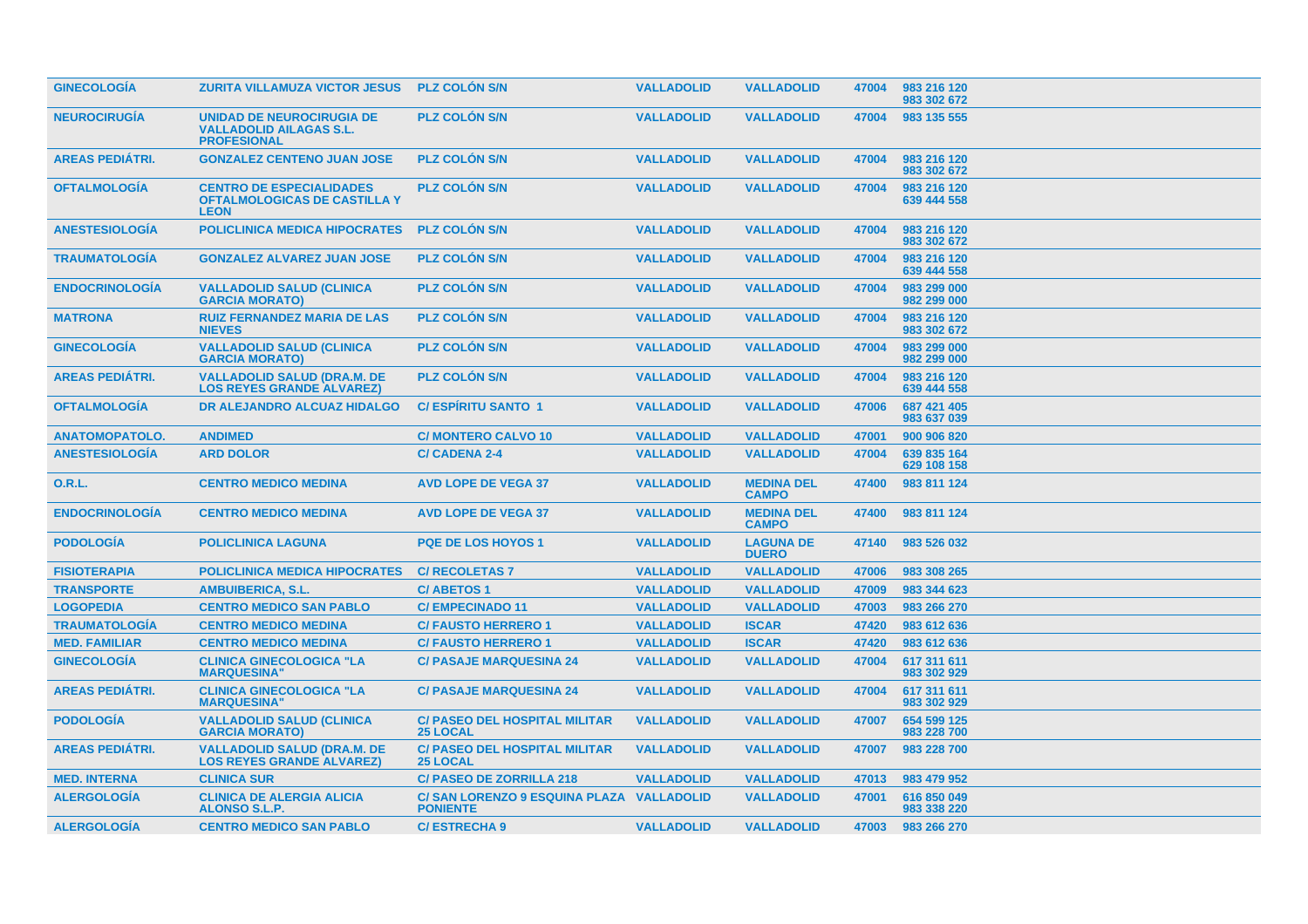| <b>PSICOLOGÍA</b>      | <b>CENTRO DE PSICOLOGIA PSICACT</b>                                                      | <b>C/LONDRES 1 LOCAL 1</b>                                                                  | <b>VALLADOLID</b> | <b>VALLADOLID</b>                        | 47008 | 983 478 557                |
|------------------------|------------------------------------------------------------------------------------------|---------------------------------------------------------------------------------------------|-------------------|------------------------------------------|-------|----------------------------|
| <b>TRAUMATOLOGÍA</b>   | <b>SAGARRA MIRO IVAN JOAQUIN</b>                                                         | <b>C/FIDEL RECIO 1</b>                                                                      | <b>VALLADOLID</b> | <b>VALLADOLID</b>                        | 47002 | 983 208 400                |
| <b>ANESTESIOLOGÍA</b>  | <b>VELASCO VILLANUEVA DAVID</b>                                                          | <b>PLZ COLON S/N</b>                                                                        | <b>VALLADOLID</b> | <b>VALLADOLID</b>                        | 47004 | 616 754 383                |
| <b>PODOLOGÍA</b>       | <b>CLINICA MEDICA PARQUESOL</b><br><b>SALUD</b>                                          | <b>C/HERNANDO DE ACUÑA 45</b>                                                               | <b>VALLADOLID</b> | <b>VALLADOLID</b>                        | 47014 | 983 080 284                |
| <b>ENFERMERÍA</b>      | <b>CLINICA MEDICA PARQUESOL</b><br><b>SALUD</b>                                          | <b>C/HERNANDO DE ACUÑA 45</b>                                                               | <b>VALLADOLID</b> | <b>VALLADOLID</b>                        | 47014 | 983 080 284                |
| <b>DERMATOLOGÍA</b>    | <b>NUÑEZ CABEZON MARIA</b>                                                               | <b>PSO ISABEL LA CATOLICA 6</b>                                                             | <b>VALLADOLID</b> | <b>VALLADOLID</b>                        | 47001 | 983 379 061<br>983 371 321 |
| <b>MATRONA</b>         | <b>AGUADO DEL CAÑO VIRGINIA</b>                                                          | <b>PLZ COLON S/N</b>                                                                        | <b>VALLADOLID</b> | <b>VALLADOLID</b>                        | 47007 | 629 912 565                |
| <b>GINECOLOGÍA</b>     | <b>CLINICA GINECOLOGICA</b><br><b>PARQUESOL</b>                                          | <b>PLZ COLON S/N</b>                                                                        | <b>VALLADOLID</b> | <b>VALLADOLID</b>                        | 47007 | 983 135 555                |
| <b>ANÁLISIS</b>        | <b>MEGALAB</b>                                                                           | <b>PSO ZORRILLA 218</b>                                                                     | <b>VALLADOLID</b> | <b>VALLADOLID</b>                        | 47008 | 983 479 952                |
| <b>ANÁLISIS</b>        | <b>MEGALAB</b>                                                                           | <b>AVD LOPE DE VEGA 37</b>                                                                  | <b>VALLADOLID</b> | <b>MEDINA DEL</b><br><b>CAMPO</b>        | 47400 | 983 811 124                |
| <b>ANÁLISIS</b>        | <b>MEGALAB</b>                                                                           | <b>C/ MONASTERIO SAN MILLAN DE LA</b><br><b>COGOLLA 6 CLINICA VILLA DEL</b><br><b>PRADO</b> | <b>VALLADOLID</b> | <b>VALLADOLID</b>                        | 47015 | 983 383 330                |
| <b>C. VASCULAR</b>     | <b>CLINICA MEDIVAS</b>                                                                   | <b>C/ GENERAL RUIZ 6</b>                                                                    | <b>VALLADOLID</b> | <b>VALLADOLID</b>                        | 47004 | 983 307 893                |
| <b>GINECOLOGÍA</b>     | <b>CENTRO MEDICO MEDINA</b>                                                              | <b>C/PICONES1</b>                                                                           | <b>VALLADOLID</b> | <b>ARROYO DE LA</b><br><b>ENCOMIENDA</b> | 47195 | 983 460 007                |
| <b>AREAS PEDIÁTRI.</b> | <b>CENTRO MEDICO MEDINA</b>                                                              | <b>C/PICONES1</b>                                                                           | <b>VALLADOLID</b> | <b>ARROYO DE LA</b><br><b>ENCOMIENDA</b> | 47195 | 983 460 007                |
| <b>CIRUGÍA GENERAL</b> | <b>VAZQUEZ FERNANDEZ ANDREA</b><br><b>DEL PILAR</b>                                      | <b>C/FIDEL RECIO1</b>                                                                       | <b>VALLADOLID</b> | <b>VALLADOLID</b>                        | 47002 | 983 208 400                |
| <b>REUMATOLOGÍA</b>    | <b>Centro Médico Recoletas Angustias</b>                                                 | <b>C/ANGUSTIAS 17-19</b>                                                                    | <b>VALLADOLID</b> | <b>VALLADOLID</b>                        | 47003 | 983 104 300                |
| <b>MED. INTERNA</b>    | <b>Centro Médico Recoletas Angustias</b>                                                 | <b>C/ANGUSTIAS 17-19</b>                                                                    | <b>VALLADOLID</b> | <b>VALLADOLID</b>                        | 47003 | 983 104 300                |
| <b>PSIQUIATRÍA</b>     | <b>Centro Médico Recoletas Angustias</b>                                                 | <b>C/ANGUSTIAS 17-19</b>                                                                    | <b>VALLADOLID</b> | <b>VALLADOLID</b>                        | 47003 | 983 104 300                |
| <b>TRAUMATOLOGÍA</b>   | <b>Centro Médico Recoletas Angustias</b>                                                 | <b>C/ANGUSTIAS 17-19</b>                                                                    | <b>VALLADOLID</b> | <b>VALLADOLID</b>                        | 47003 | 983 104 300                |
| <b>ANESTESIOLOGÍA</b>  | <b>HERRERO PEREZ JESUS MARIA</b>                                                         | C/ GENERAL RUIZ 4 Y 6                                                                       | <b>VALLADOLID</b> | <b>VALLADOLID</b>                        | 47004 | 983 390 327                |
| <b>TRAUMATOLOGÍA</b>   | <b>DIAZ DIAZ JUAN JESUS</b>                                                              | C/ GENERAL RUIZ 4 Y 6                                                                       | <b>VALLADOLID</b> | <b>VALLADOLID</b>                        | 47004 | 983 351 493                |
| <b>OFTALMOLOGÍA</b>    | <b>GONZALEZ CAMELL ISABEL MARIA</b>                                                      | <b>C/ GENERAL RUIZ 4 Y 6</b>                                                                | <b>VALLADOLID</b> | <b>VALLADOLID</b>                        | 47004 | 983 390 327                |
| <b>MED. INTERNA</b>    | <b>BOMBIN MOLINERO YVONNE</b>                                                            | <b>C/ GAMAZO 4</b>                                                                          | <b>VALLADOLID</b> | <b>VALLADOLID</b>                        | 47004 | 663 105 056<br>983 396 227 |
| <b>ENFERMERÍA</b>      | <b>RECOLETAS MATERNIDAD Y</b><br><b>GINECOLOGIA</b>                                      | C/ ACERA DE RECOLETOS, NÚM. 12 VALLADOLID                                                   |                   | <b>VALLADOLID</b>                        | 47004 | 983 309 472                |
| <b>RADIODIAGNÓST.</b>  | <b>CENTRO DE DIAGNOSTICO POR</b><br><b>IMAGEN DR. CALABIA</b>                            | <b>C/ MARINA ESCOBAR 10</b>                                                                 | <b>VALLADOLID</b> | <b>VALLADOLID</b>                        | 47004 | 983 307 032<br>983 343 961 |
| <b>MED. FAMILIAR</b>   | <b>GALACHE DE DIOS JOSE JAVIER</b>                                                       | <b>C/ ARCA REAL 40</b>                                                                      | <b>VALLADOLID</b> | <b>VALLADOLID</b>                        | 47013 | 983 230 333                |
| <b>NEUROCIRUGÍA</b>    | <b>UNIDAD DE NEUROCIRUGIA DE</b><br><b>VALLADOLID AILAGAS S.L.</b><br><b>PROFESIONAL</b> | C/FELIPE 119                                                                                | <b>VALLADOLID</b> | <b>VALLADOLID</b>                        | 47003 | 983 358 000<br>983 212 134 |
| <b>DIGESTIVO</b>       | <b>GIL SIMON PAULA</b>                                                                   | C/FELIPE I I 9                                                                              | <b>VALLADOLID</b> | <b>VALLADOLID</b>                        | 47003 | 983 358 000<br>983 212 134 |
| <b>MED. INTERNA</b>    | <b>RECOLETAS FELIPE II</b>                                                               | C/FELIPE I I 9                                                                              | <b>VALLADOLID</b> | <b>VALLADOLID</b>                        | 47003 | 983 358 000                |
| <b>OFTALMOLOGÍA</b>    | <b>CENTRO DE ESPECIALIDADES</b><br><b>OFTALMOLOGICAS DE CASTILLA Y</b><br><b>LEON</b>    | C/FELIPE 119                                                                                | <b>VALLADOLID</b> | <b>VALLADOLID</b>                        | 47003 | 983 358 000<br>983 212 134 |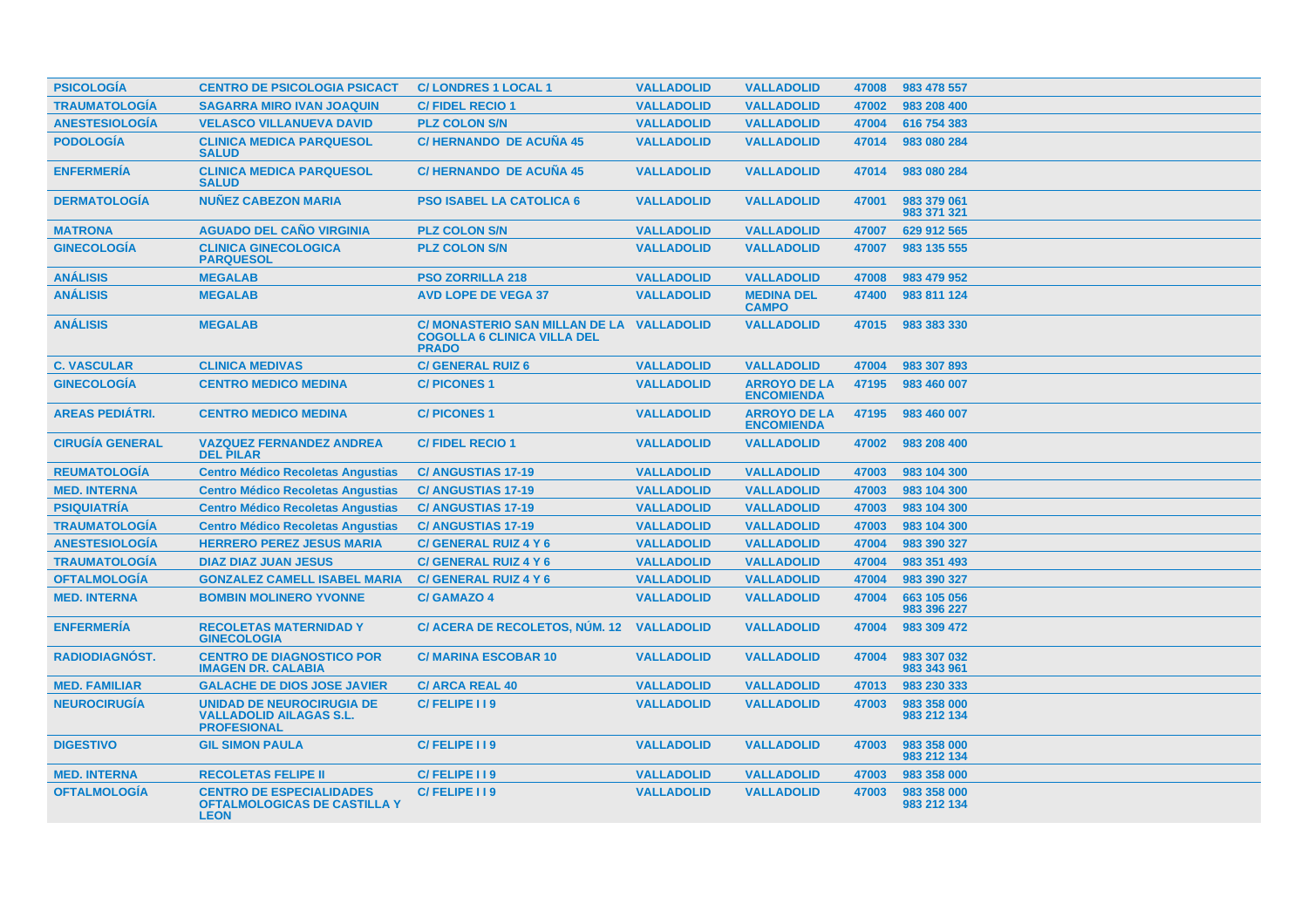| <b>ALERGOLOGIA</b>     | <b>CLINICA SUR</b>                                                                                  | C/FELIPE 119           | <b>VALLADOLID</b> | <b>VALLADOLID</b>  | 47003 | 983 358 000<br>983 212 134 |
|------------------------|-----------------------------------------------------------------------------------------------------|------------------------|-------------------|--------------------|-------|----------------------------|
| <b>TRAUMATOLOGÍA</b>   | <b>CLINICA PANADEROS, S.L.</b>                                                                      | C/FELIPE I I 9         | <b>VALLADOLID</b> | <b>VALLADOLID</b>  | 47003 | 983 358 000<br>983 212 134 |
| <b>C. VASCULAR</b>     | <b>CLINICA VASCULAR LARRANAGA,</b><br>S.L.                                                          | C/FELIPE 119           | <b>VALLADOLID</b> | <b>VALLADOLID</b>  | 47003 | 983 361 930<br>983 358 000 |
| <b>CARDIOLOGÍA</b>     | <b>GUTIERREZ GARCIA HIPOLITO</b>                                                                    | C/FELIPE II9           | <b>VALLADOLID</b> | <b>VALLADOLID</b>  | 47003 | 983 358 000<br>983 212 134 |
| <b>ENDOCRINOLOGIA</b>  | <b>VALLADOLID SALUD (CLINICA</b><br><b>GARCIA MORATO)</b>                                           | C/FELIPE 119           | <b>VALLADOLID</b> | <b>VALLADOLID</b>  | 47003 | 983 358 000<br>983 212 134 |
| <b>LOGOPEDIA</b>       | <b>RECOLETAS FELIPE II</b>                                                                          | C/FELIPE I I 9         | <b>VALLADOLID</b> | <b>VALLADOLID</b>  | 47003 | 983 358 000                |
| <b>C. REPARADORA</b>   | <b>SOLUCIONES INTEGRALES EN</b><br><b>CIRUGIA RECONSTRUCTIVA - DRES.</b><br><b>SANZ &amp; AYALA</b> | C/FELIPE II9           | <b>VALLADOLID</b> | <b>VALLADOLID</b>  | 47003 | 983 358 000<br>983 212 134 |
| <b>MED. INTERNA</b>    | <b>POLICLINICA MEDICA HIPOCRATES</b>                                                                | C/FELIPE I I 9         | <b>VALLADOLID</b> | <b>VALLADOLID</b>  | 47003 | 983 358 000<br>983 212 134 |
| <b>AREAS PEDIÁTRI.</b> | <b>CLINICA SUR</b>                                                                                  | C/FELIPE 119           | <b>VALLADOLID</b> | <b>VALLADOLID</b>  | 47003 | 983 358 000<br>983 212 134 |
| <b>O.R.L.</b>          | <b>LOPEZ AZANZA CARLOS</b>                                                                          | C/FELIPE I I 9         | <b>VALLADOLID</b> | <b>VALLADOLID</b>  | 47003 | 983 358 000<br>983 212 134 |
| <b>DERMATOLOGÍA</b>    | <b>VILLAR FRANCOS MARIA LUISA</b>                                                                   | C/FELIPE 119           | <b>VALLADOLID</b> | <b>VALLADOLID</b>  | 47003 | 983 358 000<br>983 212 134 |
| <b>DERMATOLOGIA</b>    | DRA CUADRADO DE VALLES Y DRA<br><b>SAMANIEGO PUENTE</b>                                             | <b>C/FIDEL RECIO 1</b> | <b>VALLADOLID</b> | <b>VALLADOLID</b>  | 47002 | 983 299 000                |
| <b>GINECOLOGIA</b>     | <b>HERNANDEZ FRIAS MARIA</b><br><b>CONCEPCION</b>                                                   | <b>C/FIDEL RECIO1</b>  | <b>VALLADOLID</b> | <b>VALLADOLID</b>  | 47002 | 983 216 120<br>983 306 360 |
| <b>C. VASCULAR</b>     | <b>CLINICA VASCULAR LARRANAGA,</b><br>S.L.                                                          | <b>C/FIDEL RECIO 1</b> | <b>VALLADOLID</b> | <b>VALLADOLID</b>  | 47002 | 983 299 000                |
| <b>ANESTESIOLOGIA</b>  | <b>POLICLINICA MEDICA HIPOCRATES</b>                                                                | <b>C/FIDEL RECIO1</b>  | <b>VALLADOLID</b> | <b>VALLADOLID</b>  | 47002 | 983 299 000                |
| <b>MED. INTERNA</b>    | <b>HOSPITAL SAGRADO CORAZON DE</b><br><b>JESUS</b>                                                  | <b>C/FIDEL RECIO1</b>  | <b>VALLADOLID</b> | <b>VALLADOLID</b>  | 47002 | 983 299 000<br>983 299 111 |
| <b>AREAS PEDIÁTRI.</b> | <b>CLINICA SUR</b>                                                                                  | <b>C/FIDEL RECIO 1</b> | <b>VALLADOLID</b> | <b>VALLADOLID</b>  | 47002 | 983 299 000                |
| <b>CIRUGÍA GENERAL</b> | <b>CENTRO MEDICO SAN PABLO</b>                                                                      | <b>C/FIDEL RECIO1</b>  | <b>VALLADOLID</b> | <b>VALLADOLID</b>  | 47002 | 983 299 000                |
| <b>TRAUMATOLOGÍA</b>   | <b>VALLADOLID SALUD (CLINICA</b><br><b>GARCIA MORATO)</b>                                           | <b>C/FIDEL RECIO 1</b> | <b>VALLADOLID</b> | <b>VALLADOLID</b>  | 47002 | 983 299 000                |
| <b>C. VASCULAR</b>     | <b>CLINICA MEDIVAS</b>                                                                              | <b>C/FIDEL RECIO1</b>  | <b>VALLADOLID</b> | <b>VALLADOLID</b>  | 47002 | 680 817 651<br>649 581 275 |
| <b>TRAUMATOLOGÍA</b>   | <b>DR RAMOS GALEA</b>                                                                               | <b>C/FIDEL RECIO 1</b> | <b>VALLADOLID</b> | <b>VALLADOLID</b>  | 47002 | 983 299 000<br>983 347 808 |
| <b>ANESTESIOLOGIA</b>  | <b>HURTADO MARTIN JESUS JULIAN</b>                                                                  | <b>C/FIDEL RECIO1</b>  | <b>VALLADOLID</b> | <b>VALLADOLID</b>  | 47002 | 983 299 000                |
| 0.R.L.                 | <b>HOSPITAL SAGRADO CORAZON DE</b><br><b>JESUS</b>                                                  | <b>C/FIDEL RECIO 1</b> | <b>VALLADOLID</b> | <b>VALLADOLID</b>  | 47002 | 983 299 000<br>691 522 372 |
| <b>AREAS PEDIÁTRI.</b> | <b>GONZALEZ CENTENO JUAN JOSE</b>                                                                   | <b>C/VALVERDE 34</b>   | <b>VALLADOLID</b> | <b>TORDESILLAS</b> | 47100 | 983 771 187                |
| <b>GINECOLOGIA</b>     | <b>RECOLETAS MATERNIDAD Y</b><br><b>GINECOLOGIA</b>                                                 | <b>PLZ COLON S/N</b>   | <b>VALLADOLID</b> | <b>VALLADOLID</b>  | 47004 | 983 358 000<br>983 135 555 |
| <b>NEUROLOGÍA</b>      | <b>BENDITO GONZALEZ CARLOS</b><br><b>JUSTINO</b>                                                    | <b>PLZ COLON S/N</b>   | <b>VALLADOLID</b> | <b>VALLADOLID</b>  | 47004 | 983 216 120<br>983 302 672 |
| <b>ALERGOLOGIA</b>     | <b>VALLADOLID SALUD (CLINICA</b><br><b>GARCIA MORATO)</b>                                           | <b>PLZ COLON S/N</b>   | <b>VALLADOLID</b> | <b>VALLADOLID</b>  | 47004 | 983 299 000<br>982 299 000 |
| <b>CARDIOLOGIA</b>     | <b>VEGA BARBADO JOSE LUIS</b>                                                                       | <b>PLZ COLON S/N</b>   | <b>VALLADOLID</b> | <b>VALLADOLID</b>  | 47004 | 983 216 120<br>983 302 672 |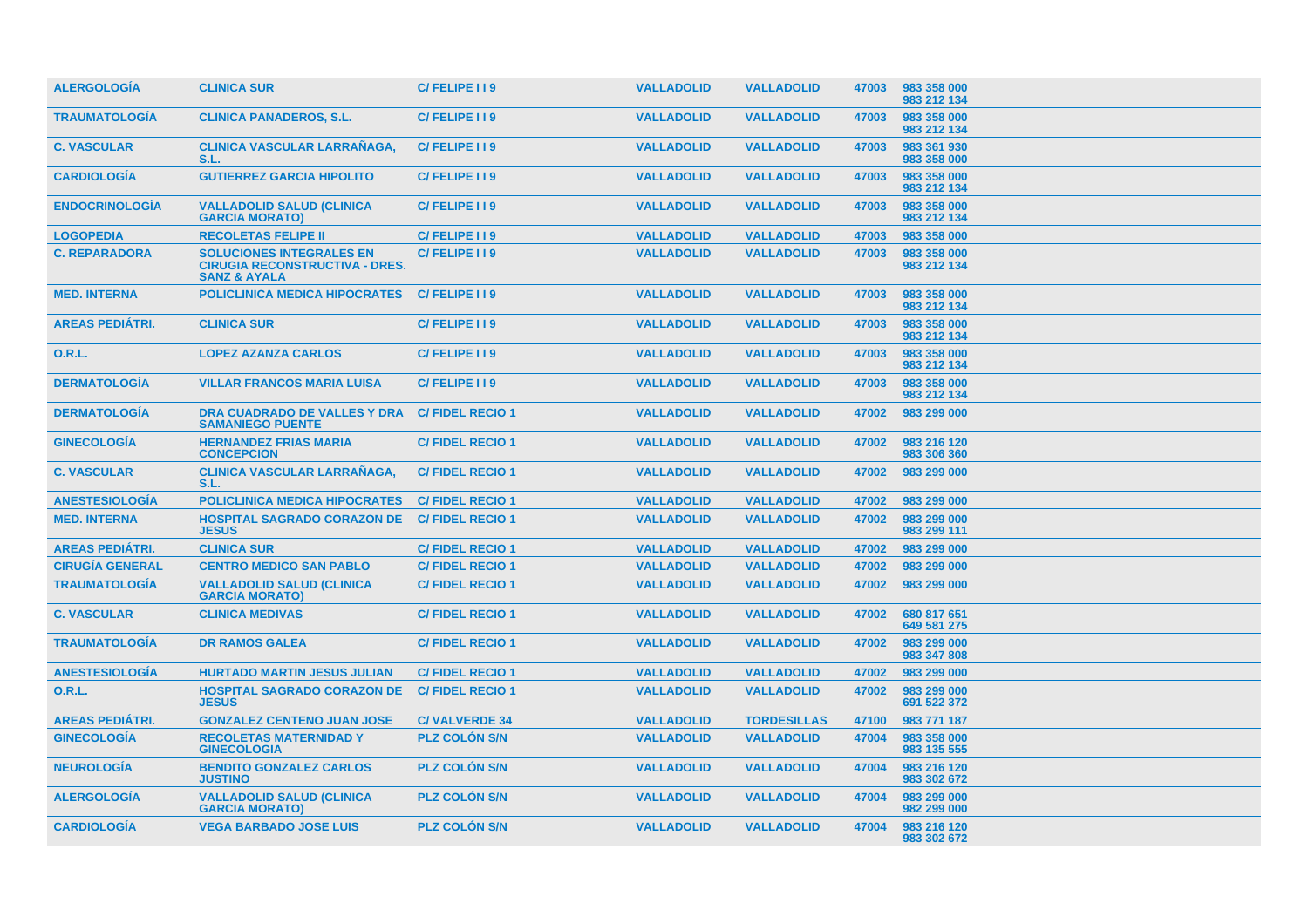| <b>NEUMOLOGIA</b>      | <b>RODRIGUEZ CARRERA MARIA</b><br><b>ELIDA</b>        | <b>PLZ COLON S/N</b>                      | <b>VALLADOLID</b> | <b>VALLADOLID</b>                 | 47004 | 983 216 120<br>983 302 672 |
|------------------------|-------------------------------------------------------|-------------------------------------------|-------------------|-----------------------------------|-------|----------------------------|
| <b>MATRONA</b>         | DE LA PLAZA GALINDO MARTA                             | <b>PLZ COLON S/N</b>                      | <b>VALLADOLID</b> | <b>VALLADOLID</b>                 | 47004 | 983 216 120<br>983 302 672 |
| <b>ENDOCRINOLOGÍA</b>  | <b>CLINICA SUR</b>                                    | <b>PLZ COLON S/N</b>                      | <b>VALLADOLID</b> | <b>VALLADOLID</b>                 | 47004 | 983 135 555                |
| <b>TRAUMATOLOGÍA</b>   | <b>PAREJA CORZO, LUIS ENRIQUE</b>                     | <b>PLZ COLÓN S/N</b>                      | <b>VALLADOLID</b> | <b>VALLADOLID</b>                 | 47004 | 983 216 120<br>983 302 672 |
| <b>DIGESTIVO</b>       | <b>JIMENEZ CARMENA JESUS JOSE</b>                     | <b>PLZ COLON S/N</b>                      | <b>VALLADOLID</b> | <b>VALLADOLID</b>                 | 47004 | 983 216 120<br>639 444 558 |
| <b>CARDIOLOGIA</b>     | <b>CENTENO MALFAZ FERNANDO</b>                        | <b>PLZ COLON S/N</b>                      | <b>VALLADOLID</b> | <b>VALLADOLID</b>                 | 47004 | 983 216 120<br>983 302 672 |
| <b>NEUROLOGÍA</b>      | <b>RECOLETAS PARACELSO</b>                            | <b>PLZ COLON S/N</b>                      | <b>VALLADOLID</b> | <b>VALLADOLID</b>                 | 47004 | 983 216 120<br>983 302 672 |
| 0.R.L.                 | ALONSO-VIELBA VAREA JOSE FCO.<br><b>JAVIER</b>        | <b>PLZ COLON S/N</b>                      | <b>VALLADOLID</b> | <b>VALLADOLID</b>                 | 47004 | 983 216 120<br>983 302 672 |
| <b>DIGESTIVO</b>       | <b>CLINICA SUR</b>                                    | <b>PLZ COLON S/N</b>                      | <b>VALLADOLID</b> | <b>VALLADOLID</b>                 | 47004 | 983 135 555                |
| <b>TRAUMATOLOGIA</b>   | <b>CLINICA COLMENARES</b>                             | <b>PLZ COLON S/N</b>                      | <b>VALLADOLID</b> | <b>VALLADOLID</b>                 | 47004 | 983 216 120<br>983 302 672 |
| <b>CIRUGÍA GENERAL</b> | <b>CENTRO MEDICO SAN PABLO</b>                        | <b>PLZ COLON S/N</b>                      | <b>VALLADOLID</b> | <b>VALLADOLID</b>                 | 47004 | 983 216 120<br>983 302 672 |
| <b>DERMATOLOGÍA</b>    | <b>DE PEDRO HERRERO MARIA</b><br><b>TERESA</b>        | <b>PLZ COLON S/N</b>                      | <b>VALLADOLID</b> | <b>VALLADOLID</b>                 | 47004 | 983 216 120<br>983 302 672 |
| <b>ENFERMERÍA</b>      | <b>CLINICA SUR</b>                                    | <b>PLZ COLON S/N</b>                      | <b>VALLADOLID</b> | <b>VALLADOLID</b>                 | 47004 | 983 135 555                |
| <b>ALERGOLOGÍA</b>     | <b>CLINICA SUR</b>                                    | <b>PLZ COLÓN S/N</b>                      | <b>VALLADOLID</b> | <b>VALLADOLID</b>                 | 47004 | 983 135 555                |
| <b>CIRUGÍA GENERAL</b> | <b>LOPEZ DE CENARRUZABEITIA</b><br><b>INIGO</b>       | <b>PLZ COLON S/N</b>                      | <b>VALLADOLID</b> | <b>VALLADOLID</b>                 | 47004 | 983 216 120<br>983 302 672 |
| <b>ANESTESIOLOGÍA</b>  | <b>ANREDOLMA S.L.</b>                                 | <b>PLZ COLÓN S/N</b>                      | <b>VALLADOLID</b> | <b>VALLADOLID</b>                 | 47004 | 983 135 555                |
| <b>C. MAXILOFACIAL</b> | <b>CLINICA GALVAN-LOBO, S.L.</b>                      | <b>C/ACERA RECOLETOS 12</b>               | <b>VALLADOLID</b> | <b>VALLADOLID</b>                 | 47004 | 983 371 267                |
| RADIODIAGNÓST.         | <b>CENTRO MEDICO MEDINA</b>                           | <b>AVD LOPE DE VEGA 37</b>                | <b>VALLADOLID</b> | <b>MEDINA DEL</b><br><b>CAMPO</b> | 47400 | 983 811 124                |
| <b>ENFERMERÍA</b>      | <b>CENTRO MEDICO MEDINA</b>                           | <b>AVD LOPE DE VEGA 37</b>                | <b>VALLADOLID</b> | <b>MEDINA DEL</b><br><b>CAMPO</b> | 47400 | 983 811 124                |
| 0.R.L.                 | <b>POLICLINICA MEDICA HIPOCRATES</b>                  | <b>C/ RECOLETAS 7</b>                     | <b>VALLADOLID</b> | <b>VALLADOLID</b>                 | 47006 | 983 308 265                |
| <b>MED. FAMILIAR</b>   | <b>HIDALGO GALLEGO IGNACIO</b>                        | <b>C/PIO DEL RIO HORTEGA 12</b>           | <b>VALLADOLID</b> | <b>VALLADOLID</b>                 | 47014 | 983 353 556                |
| <b>PSICOLOGÍA</b>      | <b>RODRIGUEZ FERNANDEZ GEMMA</b>                      | <b>C/MONTERO CALVO 11</b>                 | <b>VALLADOLID</b> | <b>VALLADOLID</b>                 | 47001 | 983 304 312<br>660 289 447 |
| <b>NEUROFISIOLOGÍA</b> | <b>MEDRANO SANCHEZ OLGA</b>                           | C/FIDEL RECIO 1 2ª PLANTA<br>(CONSULTA 8) | <b>VALLADOLID</b> | <b>VALLADOLID</b>                 | 47002 | 983 299 000<br>629 848 328 |
| <b>O.R.L.</b>          | <b>CENTRO MEDICO SAN PABLO</b>                        | <b>C/EMPECINADO 11</b>                    | <b>VALLADOLID</b> | <b>VALLADOLID</b>                 | 47003 | 983 266 270                |
| <b>PODOLOGÍA</b>       | <b>CENTRO MEDICO SAN PABLO</b>                        | <b>C/EMPECINADO 11</b>                    | <b>VALLADOLID</b> | <b>VALLADOLID</b>                 | 47003 | 983 266 270                |
| <b>NEUMOLOGÍA</b>      | <b>CENTRO MEDICO SAN PABLO</b>                        | <b>C/EMPECINADO 11</b>                    | <b>VALLADOLID</b> | <b>VALLADOLID</b>                 | 47003 | 983 266 270                |
| <b>MED. INTERNA</b>    | <b>GABINETE MEDICO LAS MERCEDES</b>                   | <b>PSO ZORRILLA 94</b>                    | <b>VALLADOLID</b> | <b>VALLADOLID</b>                 | 47006 | 983 273 812                |
| <b>NEUROLOGÍA</b>      | <b>BENDITO GONZALEZ CARLOS</b><br><b>JUSTINO</b>      | <b>PSO ZORRILLA 94</b>                    | <b>VALLADOLID</b> | <b>VALLADOLID</b>                 | 47006 | 983 273 812                |
| <b>ENFERMERÍA</b>      | <b>GABINETE MEDICO LAS MERCEDES</b>                   | <b>PSO ZORRILLA 94</b>                    | <b>VALLADOLID</b> | <b>VALLADOLID</b>                 | 47006 | 983 273 812                |
| 0.R.L.                 | <b>CENTRO MEDICO MEDINA</b>                           | <b>C/FAUSTO HERRERO 1</b>                 | <b>VALLADOLID</b> | <b>ISCAR</b>                      | 47420 | 983 612 636                |
| RADIODIAGNÓST.         | <b>CLINICA GINECOLOGICA "LA</b><br><b>MARQUESINA"</b> | <b>C/ PASAJE MARQUESINA 24</b>            | <b>VALLADOLID</b> | <b>VALLADOLID</b>                 | 47004 | 617 311 611<br>983 302 929 |